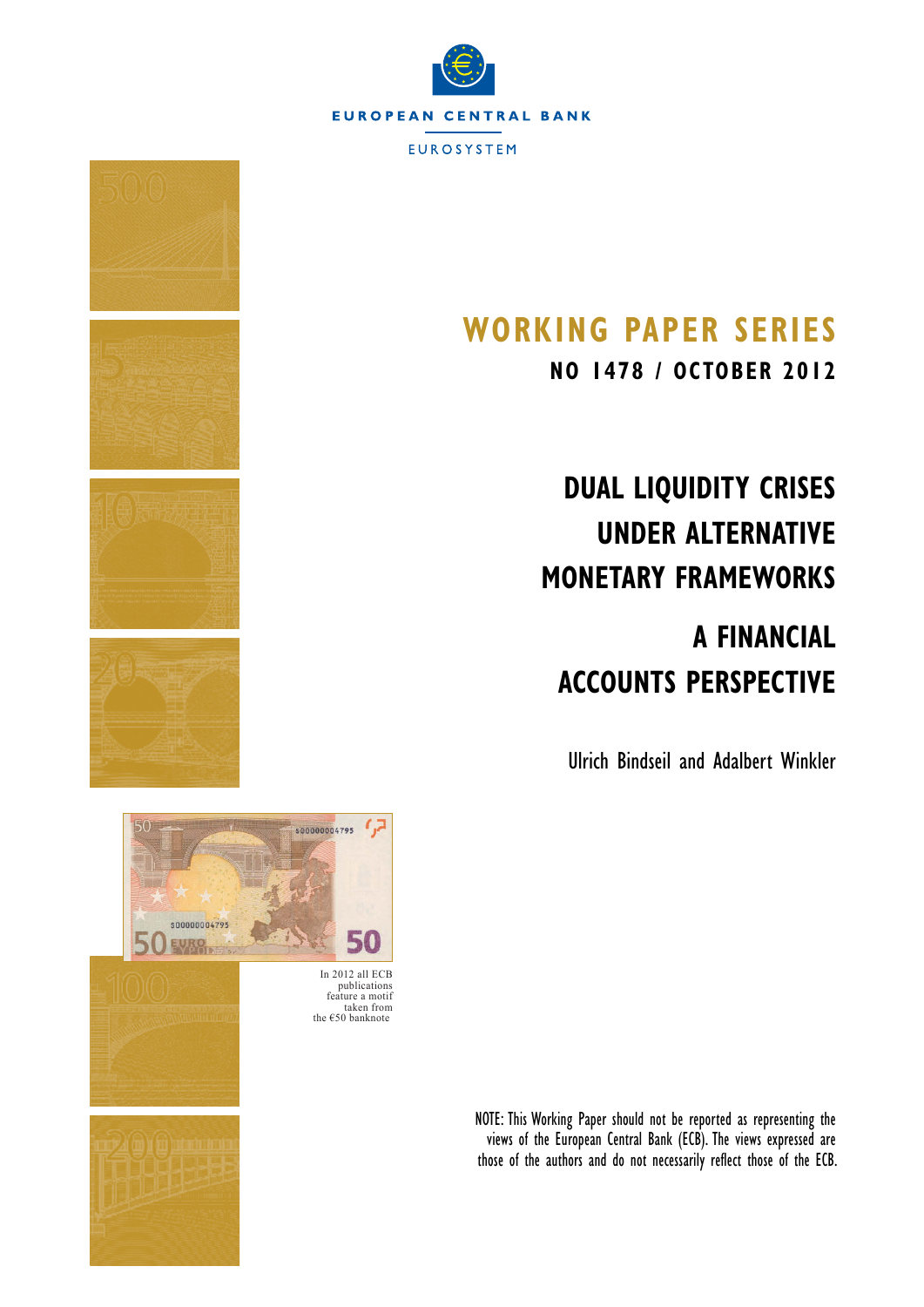#### **Acknowledgements**

We wish to thank Ursula Bachmann, Marco Corsi, Juliusz Jablecki, Francesco Papadia, Aurel Schubert, Flemming Würtz, the participants to the 2012 annual meeting of the Ausschuss für Geldtheorie and Geldpolitik of the Verein für Socialpolitik on 16 March 2012, and an anonymous referee for useful comments.

#### **Ulrich Bindseil**

at European Central Bank, Kaiserstrasse 29, D-60311 Frankfurt am Main, Germany; e-mail: ulrich.bindseil@ecb.europa.eu

#### **Adalbert Winkler**

at Frankfurt School of Finance & Management, Sonnemannstr. 9-11, 60314 Frankfurt am Main, Germany; e-mail: a.winkler@fs.de

#### **© European Central Bank, 2012**

#### **Address**

Kaiserstrasse 29, 60311 Frankfurt am Main, Germany

#### **Postal address**

Postfach 16 03 19, 60066 Frankfurt am Main, Germany

**Telephone** +49 69 1344 0

**Internet** http://www.ecb.europa.eu

**Fax** +49 69 1344 6000

All rights reserved.

ISSN 1725-2806 (online)

*Any reproduction, publication and reprint in the form of a different publication, whether printed or produced electronically, in whole or in part, is permitted only with the explicit written authorisation of the ECB or the authors.*

*This paper can be downloaded without charge from http://www.ecb.europa.eu or from the Social Science Research Network electronic library at http://ssrn.com/abstract\_id=2150253.*

*Information on all of the papers published in the ECB Working Paper Series can be found on the ECB's website, http://www.ecb.europa.eu/pub/scientific/wps/date/html/index.en.html*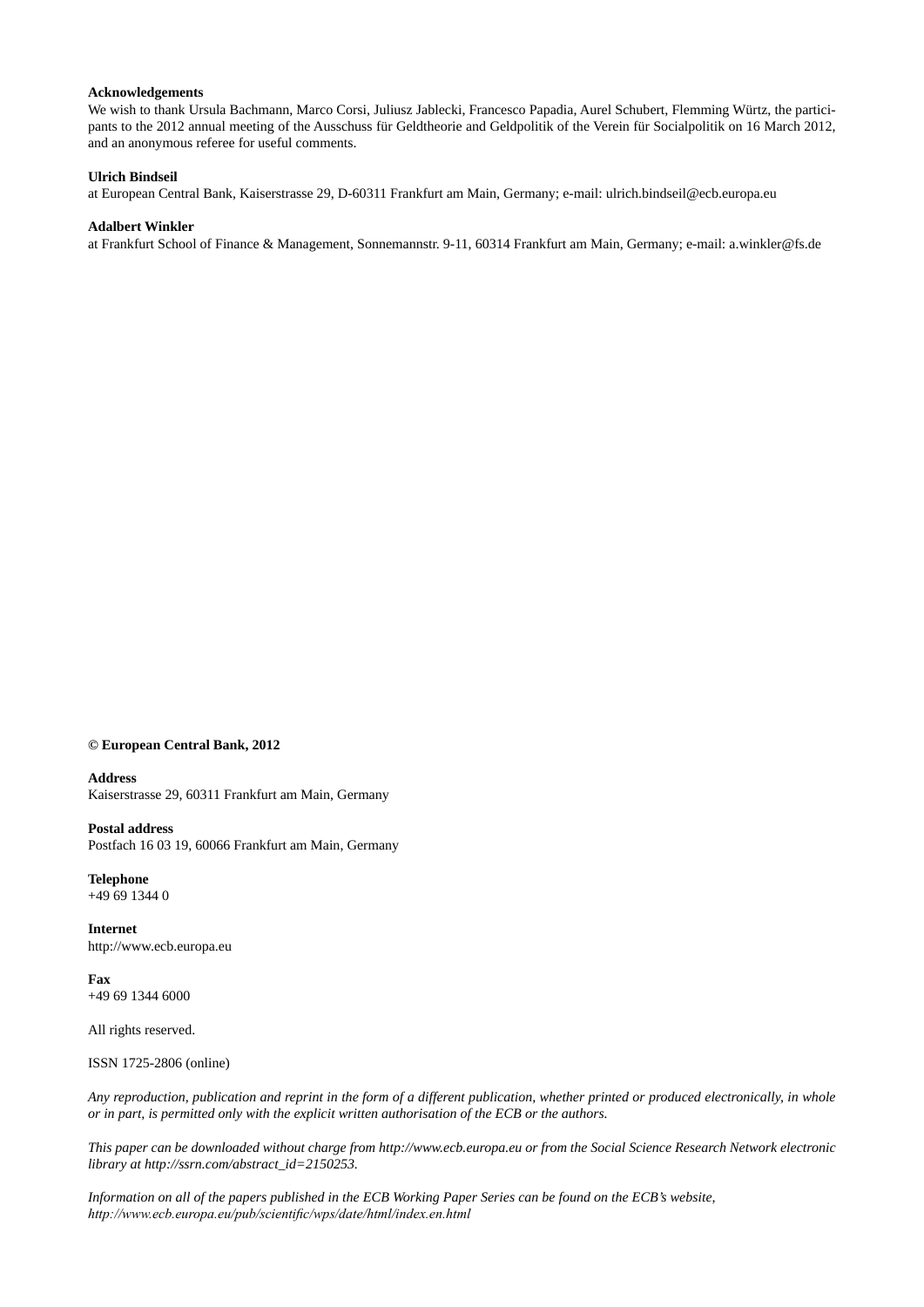# **Abstract**

This paper contributes to the literature on liquidity crises and central banks acting as lenders of last resort by capturing the mechanics of dual liquidity crises, i.e. funding crises which encompass both the private and the public sector, within a closed system of financial accounts. We analyze how the elasticity of liquidity provision by a central bank depends on the international monetary regime in which the relevant country operates and on specific central bank policies like collateral policies, monetary financing prohibitions and quantitative borrowing limits imposed on banks. Thus, it provides a firm basis for a comparative analysis of the ability of central banks to absorb shocks. Our main results are as follows: (1) A central bank that operates under a paper standard with a flexible exchange rate and without a monetary financing prohibition and other limits of borrowings placed on the banking sector is most flexible in containing a dual liquidity crisis. (2) Within any international monetary system characterized by some sort of a fixed exchange rate, including the gold standard, the availability of inter-central bank credit determines the elasticity of a crisis country's central bank in providing liquidity to banks and financial markets. (3) A central bank of a euro area type monetary union has a similar capacity in managing dual liquidity crises as a country central bank operating under a paper standard with a flexible exchange rate as long as the integrity of the monetary union is beyond any doubt.

#### JEL classification: E50, E58

Key words: liquidity crisis, bank run, sovereign debt crisis, central bank co-operation, gold standard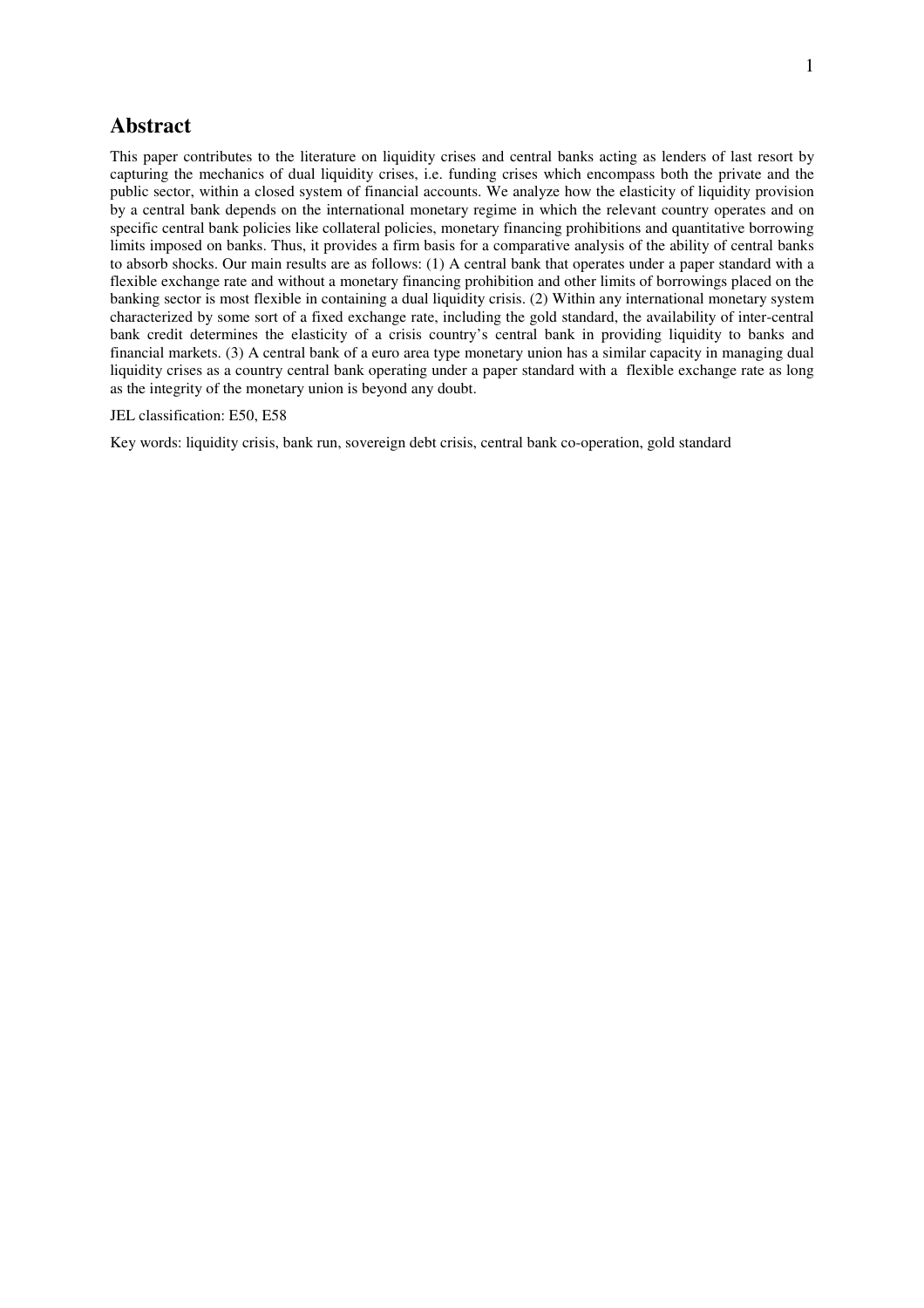# **Non-technical summary**

Dual liquidity crises, i.e. funding crises which encompass both the private and the public sector of a country, have particularly devastating consequences for the real economy in the country concerned. Hence, it is of utmost importance to understand how dual liquidity crises unfold and how policies can manage those crises successfully. To this end, we capture the mechanics of dual liquidity crises within a closed system of financial accounts involving households/investors, corporates and government, banks and the central bank. Within this rigorous framework of analysis we are able to track how initial liquidity shocks feed through the financial system. Thus, our approach maps the financial flows the narrative literature on the unfolding and containment of liquidity crises loosely refers to in a systematic manner. Moreover, we can clearly identify the system's constraints to absorb those shocks before they translate into forced deleveraging and asset fire sales. Based on this, we are able to categorize different cases of financial crises depending on the initial liquidity shock and on the institutional framework, including the international monetary regime, the country facing a dual liquidity crisis operates in.

History provides ample illustration that the regular occurrence of liquidity crises is an inherent feature of modern market economies. Accordingly, we link our analytical framework to concrete crisis cases thereby testing its relevance in assessing policy options and constraints. The cases we refer to are the US subprime and Lehman collapse crisis of 2007/2008, the German banking and currency crisis in 1931 and the crisis in the euro area that started in 2010. They reflect that liquidity crises – although always showing the same crises dynamics – have occurred under a variety of institutional settings. Thus, we distinguish between central banks that issue money (i) under the paper standard and with a flexible exchange rate, (ii) with a fixed exchange rate (a) to gold, (b) to another country's currency and (c) in the framework of a currency union. Our discussion of fixed exchange rate systems focus on asymmetric crisis cases, i.e. we distinguish between member countries within the system that face a dual liquidity crisis ("financially distressed countries") and other member countries who are perceived as "safe haven countries". Historical cases of distressed countries include Germany in 1931 and euro area periphery countries in 2010/11. France and the US in 1931 and Germany in 2010/11 represent the safe haven countries, respectively. Accordingly, we also contribute to the extensive literature on currency crises and central bank cooperation.

Finally, we illustrate for all cases how specific central bank policies like (a) collateral policies, (b) monetary financing prohibitions and (c) quantitative borrowing limits imposed on banks define additional constraints on the elasticity of a central bank's liquidity provision in response to a sudden fall in investor demand for assets issued by banks and government.

The results of our analysis are as follows:

- A central bank that operates under a paper standard with a flexible exchange rate and without a monetary financing prohibition and other limits of borrowings placed on the banking sector is most flexible in containing a dual liquidity crisis.
- Raising interest rates to attract funding / capital inflows, while being the standard economic mechanism in normal times, may fail to equilibrate demand and supply in a confidence crisis as higher interest rates make it less likely that borrowers will be able to serve the debt. As a result, within any international monetary system characterized by some sort of a fixed exchange rate, the availability of *inter-central bank credit* determines the elasticity of a crisis country's central bank in providing liquidity to banks and financial markets, notably government bond markets. Thus, the sustainability of fixed exchange rate systems depends on the elasticity of inter-central bank credit, i.e. the ability and willingness of the central banks of "safe haven countries" to provide loans to central banks of countries in financial distress (gold standard and peg to another country's currency) and on the elasticity of liquidity provision by the common central bank (monetary union).
- In a monetary union, like the euro area, international arrangements are replaced by a common central bank that provides lender-of-last-resort lending to banks. In the institutional set-up of the euro area where national central banks are in charge of the actual conduct of central bank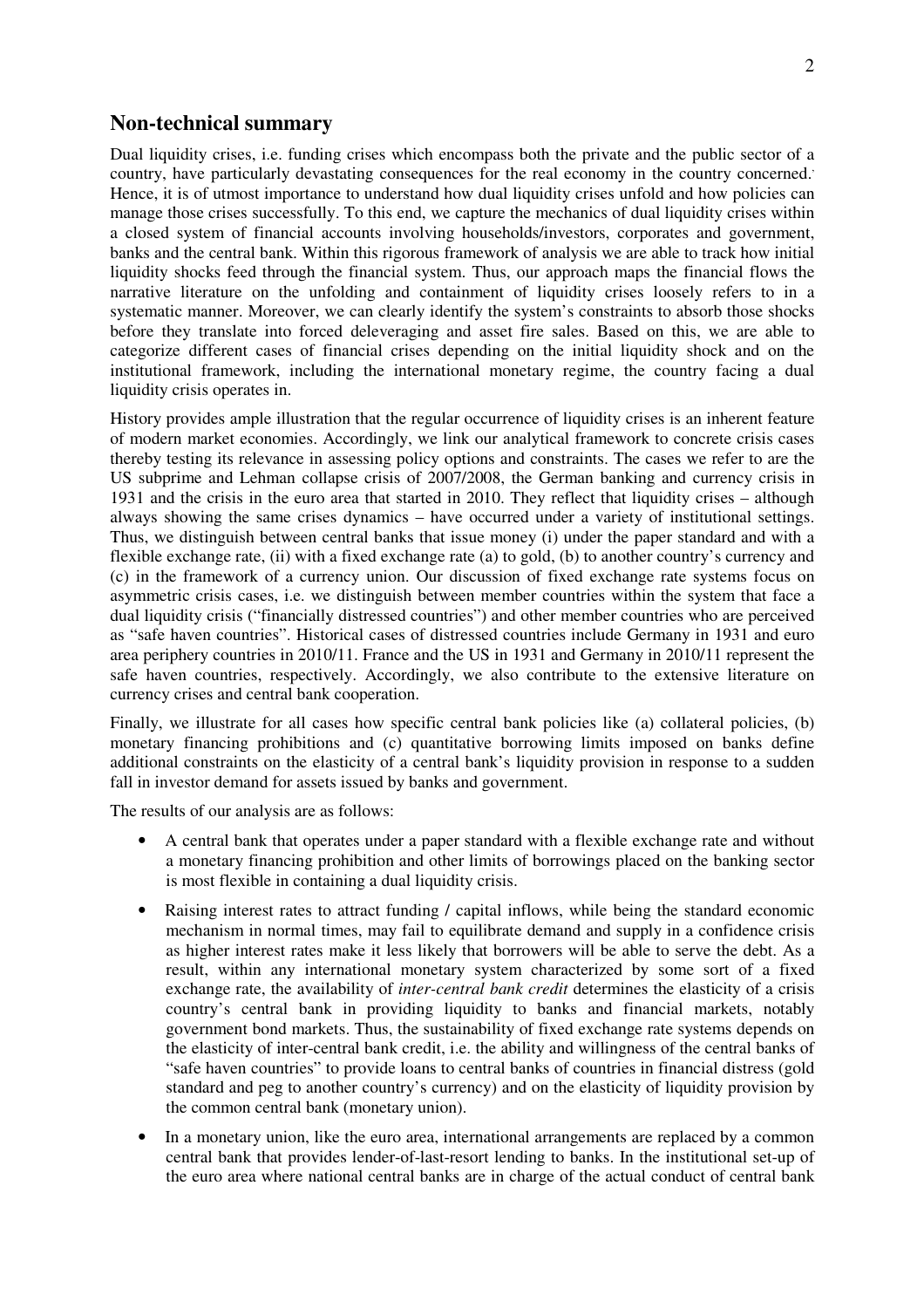operations with a country's banking system, this provision of liquidity is reflected in the "TARGET2 balances". At the same time, the comparison of a central bank of a euro area type monetary union with a country central bank operating under flexible exchange rates and a paper standard, like the US Federal Reserve, shows that central banks under the former framework have a similar capacity in managing dual liquidity crises as long as the integrity of the monetary union is beyond any doubt.

- Collateral constraints matter systematically under all monetary frameworks. As a result, a central bank confronted with a dual liquidity crisis has to be in a position to adjust collateral constraints in order to enhance the elasticity of its liquidity provision and to limit bank defaults and a deepening of the crisis. If done prudently, this may actually reduce central bank risk taking.
- Banks and securities markets can be subject to a liquidity crisis. However, while lender of last resort activities vis-à-vis banks are a widely accepted toolkit of a central bank, outright purchases of securities have been a controversial tool of central bank liquidity provision in financial crisis since the days of the real bills doctrine. Monetary financing prohibitions (regarding Governments) are a specific case of banning direct lending or primary market purchases of securities, namely securities issued by governments. If the central bank is either not allowed, or it is unwilling to conduct outright purchases of securities, the banking sector – supported by the central bank – can in principle act as the lender of last resort for debt securities markets. However, this is subject to additional constraints, i.e. the banks' ability and willingness to perform this role. Moreover, it has specific drawbacks as, for instance, the possibility of diabolic solvency loops between banks, the issuers of debt securities, including the government and the real economy may arise.
- Borrowing limits of banks, i.e. quantitative credit constraints deliberately imposed by the central bank to limit the borrowing of banks from the central bank, accelerate a crisis because – if enforced – they signal to banks and markets that at those limits the central bank's elasticity of liquidity provision ends. As a result, those limits push all banks (potentially) affected into a state of fear of becoming illiquid and hence into a state of strict liquidity hoarding.

Overall, we conclude that a central bank that is largely unconstrained in its provision of liquidity has more policy choices. This potentially allows an independent, competent and long-term social welfare maximizing central bank to choose better policies. By contrast, domestic as well as external constraints that strictly limit the elasticity of liquidity provision, whatever the merits that originally motivated their introduction, might imply that a country is unable to respond appropriately to liquidity shocks. In this paper we provide the analytical tools that allow for an in-depth study of the effects of the main constraints imposed by the international monetary and financial system as well as self-chosen restrictions that may influence central banks in addressing liquidity crises.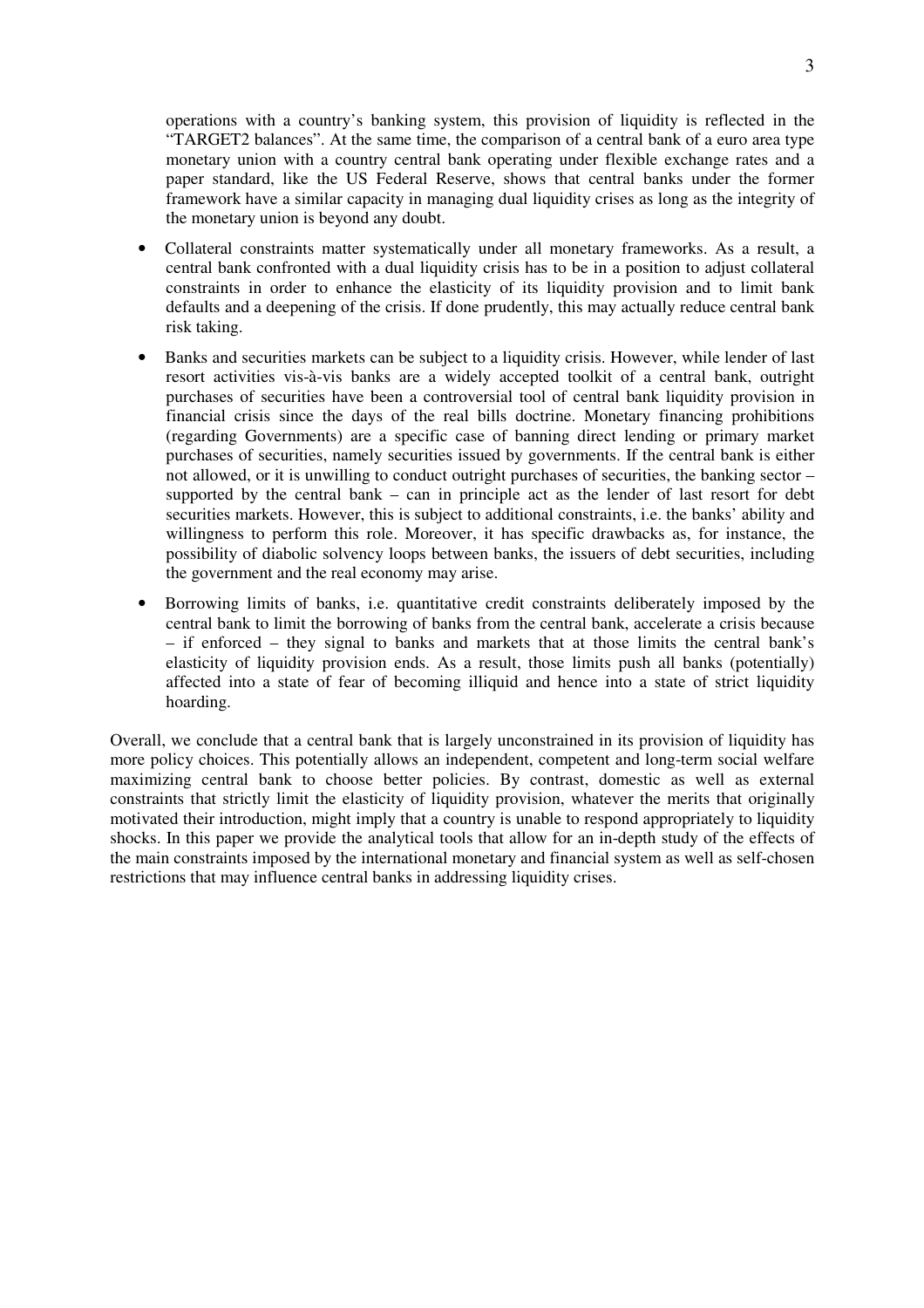## **1. Introduction**

Dual liquidity crises, i.e. funding crises which encompass both the private and the public sector of a country, have particularly devastating consequences for the real economy in the country concerned. Examples encompass the German crisis in the early 1930s, the Asian crisis in 1998, and the crisis in some euro area countries that started in 2010. This paper shows how a dual liquidity crisis unfolds and how the elasticity of liquidity provision by a central bank, i.e. its ability to respond to liquidity shocks in various markets by providing credit to or purchasing assets issued by private and public sector entities, depends to a significant extent on the international financial and monetary regime in which the relevant country operates. Concretely, we distinguish between central banks that issue money (i) under the paper standard and with a flexible exchange rate, (ii) with a fixed exchange rate (a) to gold, (b) to another country's currency and (c) in the framework of a currency union. Our discussion of fixed exchange rate systems focus on asymmetric crisis cases, i.e. we distinguish between member countries within the system that face a dual liquidity crisis ("financially distressed countries") and other member countries who are perceived as "safe haven countries". In addition, we illustrate for all cases how specific central bank policies like (a) collateral policies, (b) monetary financing prohibitions and (c) quantitative borrowing limits imposed on banks define additional constraints on the elasticity of a central bank's liquidity provision in response to a sudden fall in investor demand for assets issued by banks and government.

We capture the mechanics of dual liquidity crises within a closed system of financial accounts. The system provides a rigorous framework for analysis. It tracks how initial liquidity shocks feed through the financial system and identifies the system's constraints to absorb those shocks before they translate into forced deleveraging and asset fire sales. This systematic approach to the modeling of liquidity shocks has the advantage of making precise the otherwise vague interpretations of liquidity flows and policy options, and in particular how the various constraints interact. Thus, it provides a firm basis for a comparative analysis of the ability of central banks under alternative monetary regimes and policy constraints to absorb shocks.

The results of our analysis are as follows:

- A central bank that operates under a paper standard with a flexible exchange rate and without a monetary financing prohibition and other limits of borrowings placed on the banking sector is most flexible in containing a dual liquidity crisis. The Federal Reserve and its policy response to the 2008 financial crisis provide an example of how under those conditions a central bank is able to fight a dual liquidity crisis successfully.
- Raising interest rates to attract funding / capital inflows, while being the standard economic mechanism in normal times, may fail to equilibrate demand and supply in a confidence crisis as higher interest rates make it less likely that borrowers will be able to serve the debt. As a result, within any international monetary system characterized by some sort of a fixed exchange rate, the availability of *inter-central bank credit* determines the elasticity of a crisis country's central bank in providing liquidity to banks and financial markets, notably government bond markets. Thus, the sustainability of fixed exchange rate systems depends on the elasticity of inter-central bank credit, i.e. the ability and willingness of the central banks of "safe haven countries" to provide loans to central banks of countries in financial distress (gold standard and peg to another country's currency) and on the elasticity of liquidity provision by the common central bank (monetary union).
- In this respect, the gold standard represents the most binding constraint as in a crisis all central banks may start to hoard gold and hence are likely to refuse to extend inter-central bank loans out of fear of becoming subject to a liquidity crisis themselves. The German crisis of 1931 and its disastrous consequences serve as a prominent example for this case.
- The elasticity of inter-central bank credit is enhanced in a fixed exchange rate system under a paper standard and the use of international arrangements for emergency lending. For example, via the IMF (IMF 2012), safe haven countries provide liquidity to central banks and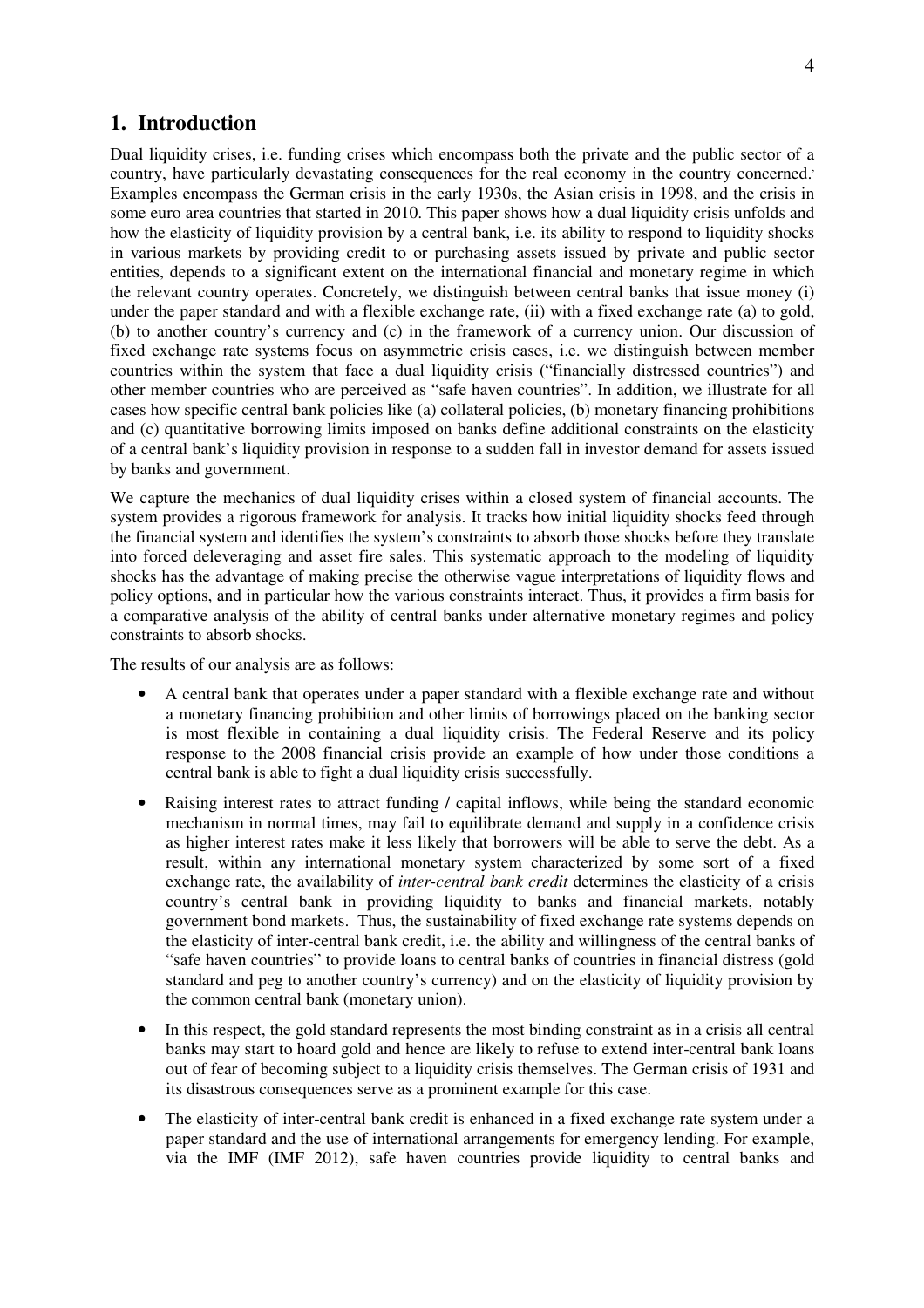governments of member countries in distress. This has been the standard response to emerging market crises in the 1990s, for example in the Asian crisis.

- In a monetary union, like the euro area, international arrangements are replaced by a common central bank that provides lender-of-last-resort lending to banks. In the institutional set-up of the euro area where national central banks are in charge of the actual conduct of central bank operations with a country's banking system, this provision of liquidity is reflected in the "TARGET2 balances". At the same time, the comparison of a central bank of a euro area type monetary union with a country central bank operating under flexible exchange rates and a paper standard, like the US, shows that central banks under the former frameworks have a similar capacity in managing dual liquidity crises as long as the integrity of the monetary framework, i.e. the monetary union, is beyond any doubt.
- Collateral constraints matter systematically under all monetary frameworks. The scarcity of collateral make banks engage in efforts to reduce their funding needs through a shortening of their balance sheet, which contributes to a credit crunch and damages growth dynamics. As a result, a central bank confronted with a dual liquidity crisis has to be in a position to adjust collateral constraints in order to enhance the elasticity of its liquidity provision and to limit bank defaults and a deepening of the crisis. If done prudently, this may actually reduce central bank risk taking.
- Banks and securities markets can be subject to a liquidity crisis. However, while lender of last resort activities vis-à-vis banks are a widely accepted toolkit of a central bank, outright purchases of securities have been a controversial tool of central bank liquidity provision in financial crisis since the days of the real bills doctrine. Those purchases appear theoretically unlimited in their power for providing central bank funding to distressed debtors and hence may create undue financial risks to the central bank, raise moral hazard issues, or may lead to inflation. At the same time, the use of this instrument may be crucial in mitigating crises, in particular when they arise in securities markets, like in the US in 2007/2008.
- If the central bank is either not allowed, or it is unwilling to conduct outright purchases of securities, the banking sector – supported by the central bank – can in principle act as the lender of last resort for debt securities markets. However, this is subject to additional constraints, i.e. the banks' ability and willingness to perform this role. Moreover, it has specific drawbacks as, for instance, the possibility of diabolic solvency loops between banks, the issuers of debt securities, including the government and the real economy may arise.
- Monetary financing prohibitions (regarding Governments) are a specific case of banning direct lending or primary market purchases of securities, namely securities issued by governments. Monetary financing prohibitions characterized the legal framework of central banks for example in Germany in 1931 and also prevail – to a somewhat more moderate extent – for the Eurosystem in 2010/12. In both cases they played a key role in the evolution of the crisis. In Germany in 1931, they severely limited the Reichsbank's elasticity in providing liquidity to the German financial system. In 2010-12, the provisions of the Maastricht Treaty may explain why the Eurosystem was less engaged in sovereign bonds purchases than peer central banks despite facing a more far-reaching liquidity crisis in euro area sovereign debt markets.
- Borrowing limits of banks, i.e. quantitative credit constraints deliberately imposed by the central bank to limit the borrowing of banks from the central bank, accelerate a crisis because – if enforced – they signal to banks and markets that at those limits the central bank's elasticity of liquidity provision ends. As a result, those limits push all banks (potentially) affected into a state of fear of becoming illiquid and hence into a state of strict liquidity hoarding. The German crisis of 1931 provides an example when the Reichsbank, facing strong pressures from creditor countries and diminishing gold reserves, was forced to impose credit constraints. In retrospect, this measure contributed, if anything, to the disaster of July 1931, instead of preventing it from happening.

Our paper relates to and contributes to *three* strands of economic literature.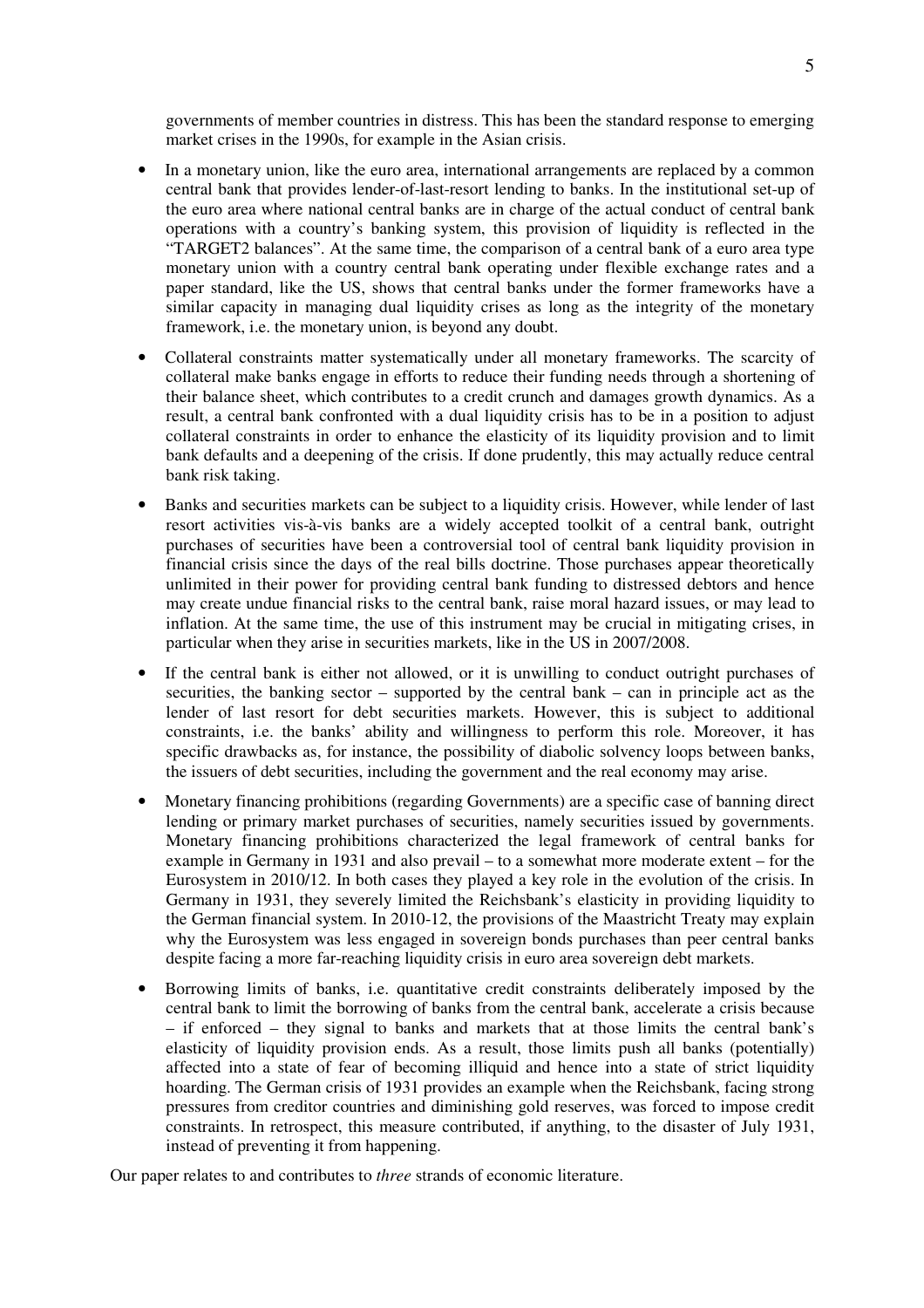The *first* is the narrative literature on the unfolding and containment of liquidity crises, such as Thornton (1802), Bagehot (1873), Priester (1931), King (1936), James (1984), or Kindleberger and Aliber (2005). Although these accounts are often regarded as classics and provide a continuous source of inspiration for understanding the universal laws of liquidity crises, they lack a translation into a coherent and complete system of financial accounts. As they do not map financial flows they are unable to categorize different cases of financial crisis depending on the initial liquidity shock and on the institutional framework that determines how the shock feeds through the system. As a result they fail to illustrate the eventual damage the shock may cause. We believe that these narratives can be translated into financial flows within a financial account system, which make them classifiable, comparable and better understood.

The *second* strand of literature we contribute to is the one on *funding* and *market* liquidity crises (Brunnermeier and Pedersen 2007). In a *funding* liquidity crisis the willingness of potential lenders to lend evaporates, triggering funding stress on all economic agents who depend on refinancing from others. Liquidity funding crises can manifest themselves on various markets, i.e. a) the market for bank deposits, b) the interbank market and c) bonds and other security markets involving debt titles. The key theoretical reference on bank runs by investors/households remains Diamond and Dybvig (1983). Whilethey remain silent as to the triggers that lead to a shift from the superior to the inferior equilibrium by referring to "sunspots" as crises origins, Calomiris and Gorton (1991) identify concerns about the solvency of individual banks (or debtors in general, Bagehot 1873) in an environment characterized by asymmetric information as being at the heart of liquidity crises. Thus, a greater perceived credit risk changes the strategic game from one with a unique stable superior equilibrium, to a prisoners' dilemma kind of situation: if other depositors run, it is best for me to run as well. Once a run on a bank starts, it can lead to the bank defaulting, confirming the individual wisdom of those who were first in the queue to withdraw their money. According to Laeven and Valencia (2008, 19), bank runs are a common feature of banking crises, with 62 percent of crises experiencing sharp and sudden reductions in total deposits. Bank to bank liquidity hoarding is a variant of the Investor to bank run problem described above and was at the heart of the global financial crisis in 2007/2008 (Gorton 2008). The mechanics of investor to bank and bank to bank types of crises can be generalized along three dimensions. First, self-fulfilling financial panics also apply to institutional investors (pension funds, sovereign wealth funds, etc.). Second, the logic also holds for other entities with funding needs, i.e. not only to banks, but also to corporates and sovereigns. Third, it also applies to capital market instruments, i.e. debt securities (Gorton 2008), including government bonds (Winkler 2011).

In a financial crisis, due to heightened uncertainty, information asymmetries and the shrinkage of the number and purchasing capacity of investors ready to buy at depressed prices, the liquidity of markets deteriorates significantly, which constitutes a *market liquidity* crisis. In such an environment, it is no longer possible to sell significant amounts of assets without accepting a large discount relative to some perceived fair value. In this case, a vicious spiral can materialize in which asset fire sales to obtain liquidity depress market prices of assets remaining on the balance sheet of financial and non-financial firms to such an extent that, after the fire sales, solvency and liquidity problems are worse and trigger a new round of fire sales, and so on (see e.g. Brunnermeier et al 2009). Moreover, the asset fire sales of one institution may also negatively impact on the mark-to-market value of other institutions' assets (and hence losses), leading to negative externalities (e.g. Cifuentes, Ferrucci and Shin, 2005). In a *market* liquidity crisis, turnover drops, bid-ask spreads go up and discounts rise when selling assets, in particular if sales volumes are large and if sales have to be conducted rapidly because cash is urgently needed. A market liquidity crisis contributes to a funding crisis as the possibility of funding through asset sales is impaired. In a liquidity crisis, economic activity shrinks not only because all agents focus more on funding survival instead of launching new liquidity consuming investment projects, but also because actual defaults and closures of companies occur. Default, company closure or restructuring imply destruction of organizational capital and the inactivity of productive resources leads to severe output losses.

Our paper contributes to this second strand of literature in three important aspects. First, we make use of a simplified system of financial accounts that is able to identify shocks to the system as well as liquidity buffers that can support financial stability in the wake of shocks, i.e. to contain a genuine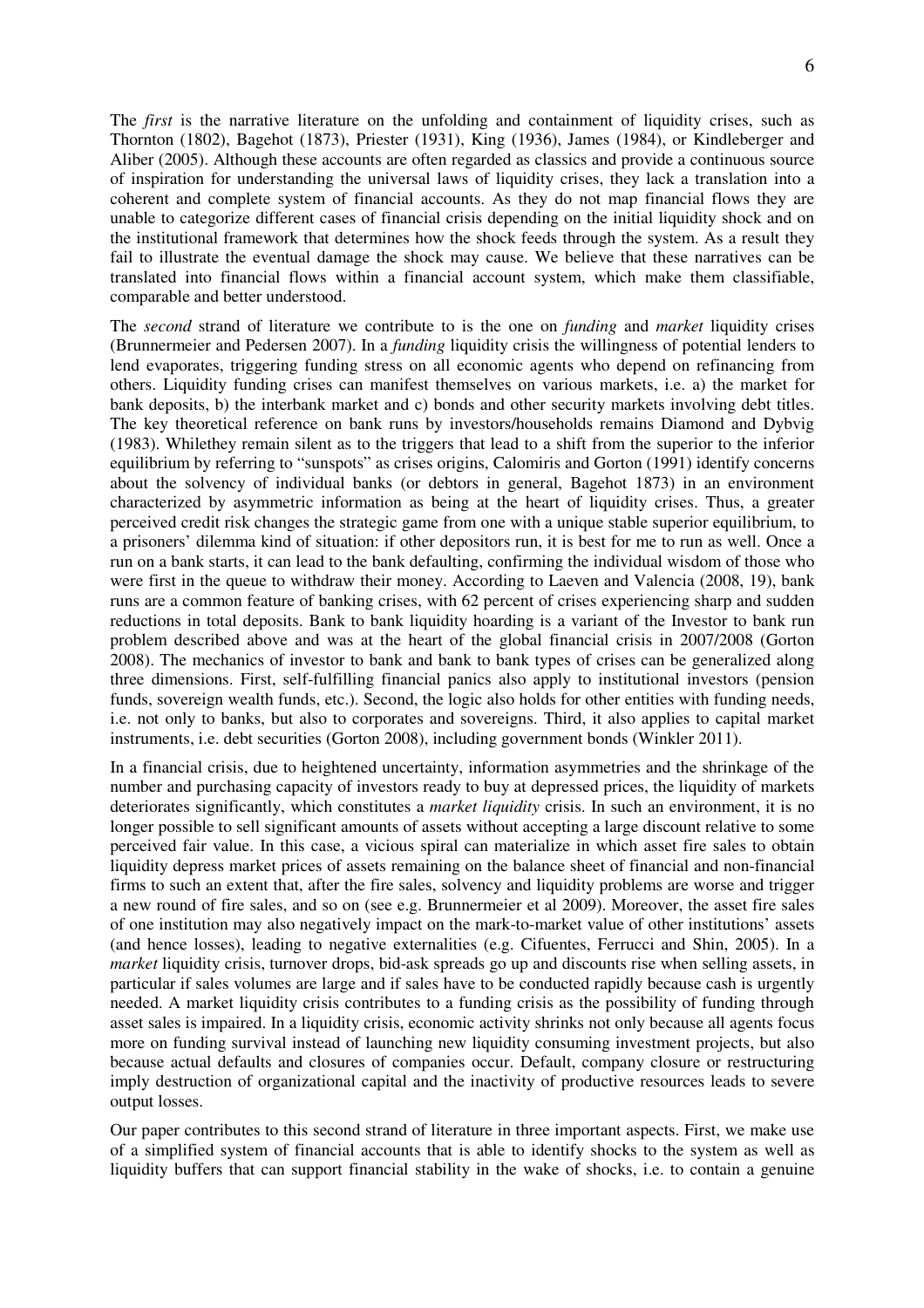liquidity crisis. Second, we apply this system not only to the case of a single economy experiencing a dual liquidity crisis and operating a flexible exchange rate system, but also to economies facing such a crisis in some sort of fixed exchange rate system, with other members of the system still unaffected. By doing this, the paper presents a link between the liquidity crisis literature referred to above to that of central bank cooperation and crisis management (Clarke 1967, Eichengreen 1985, Toniolo 2005) as well as to the literature on currency crises and the stability of exchange rate regimes (Fischer 1999, Allen and Gale 2000, Chang and Velasco 2000). Third, we put the results of our analysis to a relevance test by applying them to three major financial crises: the US subprime and Lehman collapse crisis of 2007/2008, the German banking and currency crisis in 1931 and the crisis in the euro area that started in 2010.

*Finally*, our paper contributes to the literature on the central bank as a lender of last resort (Goodhart and Illing 2002, de Grauwe 2011). Again, our systematic use of a financial accounts system allows us to shed new light on many statements in the literature, most importantly on the constraints a central bank faces in performing this role under alternative monetary regimes.

The paper proceeds as follows. **Section 2** motivates the financial accounts framework and the underlying assumptions. It develops the general idea that the resilience of a system increases with the size of the shocks it can absorb before forced deleveraging and fire sales have to address funding stress. Against this background, we analyze dual liquidity crises in four different international financial frameworks. **Section 3 introduces** the case of an individual country operating within a flexible exchange rate environment where the central bank plays the role of a lender of last resort either for a) the banking and the government sector or b) the banking sector only. **Sections 4 to 6** each treat one case of two countries in some sort of fixed exchange rate regime in which currencies are linked to each other through a gold parity under the gold standard (section 4), through an exchange rate peg in a paper standard (section 5), and through a monetary union in a paper standard (section 6). As mentioned above, for the latter three cases we model an asymmetric crisis, with country 1 being perceived as the "safe haven" country, while country 2 experiences a financial crisis, as – with the exception of the gold standard regime – symmetric cases can be captured in the one country model of section 3. **Section 7** draws conclusions.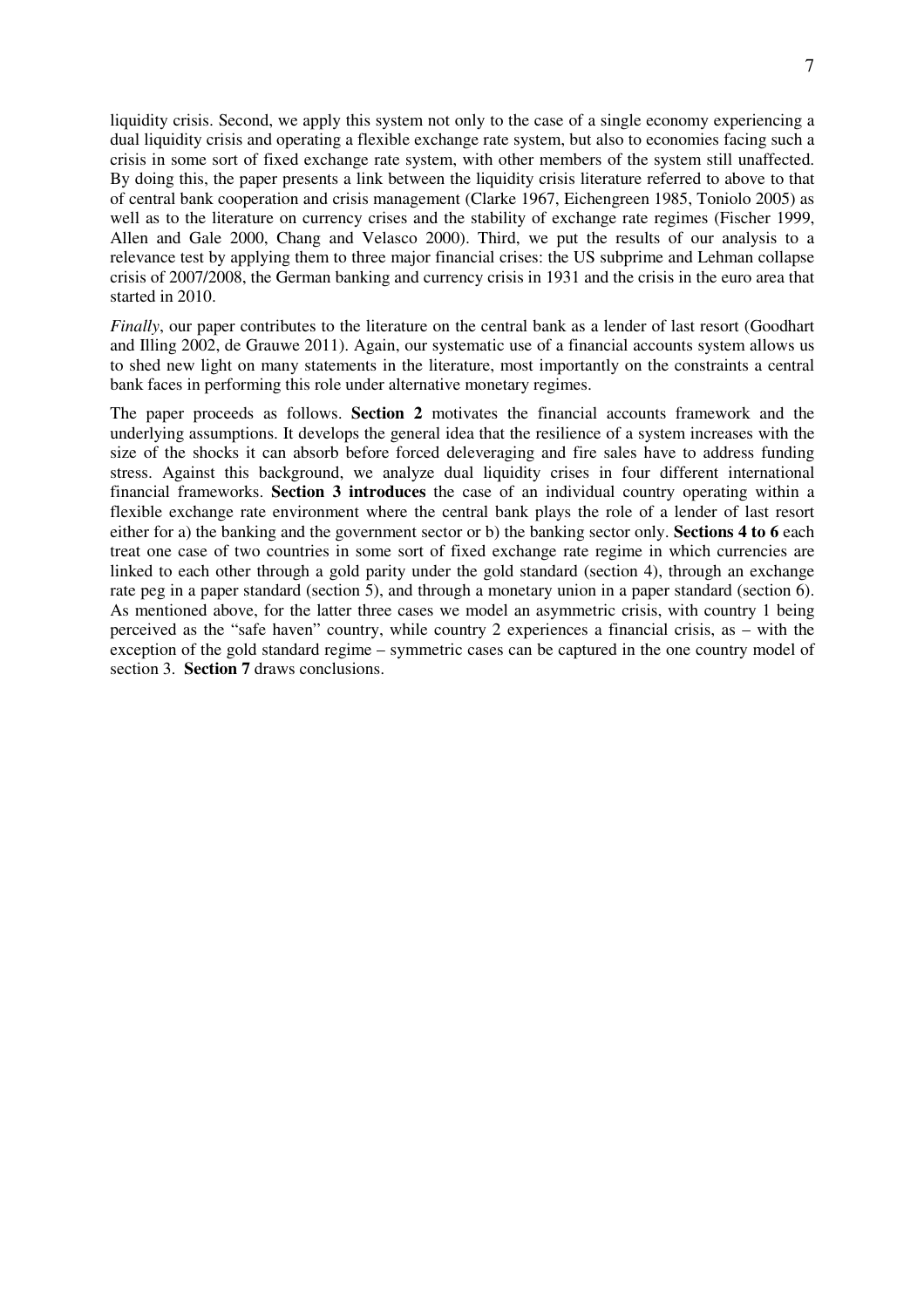# **2. Dual liquidity crises and the merits of a closed financial accounts representation**

#### **2.1 Dual liquidity crises**

 $\overline{a}$ 

Dual liquidity crises are confidence crises which involve the government and the banking sector. Given the quantitative importance of government debt in mature market economies and their financial systems respectively (Bini Smaghi 2010) – in the euro area government debt represents more than 50% of total outstanding debt securities (ECB 2010, 97-98) – they are particularly dramatic as they involve a larger part of the refinancing needs of the economy than "only" a banking/private sector funding crisis. There are important qualitative aspects as well as government debt usually plays an important role as the most secure debt in an economy. Sovereign default is the ultimate disaster for the functioning of financial markets in any country, as it undermines confidence in the solvency of almost any other debtor.

Dual liquidity crises are also pervasive in legal, social and economic terms. A government that is no longer able to fulfill its obligations towards its citizens and other stakeholders loses its key stabilizing functions. Only if creditors expect the Government to be able and willing to (i) recapitalize or take over insolvent financial institutions; (ii) guarantee exposures of the central bank and take responsibility for the risk taking needed to save the financial system through exceptional liquidity measures; (iii) maintain and possibly expand public expenditures, it can prevent the negative externalities of individual defaults, mitigate a panic and stabilize the financial system as well as economic activity, and hence prevent a depression.<sup>1</sup> The importance of the unimpaired ability to assume these roles makes actual or looming sovereign default so problematic (Schnabel 2004, Ritschl and Sarfarez 2006, Bini-Smaghi 2011).

The euro area sovereign debt crisis that started in 2010 can be regarded as a dual crisis in the sense that the sovereign and the national banking systems in a number of euro area countries lost access to capital markets. While the origins of a crisis may vary, they are of limited importance for its eventual unfolding.<sup>2</sup> Once the dual crisis is in full motion, "diabolic loops" (Brunnermeier et al 2011) between the two sectors operate and drag the country into this most comprehensive form of a liquidity crisis.

### **2.2 The role of system liquidity buffers, system resilience, moral hazard and central bank risk-taking**

Liquidity crises can be avoided when the system is able to withstand liquidity shocks thanks to sufficient systemic liquidity buffers. Financial history has seen many attempts by the private and public sector, including central banks operating under the constraint of some form of a fixed exchange rate, to provide for such buffers (Goodhart 1988, Obstfeld, Shambaugh, Taylor 2008, Gourinchas and Obstfeld 2011). The larger the buffers the less likely it is that a confidence crisis arises and a run takes place testing the elasticity of a system. There are at least three reasons for this proposition: *First*, if we assume that the probability distribution of liquidity shocks is exogenous to the size of buffers, larger buffers make it less likely that they will be exhausted. *Second*, the probability distribution of liquidity shocks itself may partially depend on the size of buffers, i.e. is at least partially endogenous. For instance, if depositors know that a bank will default when only few depositors withdraw, then all depositors will be nervous and will start a run at the slightest sign of withdrawals by others. If in contrast depositors know that buffers are very large anyway, they will relax and will not even monitor

<sup>&</sup>lt;sup>1</sup> The importance of the government for financial stability has been highlighted by Goodhart (1998, 1999).

 $2^2$  For instance, in the euro area example the case of Ireland involved huge losses of a disproportionally sized banking system that dragged the perceived credit quality of the sovereign down. By contrast in Greece, the banking system was seen as comparatively solid at the outset, but the poor fiscal and structural policies of the sovereign led to a government debt sustainability problem that via several contagion channels also implied a loss of funding market access and eventually solvency problems for the banking system.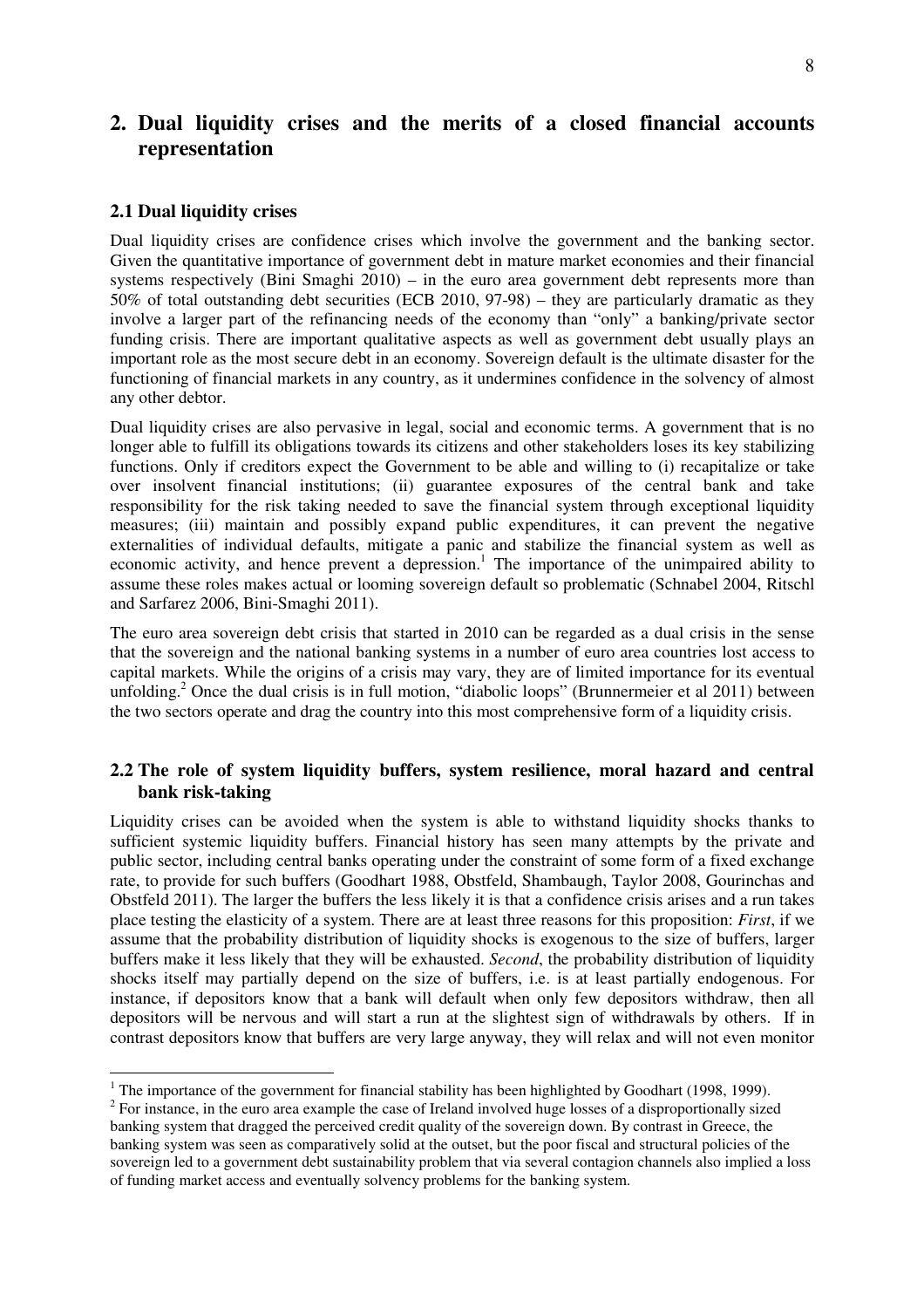the behavior of others. *Third*, the existence of buffers and the associated confidence will incentivise market players, who are themselves potentially constrained, to provide liquidity in an elastic way.

For a closed economic system, having a central bank has become the key institutional device to provide those buffers in case of need (Bagehot 1873, Goodhart 1988), i.e. to provide an 'elastic currency` (Friedman, 1990, with reference to the Federal Reserve Act of 1913). For example, wellfunctioning interbank markets providing additional liquidity buffers in normal times have only been forthcoming on the basis of general confidence in the existence of system buffers provided by the central bank (Miron 1986).<sup>3</sup> Thus, liquidity buffers substantially reduce the volatility of short-term rates. This translates into a lower degree of volatility of longer-term rates reducing noise in economic decisions, and hence supporting the economy in reaching equilibrium (Bindseil, 2004, 237). Moreover, beyond the buffering function in normal times to counter the short term exogenous changes of the inelastic demand for liquidity, the merits of the central bank to act as a lender of last resort in the case of liquidity crises have been well documented (Bagehot, 1873, King, 1936, Goodhart 1988, 1999).

At the same time, large liquidity buffers provided by central banks also have potential drawbacks. Very elastic central bank liquidity supply may (i) create leeway for moral hazard as they undermine the incentives of debtors to properly ensure the liquidity of their debt titles, which is costly (see e.g. Bindseil and Lamoot 2011 for this as basis for liquidity regulation); (ii) support credit booms and asset price bubbles as investors feel confident to leverage strongly and quickly when economic opportunities arise. As such bubbles eventually burst, the associated crisis costs can be linked to the provision of liquidity buffers that allowed the emergence of the bubbles in the first place (Calomiris 2009, Mishkin 2010, Schularick and Taylor 2012); (iii) prevent that insolvent debtors are forced to default if the central bank is unable to distinguish between illiquid and insolvent borrowers (Goodhart 1999); (iv) create undue financial risks for the central bank, as an elastic supply of liquidity allows the weakest debtors, i.e. those facing the biggest challenges to refinance in markets, to take massive recourse to the central bank.

The drawbacks of large liquidity buffers could in extremis lead to the conclusion that private and sovereign debtors should (be forced to?) take care themselves of ensuring sufficient funding liquidity under all circumstances, and to forego having a central bank (Hayek 1976, 104-105). It is well known that this conclusion has not been drawn by policymakers in mature economies (Goodhart 1999), also because recurrent liquidity crises had been features of financial systems operating without a lender of last resort (Gorton and Mullineaux 1987, Goodhart 1988). However, the arguments have made an impact on central bank policies. Indeed, the issue of limiting the elasticity of central bank funding supply in normal, but even more in crisis times, has been a major topic of central banking ever since the  $18<sup>th</sup>$  century (Bindseil 2004, Chapter 4). For example, there has been a long-standing debate whether access to borrowing facilities at the central bank should be regulated purely through the price mechanism (the borrowing facility rate) or, in addition, through deliberately narrowing collateral eligibility criteria, quantitative limits, administrative restrictions, or moral suasion. It reflects the insight that the provision of an elastic currency involves a trade-off which can be illustrated in terms of a classic two stage problem: first, establishing the efficient frontier, and then choosing the best point on the efficient frontier. Only few specific monetary frameworks will actually be on the efficient frontier and perform well in combining the benefits of elasticity in terms of making liquidity crises relatively unlikely thanks to sufficient buffers, while at the same time avoiding to the extent possible the costs related to moral hazard, undue risk taking, and destabilization due to excessive leveraging. The efficient frontier is reached through an optimum combination of (i) the choice of the overall monetary framework (in particular the exchange rate regime); (ii) risk control measures on collateral in central bank credit operations (collateral eligibility criteria, valuation, haircuts, concentration limits); (iii) price incentives against the use of special liquidity facilities by applying a system of adequate interest rate surcharges; (iv) the extent of monitoring and due diligence by central bank on

 $3$  Balderston (1989) makes a similar point with regard to the development of liquid short-government debt markets, which was hampered in interwar Germany due to the strict monetary financing prohibitions the Reichsbank was subject to.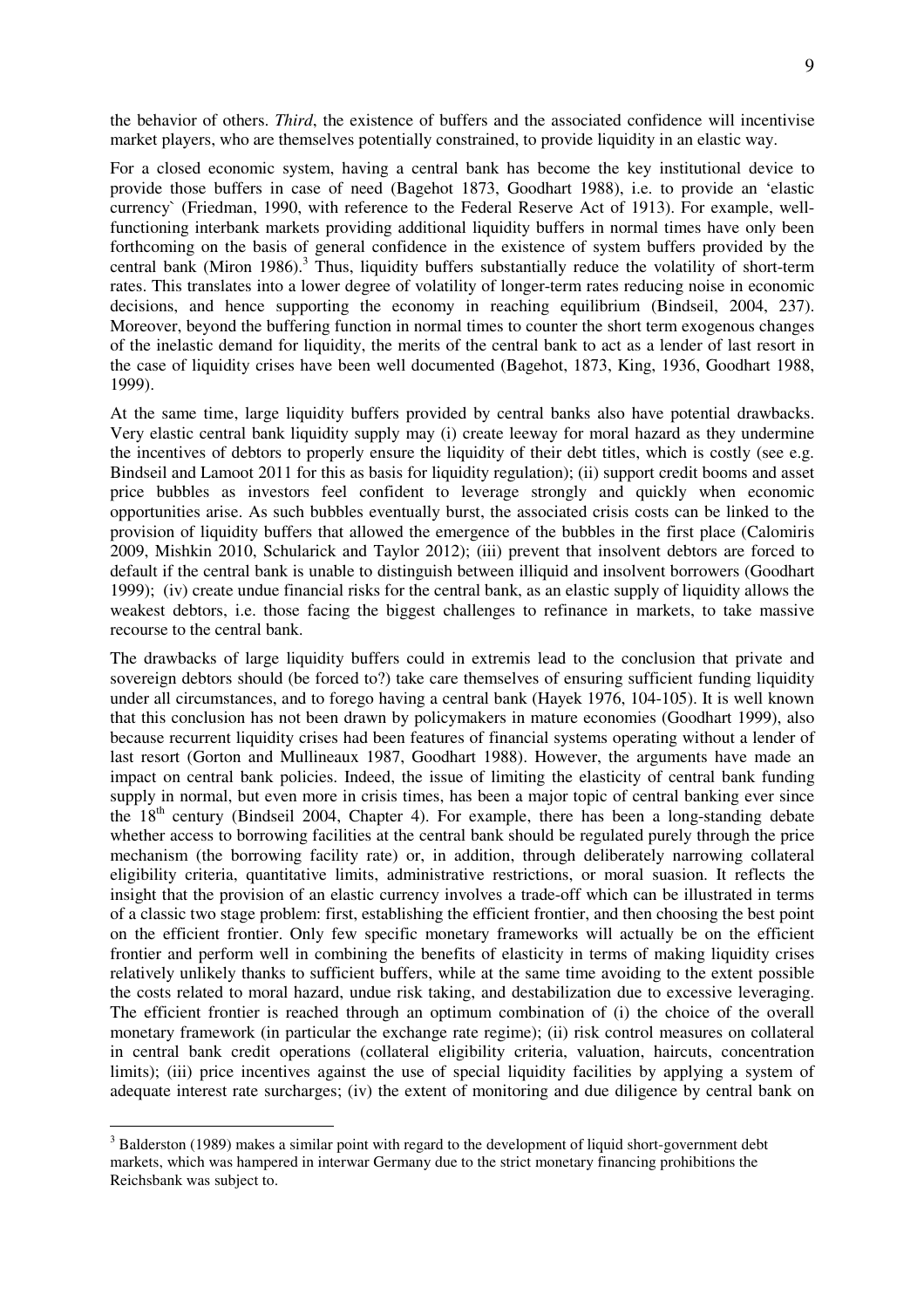collateral issuers and counterparties; (v) the readiness of central banks to take pro-active discretionary support measures when needed.<sup>4</sup>

#### **2.3 A financial accounts presentation**

 $\overline{a}$ 

We model liquidity shocks in a closed system of financial accounts encompassing all major sectors of an economy. The systematic use of such a representation has a number of advantages. First, it provides general discipline in thinking and ensures that transactions are captured in their entirety. Second, it can illustrate how shocks feed through the entire system. Third, it allows to thoroughly identify the constraints that determine the shock absorbing capacity of the system, i.e. the elasticity of liquidity provision by the central bank and – in the case of monetary financing prohibitions – by the banking system. Finally, it provides a simple framework for analyzing the same concepts in a national and an international setting and, hence, for a precise comparison between different monetary regimes.

Our approach is complementary to the one of Gray, Merton and Bodie (2007), who focus on *solvency* interactions between the sectors of an economy on the basis of a structural credit risk model and option pricing theory. The structural model of credit risk explains the liability structure of economic entities as options with the assets of the entity as underlyings. Starting from distributional assumptions on asset values, it thereby prices the value of liabilities as options. This allows the modeling of changes in asset values and volatilities and how they impact liability values and hence asset values and thus solvency of all other sectors. We model how funding liquidity issues, in contrast to solvency issues, unfold through the financial accounts of an economy, and how they can best be addressed through an adequate monetary framework and active central bank measures. Thereby, we ask the question what conditions on the liquidity side trigger asset fire sales and the associated downward spiral of prices. Once they are triggered, the model of Gray, Merton and Bodie (2007) becomes applicable.

Our system of financial accounts is stylized along a number of dimensions.<sup>5</sup>

*First*, we only account for the most basic financial assets, namely banknotes, deposits at banks, sovereign bonds and bank loans. Moreover, in general we abstract from all intra-sector financial transactions. Households/investors are modeled as net creditors who have diversified their real assets into financial assets and who are not leveraged at all (i.e. their entire liability side consists of equity). Corporates and sovereigns are the real sectors that need funding. The banking sector performs intermediation services, while the central bank issues banknotes and may hold different types of financial assets.

*Second*, we abstract from genuine solvency problems and focus on liquidity aspects. This does not mean that we deny solvency problems. On the contrary, by focusing on the liquidity side and modeling flows in a closed system of financial accounts, we can precisely identify the conditions under which it can be precluded that liquidity shocks lead to asset fire sales or other forms of disruptive restructuring which typically is value destroying and hence has solvency implications.

*Third*, as already mentioned, we do not model the underlying triggers of liquidity shocks that may relate to doubts about solvency of debtors, or to any other reasons, even before the liquidity crisis has started. While these are certainly relevant and often the genuine original trigger of a liquidity crisis, they do not determine the further evolution of the liquidity crisis. The following figure captures the part of financial crises which this paper focuses on, namely part D as highlighted, which decides on whether the initial liquidity crisis can get neutralized or not.

<sup>&</sup>lt;sup>4</sup> In Bindseil (2011, 94) a two-dimensional example is provided for establishing a concrete efficient frontier between on one side the "probability of illiquidity" of banks, on the other side the financial risk taking of the central bank.

 $<sup>5</sup>$  In Annex 1, we present the actual financial accounts of the Eurosystem and reflect on how they compare with</sup> our stylized accounts.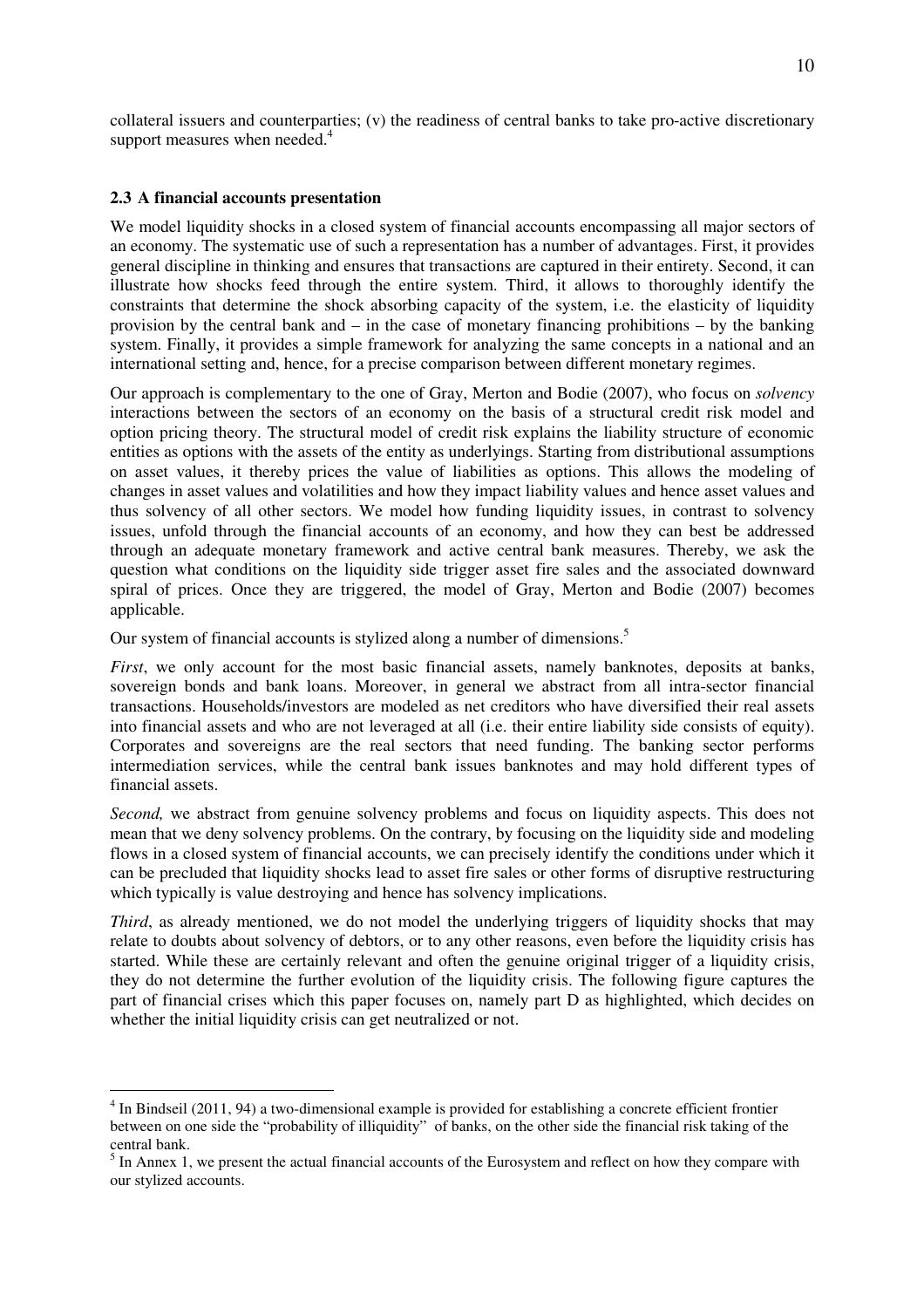| Development of a financial crisis                                                             |                                                                         |  |  |  |
|-----------------------------------------------------------------------------------------------|-------------------------------------------------------------------------|--|--|--|
|                                                                                               | A. Financial stability                                                  |  |  |  |
|                                                                                               |                                                                         |  |  |  |
|                                                                                               | B. Crisis trigger                                                       |  |  |  |
|                                                                                               | (shock to actual or perceived asset values,                             |  |  |  |
|                                                                                               | sudden solvency problems of major economic players)                     |  |  |  |
|                                                                                               |                                                                         |  |  |  |
|                                                                                               | C. Liquidity hoarding, funding market freeze, bank runs, capital flight |  |  |  |
|                                                                                               |                                                                         |  |  |  |
|                                                                                               | D. Systemic buffers in particular associated with the central bank      |  |  |  |
|                                                                                               | providing elasticity of credit to prevent default due to illiquidity    |  |  |  |
|                                                                                               |                                                                         |  |  |  |
| E.2 Eventually constraints are hit and defaults,<br>E.1 Confidence returns, back to financial |                                                                         |  |  |  |
| stability                                                                                     | fire sale spirals, widespread contagion and                             |  |  |  |
|                                                                                               | solvency problems and a credit crunch                                   |  |  |  |
|                                                                                               | materialize                                                             |  |  |  |

Figure 1: Financial stability, crises triggers, systemic buffers and financial crises

*Source: authors' compilation* 

*Fourth*, we capture liquidity problems by imposing that the banking, corporate and government sector perform maturity transformation. Banks, corporates and governments hold – to various degrees – illiquid assets, which are funded by relatively short term liabilities. We do not model the consequences of fire sales by banks of non-liquid assets, but analyze the conditions under which the system can, through its built-in elasticity, avoid the need of fire sales and the associated intensification of financial crisis dynamics. Households/investors lend short-term and trigger a financial crisis via an unstable demand for financial assets, exposing the banking and government sector to a liquidity shock. In the two country cases of fixed exchange rate systems discussed below the central bank of the distressed country can experience a liquidity shock as well. Original liquidity shocks can take in particular the following forms: (i) a withdrawal of household/investors deposits from or capital market funding to the banks ("-*d*"); a liquidation or non-roll over by the household/investor of sovereign debt ("-*s*"); (iii) the return of banknotes to the central bank, "-*g*", in exchange for gold and foreign exchange respectively. In each case, households/investors substitute these assets with some other financial asset which may be considered a "save haven" assets.

*Fifth*, in the two country case we only model *one* household/investor sector as – due to the assumption of an open capital account – the sector is free to invest in any sector of any country. By contrast, for all other sectors we distinguish between sectors located in country 1 and country 2 because they are assumed to be asymmetrically hit by a liquidity shock.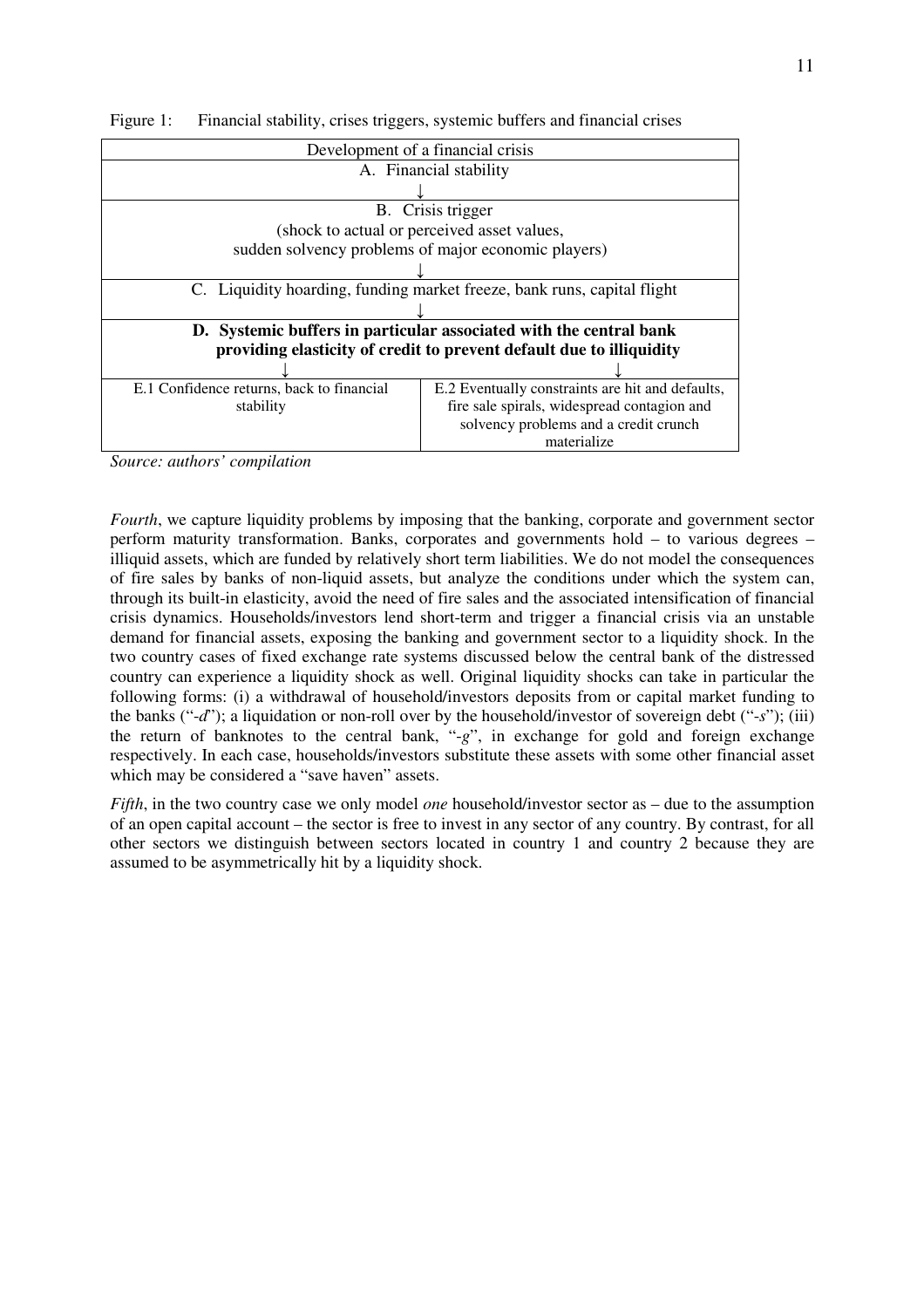# **3. The case of one country in a flexible exchange rate environment**

We start our analysis with the case of a single country facing a dual liquidity crisis, also to introduce thoroughly the logic of the representation of the financial system in a closed accounts system. We assume that the country is linked with the international financial system through a flexible exchange rate with no or limited borrowing in foreign currency. We use the following balance sheet positions and notation:

- $E =$  household equity, equal to the real assets in the system
- $D =$  deposits of households with banks
- $S =$  debt securities
- $\bullet$  B = Banknotes
- $\bullet$   $G = Gold$
- $FX = \text{Foreign currency reserves of central bank}$

We introduce liquidity shocks into the model by small letters that refer to the relevant asset class (s a negative shock to sovereign debt demand; *g* a negative banknote demand shock (i.e. a positive shock to gold demand), *d* a negative shock to bank deposit, *y* an interbank market shock, *k* a deposit shift shock between banks of different types). The elastic provision of liquidity by the central bank (or  $-$  in the case of a monetary financing prohibition  $-$  by the banking sector) is denoted by the very same letters, however with a positive sign.

## **3.1 The central bank as universal lender of last resort**

#### *Runs on banks and securities markets*

We follow standard macroeconomic analysis (e.g. Williamson 2011) by assuming that at the origin of the economy stands the household/investor sector. In the beginning, this sector only holds real assets of value E (equity). The household then diversifies into three financial assets, namely deposits with banks D, banknotes B, and sovereign debt *S* . To the extent that the household diversifies into financial assets, it sells real assets to the corporate and government sectors. However, households do not transact directly with corporates and the central bank but use the intermediary services of banks. Households are strictly non-leveraged i.e. their balance sheet length always remains E.

**Corporates and the sovereign** finance themselves via bank loans and debt securities issuance. We treat the government and the corporates most of the time as one sector, which is an adequate and parsimonious treatment in our model. We will distinguish between them when central bank actions relate to one, but not the other, as it is the case for a strict "monetary financing prohibition", i.e. no central bank credit to sovereigns. The real resources that the corporate and the government sector can appropriate correspond to what the household wants to diversify in the form of banknotes, deposits and securities. The corporate and the government sector use the real assets for idiosyncratic illiquid projects (machines, schools, etc.). If the corporate and government sector can no longer roll over the loans obtained from banks and the debt securities issued, they would have to sell their assets at lossmaking prices (e.g. a sophisticated machine being sold as old metal). However, we do not model this case explicitly as we are looking for the conditions that this case can be avoided.

**Debt instruments** are issued by the corporate and government sector in exchange for real assets held by households. By contrast, the provision of credit based on the diversification of household assets into banknotes and bank deposits runs via banks. The banking sector is the intermediary between the remaining sectors. First, it offers deposits D to households and invests them into loans to corporates. Second, the sector is an intermediary to the operation between the households, the corporates/government and the central bank encompassing the issuance of banknotes B. Banks use banknotes to purchase real assets from households, which they sell on to corporates who finance them through a loan from the bank. Thus, total funding and hence total assets held by banks amount to  $B +$ D. Finally, banknotes are issued by the **central bank** who provides them to banks through collateralized credit operations.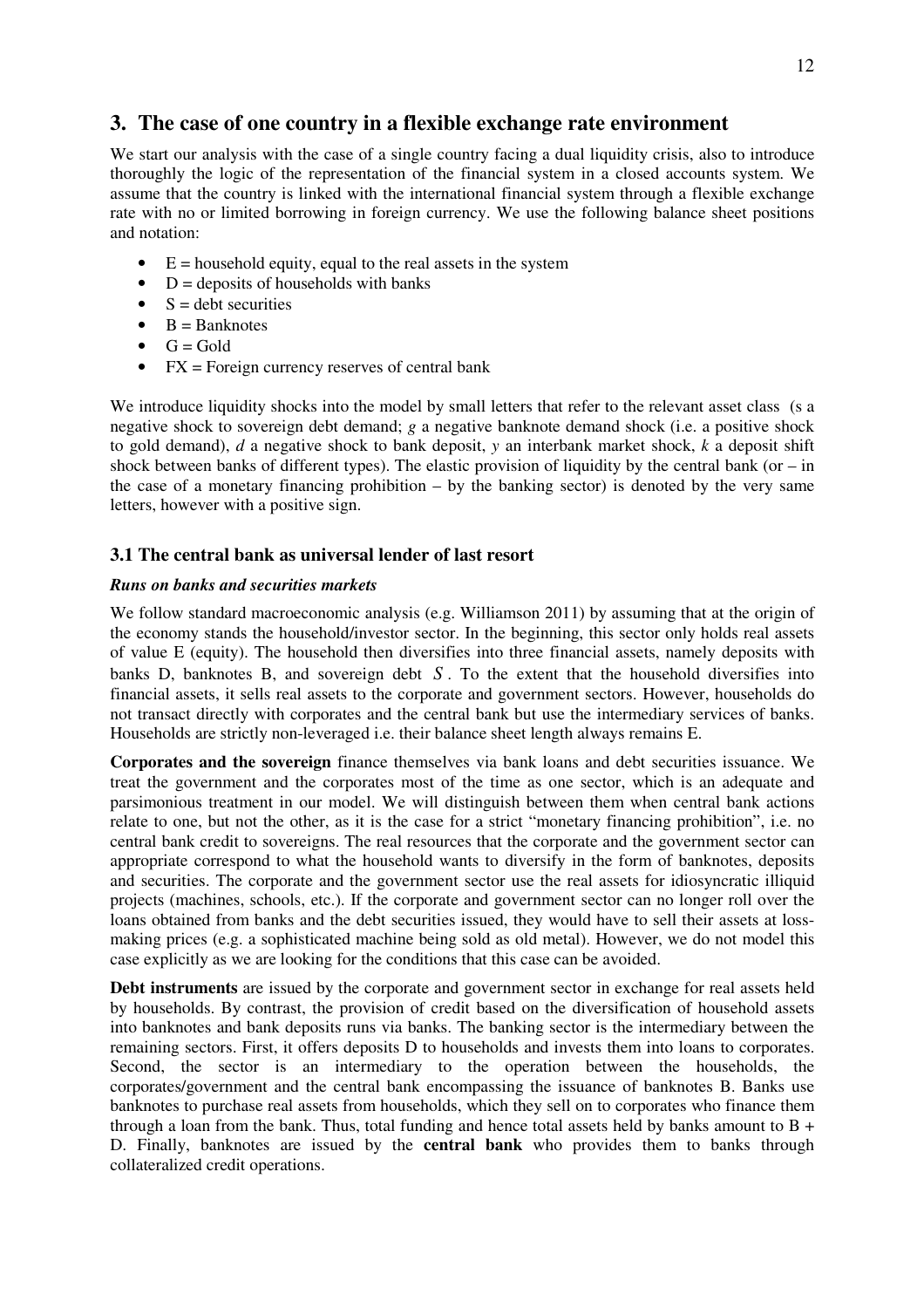The resulting financial structure of the economy is reflected in the accounts below (Figure 2). The capital letters reflect the positions introduced so far. The small letters reflect the liquidity shocks in the system related to the instability of household/investor demand for specific financial assets. Households may withdraw deposits from banks (*d*) or they may be unwilling to roll over (or they may sell) debt securities (*s*). In each case, we assume that they substitute these assets with banknotes, i.e. banknotes are seen by households/investors as the "save haven" asset.

| Households / Investors |                 |                         |  |  |
|------------------------|-----------------|-------------------------|--|--|
| <b>Real Assets</b>     | $E - D - S - B$ | <b>Household Equity</b> |  |  |
| Deposits Bank 1        | $D - d$         |                         |  |  |
| Debt securities        | $S - s$         |                         |  |  |
| <b>Banknotes</b>       | $B + d + s$     |                         |  |  |

Figure 2: A simple system of financial accounts

|                              |         | Corporate / Government    |             |
|------------------------------|---------|---------------------------|-------------|
| Real assets                  | $D+B+S$ | Credits from banks        | $D+B$       |
|                              |         | Debt securities           |             |
|                              |         |                           |             |
|                              |         | Bank                      |             |
| Lending to corporates        | $D+B$   | Household deposits / debt | $D - d$     |
|                              |         | Credit from central bank  | $B + d$     |
|                              |         |                           |             |
|                              |         | <b>Central Bank</b>       |             |
| Debt securities              | S       | <b>Banknotes</b>          | $B + d + s$ |
| Credit operations with banks | $B + d$ |                           |             |
| Source: authors' compilation |         |                           |             |

*Source: authors' compilation* 

The central bank is the **built in liquidity stabilizer** in this system. The central bank is able to issue banknotes demanded by households/investors and to compose its assets in line with the need to stabilize the financial system by preventing illiquidity. It does so by absorbing the excess supply of debt securities and deposits resulting from reduced investor demand ("*s*", "*d*") and by buying bonds and providing additional credit to the banking sector.

### *Deposit shift shocks between individual banks and the break down of the interbank market*

The recent financial crisis has not been characterized by bank runs, with the case of Northern Rock as an important exception. Instead, households/investors shifted their investments/deposits across financial institutions/issuers. Accordingly, we have to extend the model depicted in Figure 2 by introducing two types of bank groups: safe banks and risky banks, with the solvency of risky banks being put in doubt. By doing this, we can account for an interbank market freeze and a deposit shift shock.

The interbank market position between the two types of banks is set initially to Y, with the safe banks (Bank 1) lending to risky banks (Bank 2). This could be the case because safe banks have comparative advantages in deposit collection, while risky banks have comparative advantages in originating and managing loans to corporates (see e.g. Bindseil and Jablecki, 2011). We introduce two new shocks to the model. Shock *k* is a deposit shift shock originating from households/investors. Households hear rumors about risky banks having problems and therefore transfer deposits from risky to safe banks (from Bank 2 to Bank 1). Shock *y* is the interbank market shock. As safe banks hear the same rumors about risky banks, they reduce their limits to risky banks such that interbank loans decrease by an amount of *y*. Thus, risky banks are under double funding stress and extend their central bank borrowing until they hit their collateral constraints. Also in view of the discussion of TARGET2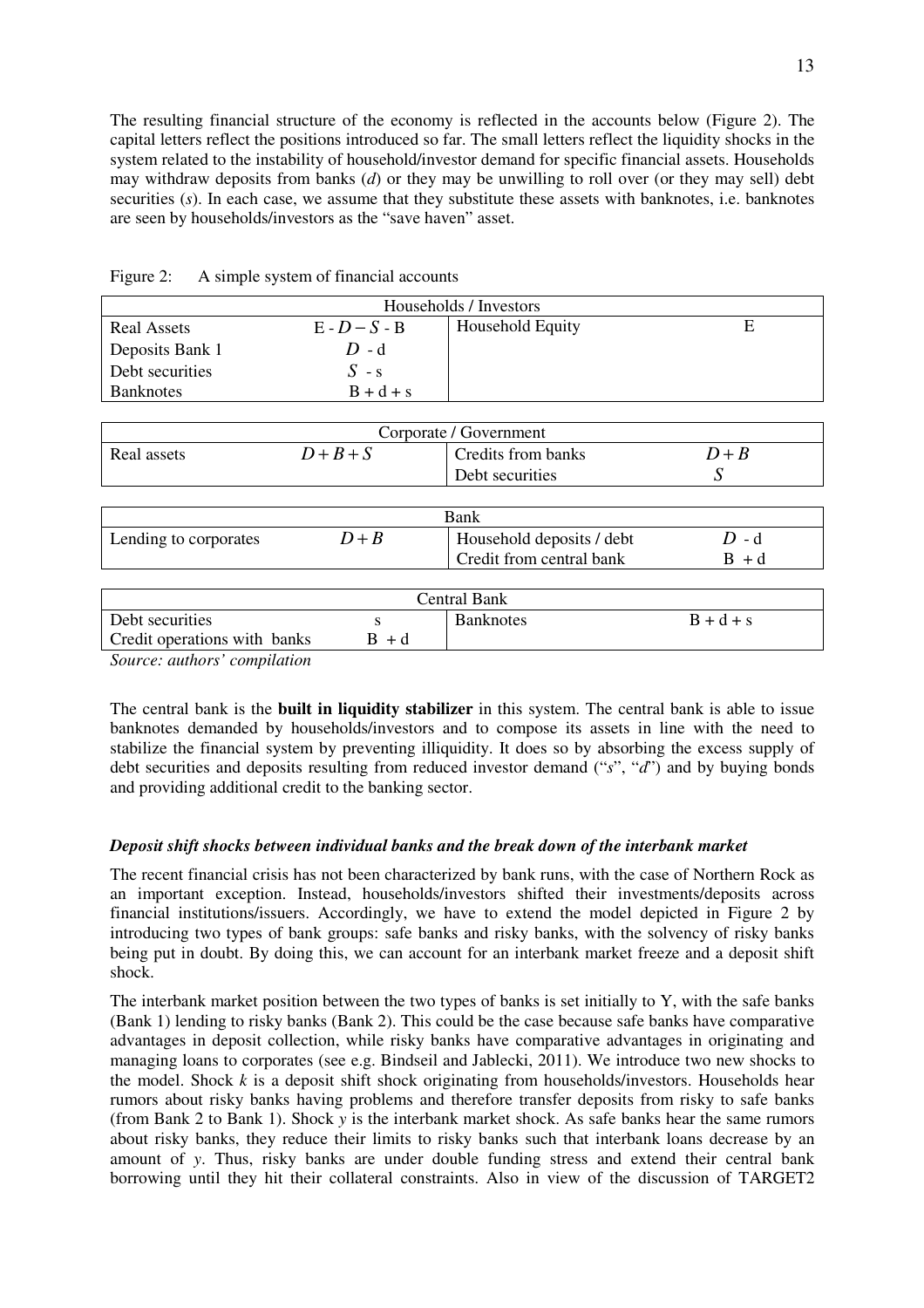balances below it is interesting to note that there is a threshold for the joint shock  $k + y$  beyond which safe banks (Bank 1) will have excess reserves with the central bank. Thus, instead of a liability position towards the central bank of  $B/2 + d/2 - k - y$ , safe banks will have a claim on the central bank of *-B/2-d/2 +k + y*. In this case, the central bank balance sheet expands by the latter amount (Figure 3).

| Figure 3: Deposit shifts and liquidity crisis on the interbank market $-$ a financial accounts |  |  |  |  |  |
|------------------------------------------------------------------------------------------------|--|--|--|--|--|
| presentation                                                                                   |  |  |  |  |  |

| Households / Investors |                    |                  |   |  |
|------------------------|--------------------|------------------|---|--|
| <b>Real Assets</b>     | $E - D - S - B$    | Household Equity | Е |  |
| Deposits Bank 1        | $D_1$ -d/2 + k + s |                  |   |  |
| Deposits Bank 2        | $D_2$ –d /2 -k     |                  |   |  |
| Debt securities        | $S - s$            |                  |   |  |
| <b>Banknotes</b>       | B +d               |                  |   |  |

|                                          | Bank 1                                           |
|------------------------------------------|--------------------------------------------------|
| $D_1 + B/2 - Y$<br>Lending to corporates | Household deposits / debt<br>$D_1 + k + s - d/2$ |
| Deposits with CB $max(0,-B/2+k+y+s-d/2)$ | Credit from central bank $max(0, B/2-k-y-s+d/2)$ |
| Lending to Bank 2<br>r -v                |                                                  |

| Bank 2                |                 |                                                       |                                |  |
|-----------------------|-----------------|-------------------------------------------------------|--------------------------------|--|
| Lending to corporates | $D_2 + B/2 + Y$ | Household deposits / debt<br>Credit from central bank | $D_2$ -k -d/2<br>$B/2+k+y+d/2$ |  |
|                       |                 | Liabilities to Bank 2                                 | $C = V$                        |  |

| Central Bank    |                                                                    |                  |                         |  |  |  |
|-----------------|--------------------------------------------------------------------|------------------|-------------------------|--|--|--|
| Debt securities |                                                                    | <b>Banknotes</b> | $B+d$                   |  |  |  |
|                 | Credit oper. $B/2+k+y+d/2 + max(0,B/2-k-y-s+d/2)$   Deposits banks |                  | $max(0,-B/2+k+y+s-d/2)$ |  |  |  |
|                 |                                                                    |                  |                         |  |  |  |

*Source: authors' compilation* 

# **3.2 Constraints on the elasticity of liquidity provision**

### *Collateral constraints*

The quantity and quality of *collateral* limit the borrowing potential of banks from the central bank. Thus, they represent a major constraint of any central bank when performing its stabilizing function. Risk control measures include (i) restrictive eligibility criteria (e.g. excluding certain non-transparent asset classes and setting a minimum credit quality for the collateral obligor), (ii) conservative collateral valuation (to reduce the risk of assuming too high collateral values), (iii) haircuts (to cater for losses in value during the liquidation period after a counterparty default), or (iv) quantitative limits (to address concentration and correlation risks).<sup>6</sup>

To simplify, we assume that all loans of banks to corporates are eligible collateral and are subject to a haircut of *h*%, implying that for one unit of collateral value, the bank can obtain a maximum of (*1-h*%)

<sup>&</sup>lt;sup>6</sup> The need to collateralize central bank lending has been discussed already in the 19th century central banking literature (e.g. Bagehot 1873), and is one of the most sacred principle of central banking. A detailed overview of principles, tools and calibration techniques of collateral frameworks can be found in Bindseil et al (2009; in particular chapters 7 to 10 on risk management of central bank credit operations).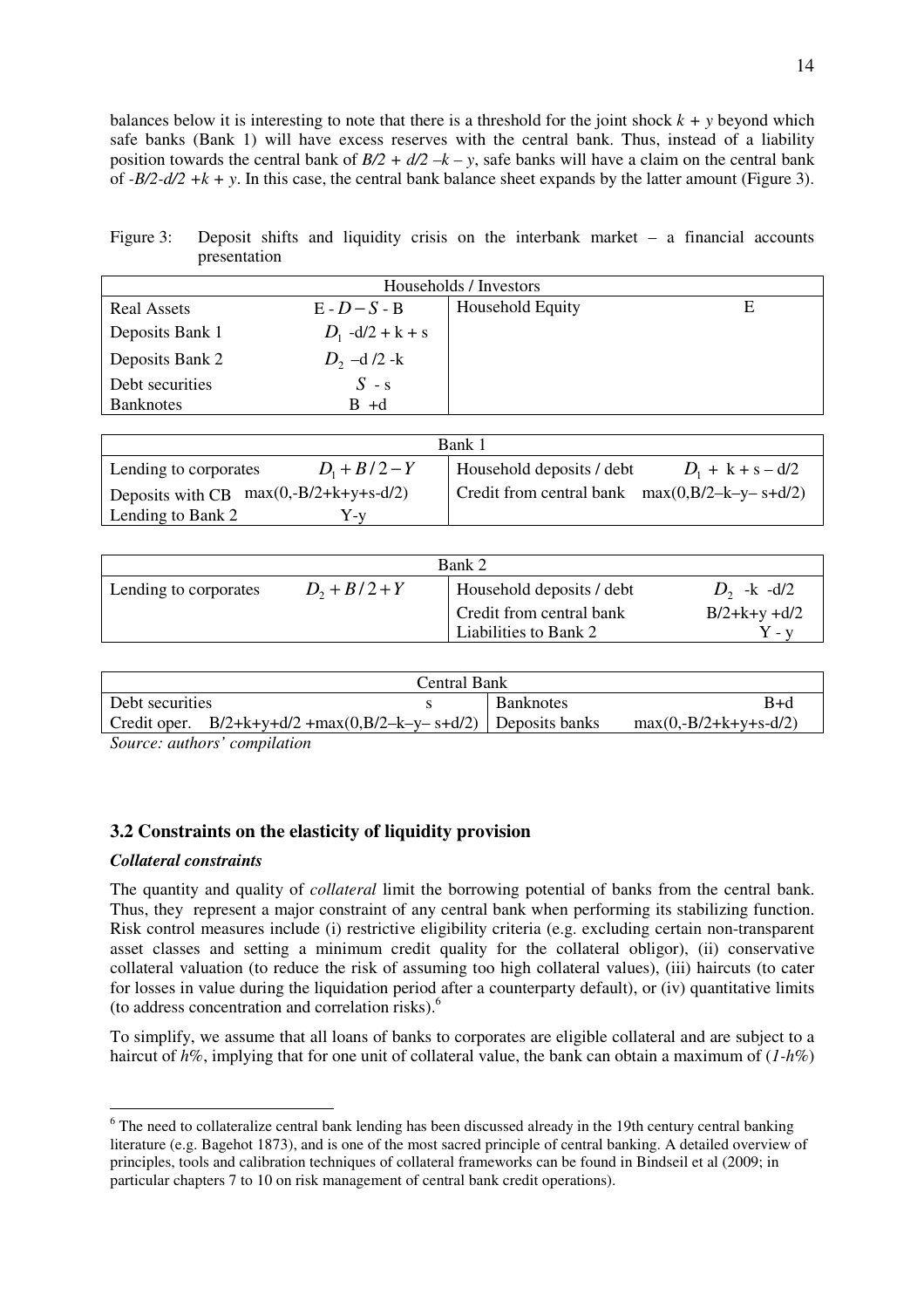units of central bank funding.<sup>7</sup> Thus the maximum lending of the central bank to the banking sector is determined as

(1) 
$$
(1-h)(D+B) \ge B+d
$$
.

If the shock *d* exceeds  $(1-h)D-hB$ , the banking sector hits the collateral constraint, and banks may become illiquid and default, unless the central bank is willing to either reduce haircuts or to lend further to banks, for example against a government guarantee.

In the extended model (Figure 3) an additional consideration on collateral eligibility arises as traditionally (see e.g. Friedman and Schwartz 1965, Goodhart 2010) central banks have been reluctant to accept as collateral "financial bills". Instead they accept "real bills" only, i.e. loans from banks to the real economy, i.e. corporates.<sup>8</sup> This "real bills" doctrine is still alive in more or less stringent variants.<sup>9</sup> This puts a limit to the interbank lending Y from bank 1 to bank 2. Concretely, the collateral constraint of safe banks (bank 1) under the "real bills doctrine" is

(2a) 
$$
(1-h)(D_1 + B/2 - Y) \ge B/2 - k - y - s + d/2.
$$

Without the real bills doctrine, and assuming that the interbank financing takes the form of eligible collateral (e.g. bank bonds), the constraint amounts to

(2b) 
$$
(1-h)(D_1+B/2-y) \ge B/2 - k - y - s + d/2.
$$

#### *Borrowing limits*

Apart from collateral constraints, the central bank could in principle impose a **borrowing limit** on banks. It could for instance set (i) an identical limit across all banks; (ii) a proportional limit, i.e. that each bank can only finance a share of *q*% of its balance sheet through borrowing from the central bank; (iii) an amount that is capped by the maximum borrowing of individual banks from the central bank on a specific past date. In the specification of the system of financial accounts depicted in Figure 2 with only one bank, such a lending constraint would be either binding and make the collateral constraint irrelevant, or vice versa. However, in the extension of the financial accounts model with more than one bank (Figure 3), this redundancy of one of the two constraints no longer holds as different banks may become subject to one or the other of the two constraints.

#### *Monetary financing prohibition*

Outright purchases of securities, in particular in the case of sovereign debt, are often viewed critically. Already in the late  $19<sup>th</sup>$  century outright purchases of distressed assets were regarded as a particularly dangerous rescue measure for moral hazard reasons.<sup>10</sup> More recently, outright purchases of securities have also been criticized because they might interfere with central bank independence.<sup>11</sup>

<sup>&</sup>lt;sup>7</sup> In this simplified setting, *h* also implicitly covers conservative valuation of bank assets when being submitted as collateral, and the fact that not all assets are eligible as central bank collateral.

<sup>&</sup>lt;sup>8</sup> Securities were accepted only for Lombard loans, while interbank loans were not accepted at all.

<sup>&</sup>lt;sup>9</sup> Most central banks do not accept bank bonds or any other claims to banks as collateral. The Eurosystem accepts bank bonds, but foresees certain limits on the use of unsecured bank bonds by other issuers to prevent issuance spirals, and it does not accept interbank loans (while it accepts loans to corporates as collateral).

<sup>&</sup>lt;sup>10</sup> "The committee for emergency matters was able to stay away from one danger we had particularly warned it about: the outright purchases of securities. The most extensive secured lending, the most liberal discounting, even the provision of loans against collateral involving commercial goods are not as problematic as the purchase of securities. We must not recommend a medication of which the excessive consumption had itself caused the disease. Through outright purchases, one removes the responsibility of speculators, and one offers them the chance to restart playing the same game. The reasons for the crisis are not removed by that, the liquidation is only postponed to eventually return in an even more threatening form. After a while, it will appear that even this tool no longer works. In contrast, through collateralized lending, one achieves the strictly necessary, the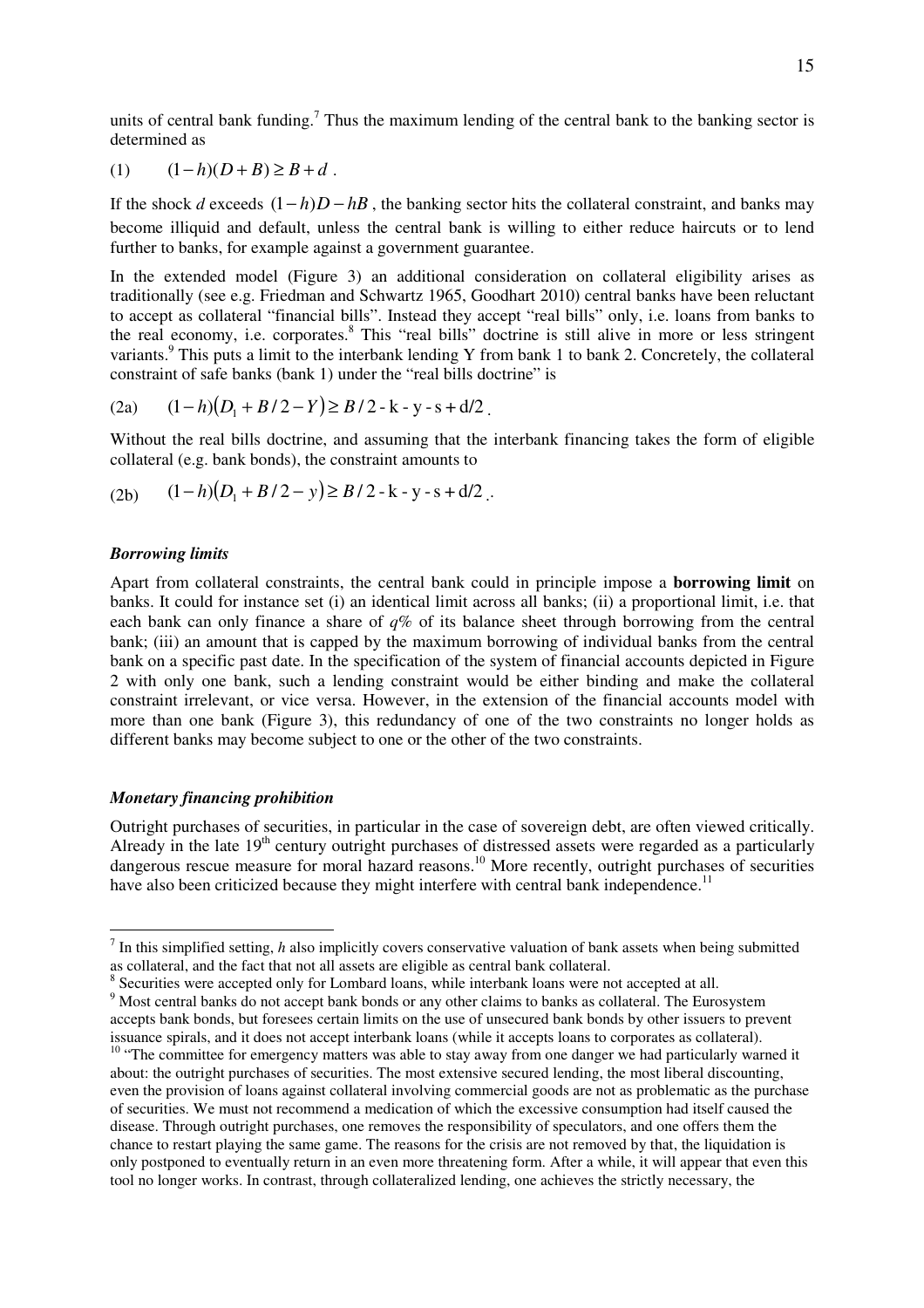The implications of a monetary financing prohibition for financial stability can be identified in a modified financial accounts framework (Figure 4). As the central bank refuses or is not allowed by law to operate as a lender of last resort, any liquidity shock on debt securities markets (*s*) has to be addressed by the banking sector if stability shall be maintained. Thus, the banking sector becomes the lender of last resort for the securities markets. We assume that risky banks (bank 2) are not able or willing to expand their balance sheet and that the debt securities purchases of safe banks (bank 1) increase deposits with the two groups of banks equally. This captures the issue that banks loose liquidity when they buy assets outright.

| Figure 4: | Monetary financing prohibition and its implication in time of crises – a financial accounts |
|-----------|---------------------------------------------------------------------------------------------|
|           | representation                                                                              |

| Households / Investors |                          |                  |   |  |  |
|------------------------|--------------------------|------------------|---|--|--|
| <b>Real Assets</b>     | $E - D_1 - D_2 - S - B$  | Household Equity | E |  |  |
| Deposits Bank 1        | $D_1$ -d/2 + k + s/2     |                  |   |  |  |
| Deposits Bank 2        | $D_2$ - d $/2 - k + s/2$ |                  |   |  |  |
| Debt securities        | $S - s$                  |                  |   |  |  |
| <b>Banknotes</b>       | $B + d$                  |                  |   |  |  |

| Bank 1              |                 |                           |                           |  |  |  |
|---------------------|-----------------|---------------------------|---------------------------|--|--|--|
| Lending to corp/Gvt | $D_1 + B/2 - Y$ | Household deposits / debt | $D_1 + k + s/2 - d/2$     |  |  |  |
| Lending to Bank 2   | $Y-y$           | Credit from central bank  | $B/2 - k - y + s/2 + d/2$ |  |  |  |
| Debt securities     |                 |                           |                           |  |  |  |

| Bank 2              |                 |                                                   |                              |  |  |
|---------------------|-----------------|---------------------------------------------------|------------------------------|--|--|
| Lending to corp/gvt | $D_2 + B/2 + Y$ | Household deposits / debt                         | $D_2$ -k -d/2 + s/2          |  |  |
|                     |                 | Credit from central bank<br>Liabilities to Bank 2 | $B/2+k+y+d/2 - s/2$<br>⁄ - v |  |  |

| $^{\circ}$<br>.<br>ПA                                                                                |  |  |  |  |  |
|------------------------------------------------------------------------------------------------------|--|--|--|--|--|
| $\overline{\phantom{a}}$<br>$\mathbf{r}$<br>$-1$<br>$\sim$ n<br>UHS<br>$\alpha$<br>~<br>$    -$<br>. |  |  |  |  |  |
| $\cdot$ $\cdot$<br>$\sim$                                                                            |  |  |  |  |  |

*Source: authors' compilation* 

 $\overline{a}$ 

The inability or refusal of the central bank to act as lender of last resort through outright purchases increases the risk of a liquidity crisis because stabilizing efforts face additional constraints.

First, the central bank will have to be willing to expand its lending to banks to allow banks to fund their additional purchases of debt securities in their function as lender of last resort. The extent of central bank lending to banks will depend on the exact flow allocation, but often the entire increase of the banks' stock of securities will have to be refinanced by the central bank (in the accounts above this holds if both banks are dependent on central bank funding).

confidence crisis and thereby the hoarding of cash is attenuated. … Even the most liberal collateralized lending and discounting maintain that speculators are forced to put their things in order." (Wirth, 1883, 528, authors' translation)

<sup>&</sup>lt;sup>11</sup> While there is a rather balanced discussion of the dangers associated with outright purchases of government debt in the US (e.g. Walsh 2011), respective arguments have been used in particular by German officials and economists to prevent, limit and heavily criticize the Eurosystem's purchase program for sovereign debt launched in May 2010 (see section 6, Bindseil and Modery 2011). Against this background, it is interesting to note that the Bank of England was granted the status of a central bank after it had provided a loan to the Government when the latter had been unable to fund itself from other sources (Goodhart 1988).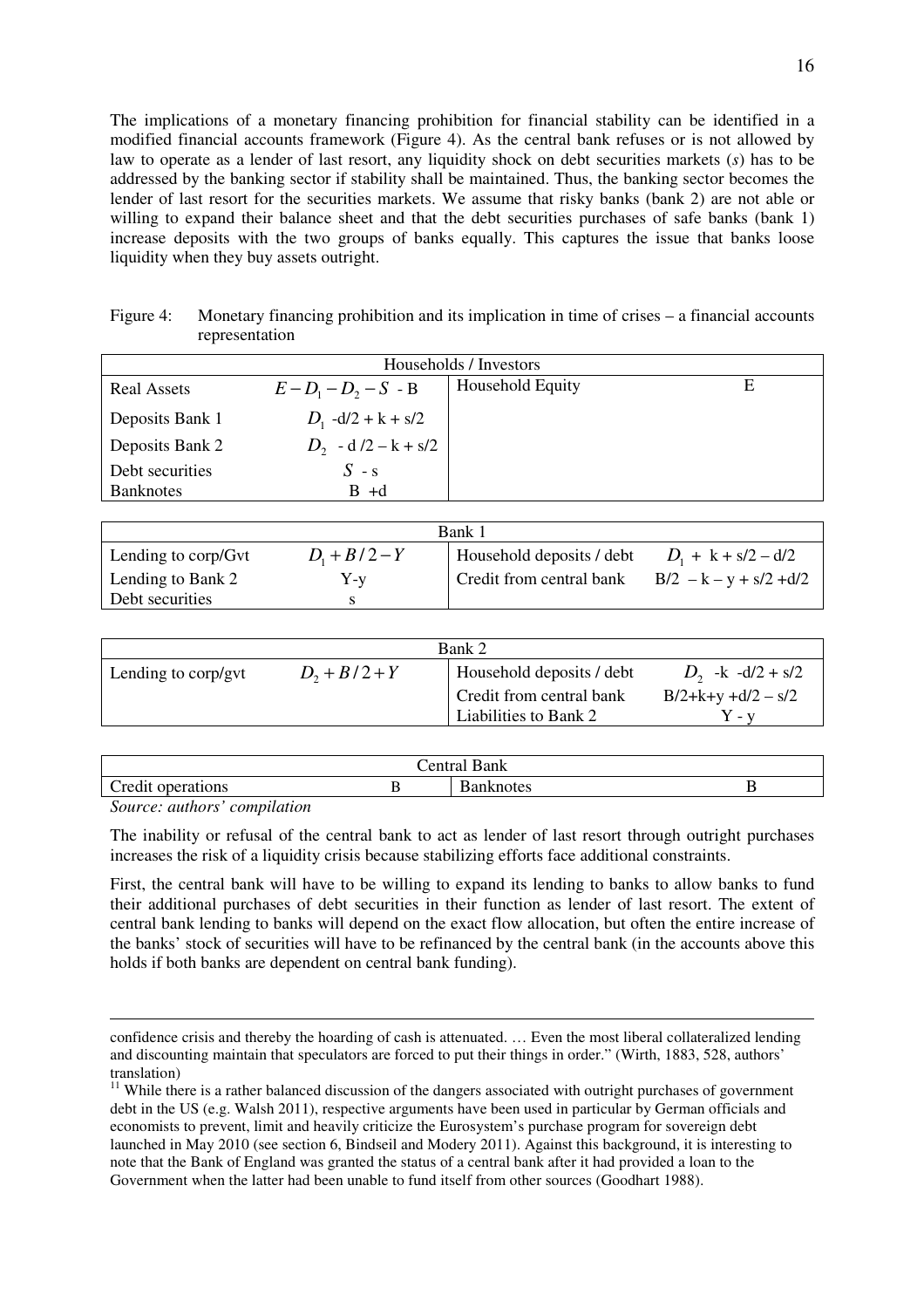Second, like in the previous case, there are collateral constraints as the central bank applies a haircut on the collateral banks provide when demanding central bank credit. As just shown, the demand for central bank credit by banks rises when they act as lender of last resort for debt securities. Assuming that the haircut applied on debt securities  $h_s$  is lower than the haircut on loans  $h_L$  with  $0 < h_s < h_L < 1$ , the collateral constraint kicks in when the weighted sum of shocks exceeds a certain threshold as derived from the above balance sheet of the bank, namely:

(3) 
$$
h_S s + d > (1 - h_L)(D_1 + B) - B
$$
.

Third, capital constraints on banks may become relevant. For the sake of simplicity, we have refrained from including capital as a balance sheet item of the banking sector in the system of financial accounts. However, this can easily be changed by transforming a part of household deposits into holdings of bank equity  $E_B$  (Figure 5).

Figure 5: The banking system as a lender of last resort for (the government) securities market – a financial accounts presentation

| Bank 1                                   |            |                                                                                            |                                  |  |  |  |
|------------------------------------------|------------|--------------------------------------------------------------------------------------------|----------------------------------|--|--|--|
| Lending to corporates<br>Debt securities | $D+B$<br>s | Bank equity<br>Household deposits / debt $D-E_R - d/2+k+ s/2$<br>Credit from central banks | $E_{\,p}$<br>$B + s/2 + d/2 - k$ |  |  |  |
|                                          |            |                                                                                            |                                  |  |  |  |

*Source: authors' compilation* 

Assume that regulatory or economic risk weights for loans is *a* and for debt securities is *b*, with 0 < *a*  $\leq$ 1 and 0 $\leq$  b  $\leq$  1, and that capital must be at least equal to 8% of risk weighted assets. Then, the following overall capital constraint applies:

(4) 
$$
0.08(aD + bs) < E_B
$$
.

The constraint implies that the banking sector has a limit to perform the lender of last resort for securities, and this limit is reached if *s* reaches  $(E_B - aD)/b$ . As in principle the banking sector can expand its security purchases by shrinking its loan book, this assumes that the banking sector is unwilling to reduce its exposure to the corporate sector to avoid costly restructuring when the constraint gets binding.

Observers viewing outright purchase programs critically may argue that the central bank taking over the role of lender of last resort for government bonds is a way to circumvent the fact that when purchasing risky assets, capital buffers should be explicitly foreseen. Proponents of central bank outright purchase programs may counter that capital scarcity is a crucial ingredient of contagion in financial crises. Accordingly, in this view, outright purchase programs are particularly effective in containing a liquidity crisis as they make available the implicit capital associated with the unique privileges of the central bank: the future certain profit stream stemming from seignorage and the guaranteed liquidity (see e.g. Stella 2002 and Bindseil et al, 2004).

Overall, the system of accounts for an economy operating under a paper standard and with a flexible exchange rate reflects two key features of central banking. On the one hand, there are no limits set by the international monetary system that – in principle – prevent the central bank to provide an 'elastic currency'. On the other hand central bank lending to banks and outright purchases on securities markets may be potentially constrained by central bank financial risk management, i.e. its collateral policy, or other policies. Example of other policies would be the real bills doctrine, the imposition of borrowing limits on banks and the monetary financing prohibition regarding sovereign debt.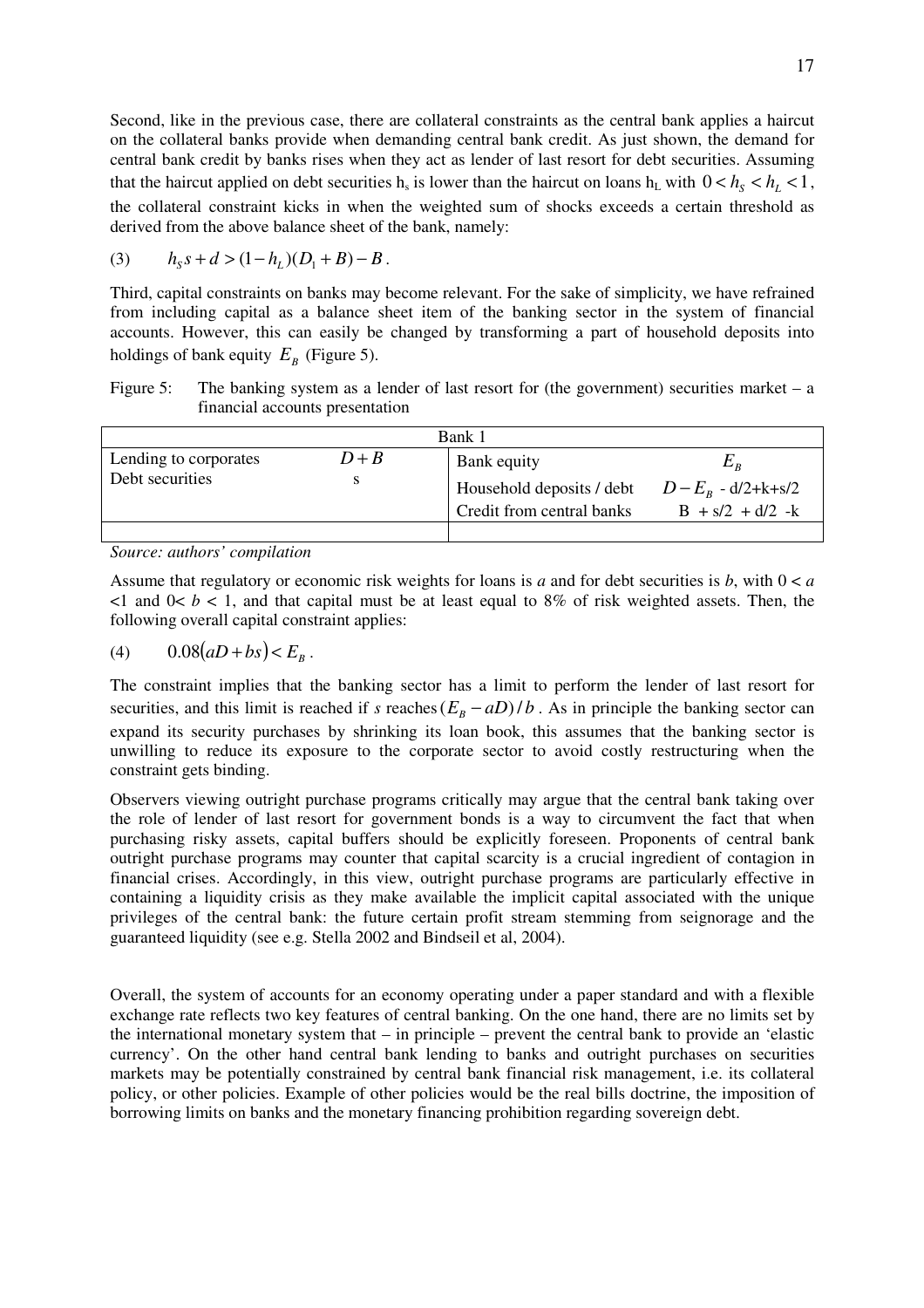#### **3.3 Example: The US during the financial crisis 2007 - 2010**

The extended model of the financial accounts presentation (Figure 3) can be used to explain the evolution of the Federal Reserve balance sheet in the global financial crisis. In doing this, we follow the literature<sup>12</sup> by distinguishing between three crisis phases. The first one covers the period from July 2007 until the Lehman default in September 2008. During this phase the size of the Fed balance sheet basically did not change, but credit operations with banks substituted outright holdings of sovereign debt. In a second phase, from the Lehman event to around April 2009, the balance sheet of the Fed lengthened massively due to special credit operations to entities that had lost market access to US dollar funding (banks, but also insurance companies such as AIG, as well as other central banks). In a third phase (since April 2009), special credit operations have been reduced gradually, but this has been more than compensated by large scale securities purchases including both sovereign paper and agency debt / mortgage bonds. Looking at the liability side, the Lehman default is the start of the built up of remunerated excess deposits of banks with the central bank, reflecting the liquidity injections first due to special credit operations and then due to outright purchases.

To map the evolution of the actual Fed balance sheet into the stylized balance sheet of a central bank depicted in Figure 3, a number of issues need to be noted. First, we introduce an item called "other autonomous factors" that summarizes all positions in the balance sheet which do not fall under any of the categories introduced so far. We assume that changes to other autonomous factors (*a*) feed like banknote shocks (*d*) through the system. Second, we are aware that sovereign debt purchases by the Fed were motivated by monetary policy considerations ("quantitative easing"). Lender of last resort considerations did not play a role. Third, deposits of banks with the central bank partially reflect reserve requirements. So even if the interbank market functions well and the banking system in total has a liquidity deficit towards the central bank, deposits of banks to cover reserve requirements will be held with the central bank. Having made these remarks, we can interpret the Fed balance sheet as follows in our simplified structure (Figure 6).

**Pre-crisis, 30 June 2007** (Figure 6, Panel A). The pre-crisis Fed balance sheet was "lean" in the sense that its size was basically determined by the amount of banknotes in circulation. The large holdings of sovereign debt – only around 2.5% of assets took the form of credit operations with banks – reveal that there is no '*Angst*' at all of interaction with sovereign debt markets. In fact, the approach reflects the idea to hold sovereign debt paper as counterpart to banknotes in circulation. It should not be misinterpreted as reflecting lender of last resort action for the sovereign.

The logic of this balance sheet is as follows: Banknotes (decided by households), other autonomous factors (decided by whatever actor is behind the underlying items), and deposits of banks (equal to reserve requirements) are exogenous.<sup>13</sup> The Fed at this time targeted neutral money market conditions in the sense that deposits would be close to required reserves. Hence it automatically adjusted the sum of its two policy assets (securities and credit operations) to be such as to achieve deposits equal to reserve requirements. The remaining decision of the central bank is then the composition of the asset side which has a length equal to the sum of the three exogenous liability items. The Fed decided to hold most of its assets as securities.

**13 September 2008 – pre Lehman** (Figure 6, Panel B). In this phase of the crisis, the Fed reduced its sovereign debt holdings and provided more central bank credit to banks against less liquid collateral. This change was motivated by the fact that the US government debt titles were seen by households/investors as a "safe haven asset" (Bordo and James 2008). Thus, the government had no problems to place debt in the markets. By contrast, banks faced acute funding needs that they were allowed to cover through repo operations with the central bank with less liquid collateral, namely the collateral set usually reserved for the discount window (the TAF operations).

 $12$  Stabilizing measures by the Federal Reserve in the recent financial crisis have been analyzed extensively (Madigan 2009, Stella 2010, Hilton and McAndrews 2010), including overviews provided by the Fed itself (e.g. at http://www.federalreserve.gov¬/monetarypolicy/bst.htm).

<sup>&</sup>lt;sup>13</sup> With regard to the last of the three, the notion of 'exogenous' has to be understood as follows: the reserve requirements are exogenous at any specific moment in time.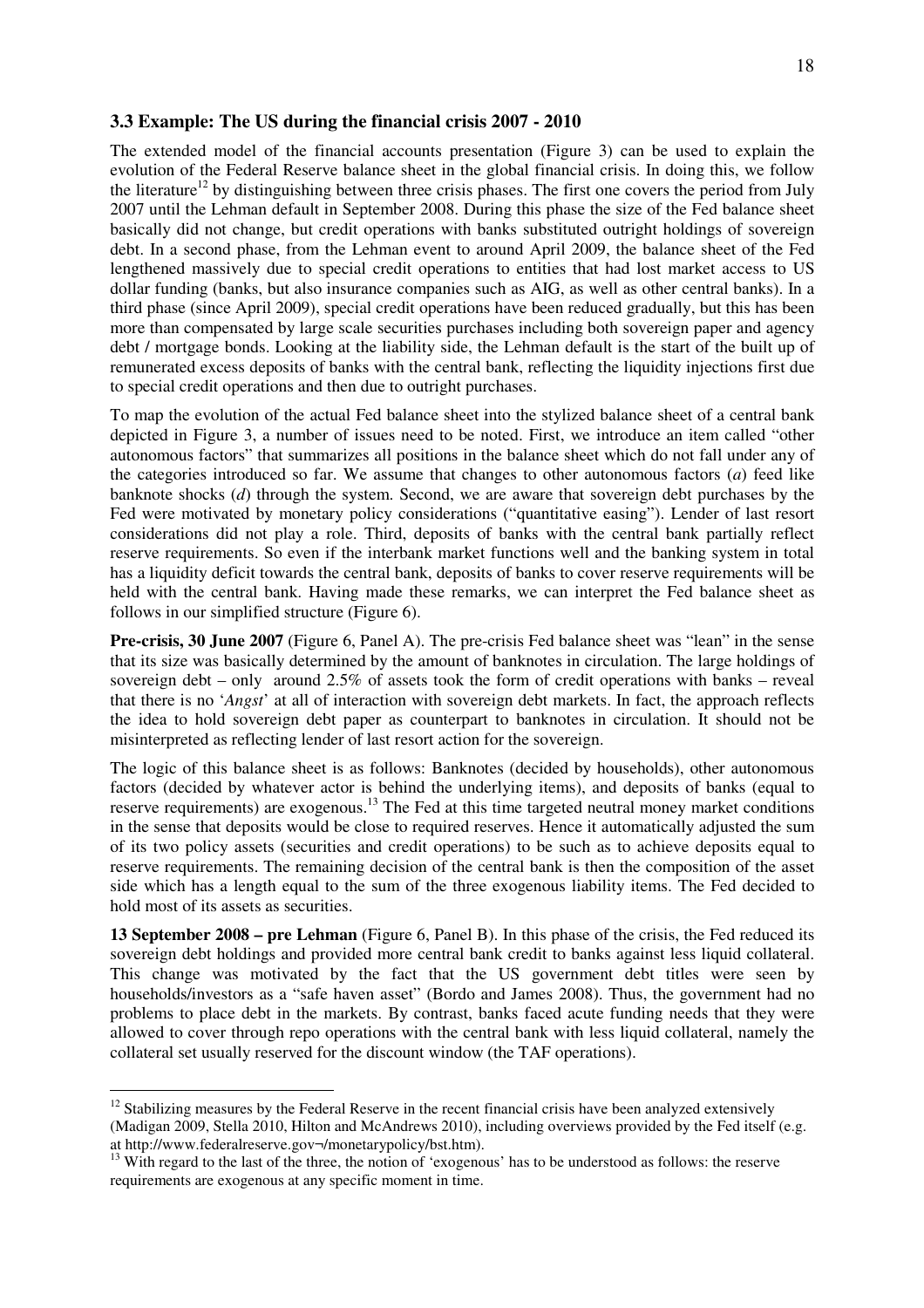The balance sheet logic is similar to the one in the pre-crisis period. 'Credit operations with banks' were determined by the banks which had lost access to funding sources and hence needed to fund themselves by borrowing from the Fed. The Fed responded to this need by reducing its outright holdings of government debt – the residual item – such as to keep deposits with banks equal to reserve requirements.

Figure 6: The evolution of the Federal Reserve Balance Sheet during the financial crisis

| Panel A: Fed balance sheet – pre-crisis – 30 June 2007          |     |       |     |  |  |  |
|-----------------------------------------------------------------|-----|-------|-----|--|--|--|
| 775<br>Debt securities purchased<br>790<br><b>Banknotes</b>     |     |       |     |  |  |  |
| Credit operations banks<br>20<br>Other autonomous factors<br>19 |     |       |     |  |  |  |
| Deposits banks<br>Iб                                            |     |       |     |  |  |  |
| Total                                                           | 810 | Total | 810 |  |  |  |

| Panel B: Fed balance sheet – pre-Lehman – 13 September 2008 |                |                  |     |  |  |
|-------------------------------------------------------------|----------------|------------------|-----|--|--|
| Debt securities purchased                                   | 479            | <b>Banknotes</b> | 795 |  |  |
| Credit operations banks                                     | Deposits banks |                  |     |  |  |
| Other autonomous factors<br>55                              |                |                  |     |  |  |
| Total                                                       | 820            | Total            |     |  |  |

| Panel C: Fed balance sheet – post-Lehman – 7 January 2009   |                |       |      |  |  |  |
|-------------------------------------------------------------|----------------|-------|------|--|--|--|
| 848<br>Debt securities purchased<br>495<br><b>Banknotes</b> |                |       |      |  |  |  |
| Credit op. banks/others finance. inst.                      | Deposits banks | 846   |      |  |  |  |
| 344<br>Other autonomous factors                             |                |       |      |  |  |  |
| Total                                                       | 1694           | Total | 1694 |  |  |  |

| Panel D: Fed balance sheet – 16 November 2011                 |                |      |  |  |  |  |
|---------------------------------------------------------------|----------------|------|--|--|--|--|
| Debt securities purchased<br>1016<br>2625<br><b>Banknotes</b> |                |      |  |  |  |  |
| Credit op. banks/others finance. inst.                        | Deposits banks | 1578 |  |  |  |  |
| Other autonomous factors<br>79                                |                |      |  |  |  |  |
| Total<br>2663<br>2663<br>Total                                |                |      |  |  |  |  |

*Sources: Federal Reserve and authors' compilation* 

**Post-Lehman – 7 January 2009** (Figure 6, Panel C)**.** In the post Lehman situation interbank market dislocations became obvious. As a result, the Fed balance sheet rapidly doubled reflecting the need to lend massively to financial institutions and close their funding gap.

The logic of this balance sheet needs to be based on a disaggregate model with – for simplicity – only two types of banks, "safe" and "risky" banks. The balance sheet of the central bank should be understood as follows (Figure 7).

Figure 7: The Federal Reserve post-Lehman balance sheet – a financial accounts perspective

| Central Bank    |                                                                          |  |                     |                        |       |  |
|-----------------|--------------------------------------------------------------------------|--|---------------------|------------------------|-------|--|
| Debt securities | $S + s$                                                                  |  | <b>Banknotes</b>    |                        | $B+d$ |  |
|                 | Credit oper. B/2+ A/2 – S/2 + k+y + d/2 + a/2   Other autonomous factors |  |                     |                        | A+a   |  |
|                 | $+max(0, B/2+A/2-S/2-k-y-s+ d/2 + a/2)$                                  |  | Deposits banks      | $max(0,-B/2+A/2-S/2 –$ |       |  |
|                 |                                                                          |  | $k-y-s+ d/2 + a/2)$ |                        |       |  |

*Source: authors' compilation* 

Safe banks (Bank 1) record liquidity inflows and as a result their access to the central bank switches balance sheet sides. As we can directly observe *s*, *d*, and *a* (as there are single balance sheet positions in our stylized balance sheet which only contain as change factor one of each of those), we can use the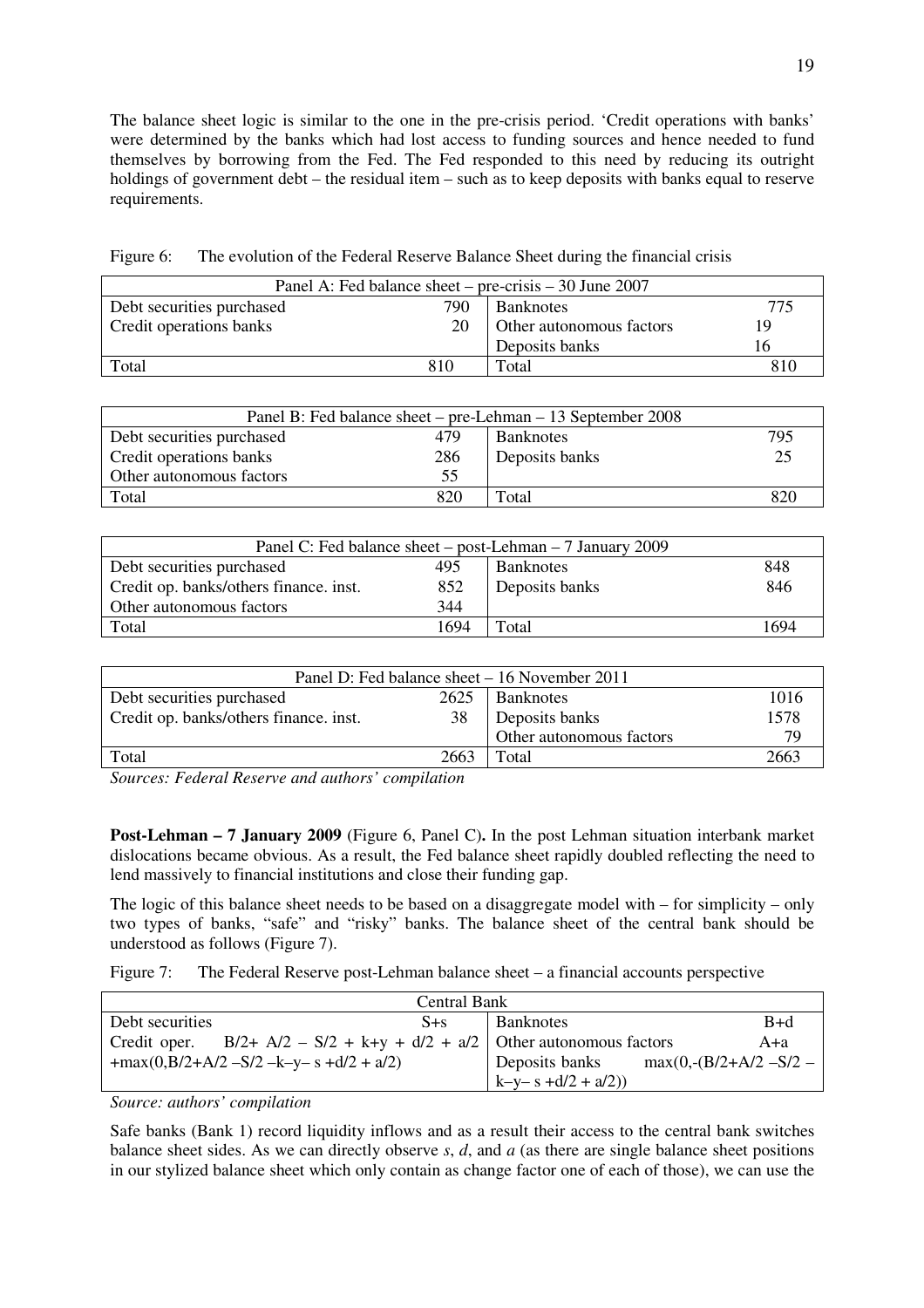formula for the deposits of banks to identify *k+y*, and obtain USD 927 bn for the sum of these shocks. The meaning of this should not be interpreted further, since the US banking system is not strictly split in two types of banks. However, based on the two types of banks assumption we are able to identify the shock *k+y* on the basis of the Federal Reserve balance sheet within our system of financial accounts.

**Post crisis: 16 November 2011** (Figure 6, Panel D). Finally, we turn to the post crisis, post LSAP (large-scale asset purchase program) situation. Since April 2009, large scale asset purchase programs have lengthened the Fed balance sheet considerably, while lending to institutions with an impaired market access has receded, suggesting that financial institutions could regain market access. As mentioned, the securities purchases are not motivated by lender of last resort considerations. However, had they been strictly motivated in that way, one could have derived the shock *s* within the system of financial accounts.

When describing this phase of the crisis, we can return to an aggregate balance sheet logic, i.e. we can ignore the interbank market dimension. The key policy decision of the Fed was how much outright purchases of assets to make. Banknotes and other autonomous factors remain exogenous variables. The endogenous variable is the amount of deposits of banks with the central bank. They reflect debt securities purchased by the Fed minus the sum of banknotes and other autonomous factors.

Table 1 summarizes the evolution of the shocks (for *s* assuming that there would indeed have been such an underlying shock and that securities purchases would not have been motivated by quantitative easing).

|             | <b>ASSETS</b> |                                       | <b>LIABILITIES</b> |          |              | Liquidity shocks - relative to 30 June 2007 |                |        |       |
|-------------|---------------|---------------------------------------|--------------------|----------|--------------|---------------------------------------------|----------------|--------|-------|
|             | Debt          | Credit                                |                    | Deposits | <b>Other</b> |                                             |                |        |       |
|             |               | Securities operations Banknotes Banks |                    |          | AF           | s                                           |                | a      | $k+y$ |
|             |               |                                       |                    |          |              |                                             |                |        |       |
| 30. June 07 | 790           | 20                                    | 775                | 19       | 16           |                                             |                |        |       |
| 13. Sep 08  | 479           | 286                                   | 795                | 25.      | $-45$        | $-31$                                       | 20             | -61    |       |
| 07. Jan 09  | 495           | 852                                   | 848                | 846      | $-344$       | $-295$                                      | 7 <sup>2</sup> | $-360$ | 926,5 |
| 16. Nov 11  | 2625          | 38                                    | 1016               | 1578     | 79           | 1835                                        | 241            | 63     |       |

Table 1: Liquidity shocks in the United States during the global financial crisis – a financial accounts presentation

*Source: Federal Reserve and authors' compilation* 

Overall, one may conclude that the Federal Reserve represents a central bank that is in principle unconstrained in addressing a liquidity crisis. No particular *lending limits* were imposed on banks. No constraints relating to a *gold* or *exchange rate parity* or to *foreign currency reserves* applied, as the Fed operates in a flexible exchange rate environment. Finally, there were no constraints to *outright purchases*, including government debt. In the absence of those constraints, the FED acted strongly through various measures to support the funding liquidity of the economy. The only exception to the rule was the self-imposed constraint on collateral acceptance reflecting adequate risk control measures. Moreover, this constraint became endogenous in the crisis, as demands on *collateral quality*  were adjusted.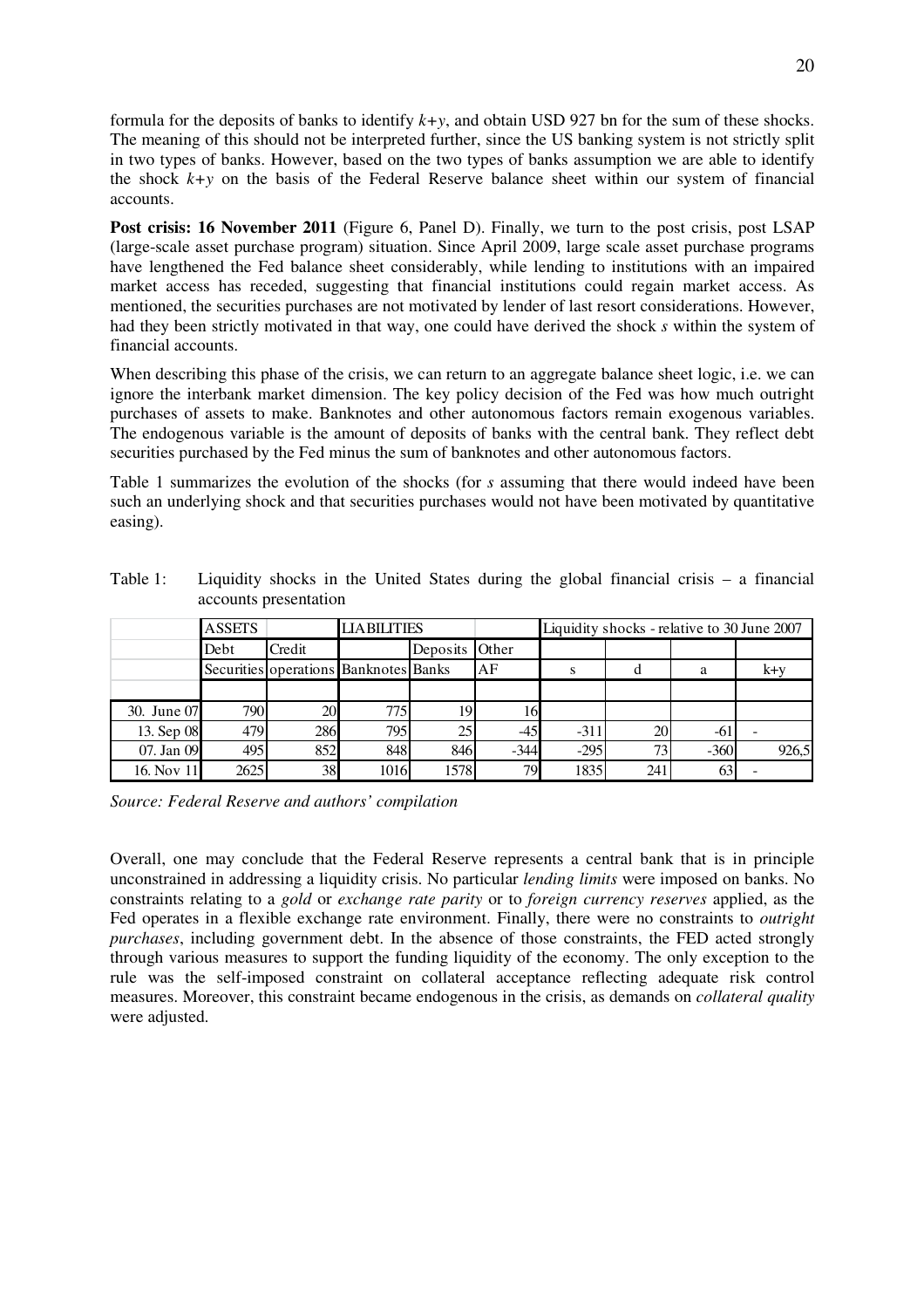## **4. The two countries case (I): The gold standard**

#### **4.1 The elasticity of liquidity provision under the gold standard**

The gold standard imposes the most stringent constraints on a central bank's ability to safeguard financial stability.<sup>14</sup> Under the gold standard central banks guaranteed the convertibility of banknotes into gold at the gold parity. This is why central bank statutes usually specified a minimum gold coverage ratio (GCR), i.e. a minimum percentage of banknotes issued that had to be covered in the form of gold reserves at the gold parity. For example, in the interwar period the *Reichsbank* was subject to a minimum GCR of  $40\%$ .<sup>15</sup> The minimum GCR presented an additional constraint to the elasticity of liquidity provision discussed above, as central banks were not able to issue additional banknotes if the GCR fell below the minimum prescribed.

To capture dual liquidity crises under the gold standard in the system of financial accounts the analysis is broadened to two countries representing the system (Figure 8): a safe haven country (country 1) and a financially distressed country (country 2). Each country has a banking sector and a central bank that issue deposits and banknotes to a single household/investor sector, as there is free capital mobility between the two countries.<sup>16</sup> Moreover, our stylized central bank balance sheet now includes gold as an asset  $(G_{CR})$ .

The convertibility guarantee at a given rate implies that the central bank itself can become subject to a liquidity shock (*g*) because gold replaces banknotes as the ultimate "safe haven" asset. Households/investors may want to sell banknotes and buy gold from the central bank as they fear that banknotes of the financially distressed country (country 2) may become "illiquid" with regard to gold. Another shock would be a simple increase of banknote demand at the expense of deposits with banks (*-d*). Finally, a deposit shift shock *k* may occur as depositors at banks of country 2 transfer their funds to the banks in safe haven country 1.

The shocks are reflected in the financial accounts system depicted in Figure  $8<sup>17</sup>$ . The elasticity of liquidity provision by the central bank of the distressed country (central bank 2) depends on (i) its ability to supply gold in responding to deposit shifts and gold demand; and (ii) its ability to supply banknotes when facing an increase in banknote demand. Clearly, the amount of gold reserves and the excess of reserves of gold reserves in terms of the gold coverage ratio define the ultimate quantitative constraints on the central bank's ability to provide liquidity under the gold standard. When it hits the gold coverage ratio, it is unable to issue additional banknotes and to sell gold in order to respond to shocks *g*, *d* and *k*. This is the case when

(5) 
$$
(B_2 - g) < GCR(G_{2, CB} - k - g).
$$

If there is no gold cover ratio, gold reserves must always be non-negative, i.e.

(6)  $G_{2CR} - k - g > 0$ .

 $14$  The gold standard is often portrayed as a stable, smoothly functioning system as it embodies an automatic adjustment mechanism between member countries. If these adjustment mechanisms were allowed to play, financial stability could be maintained for the system as a whole. However, most observers agree that this view did reflect the realities of the pre- and post-WWI periods of the gold standard (see e.g. Eichengreen 1985). <sup>15</sup> In the UK, the Peel's Act allowed for a fiduciary note issue of a maximum of 14 million pounds. Any additional note issue required a 100% marginal gold cover ratio (Dornbusch and Frenkel 1984). See also Bernanke and James (1991).

<sup>&</sup>lt;sup>16</sup> We ignore the government sector as the model can be easily expanded to include two government sectors subject to a monetary financing prohibition or operating with central banks being the ultimate lender of the sovereign as well. As such, the internationalization of the model represented in Figure 3 does not materially affect the implications of the existence (or non-existence) of monetary financing prohibtions.

<sup>&</sup>lt;sup>17</sup> In the financial accounts, it is a presentational question whether we see the household or the central banks as the original holder of gold. To maintain the idea that at the origin, there is only the household, and that the financial sector follows afterwards from scratch, we attribute the initial gold endowment to the household, and the central bank will buy the initial gold endowment via banks from households.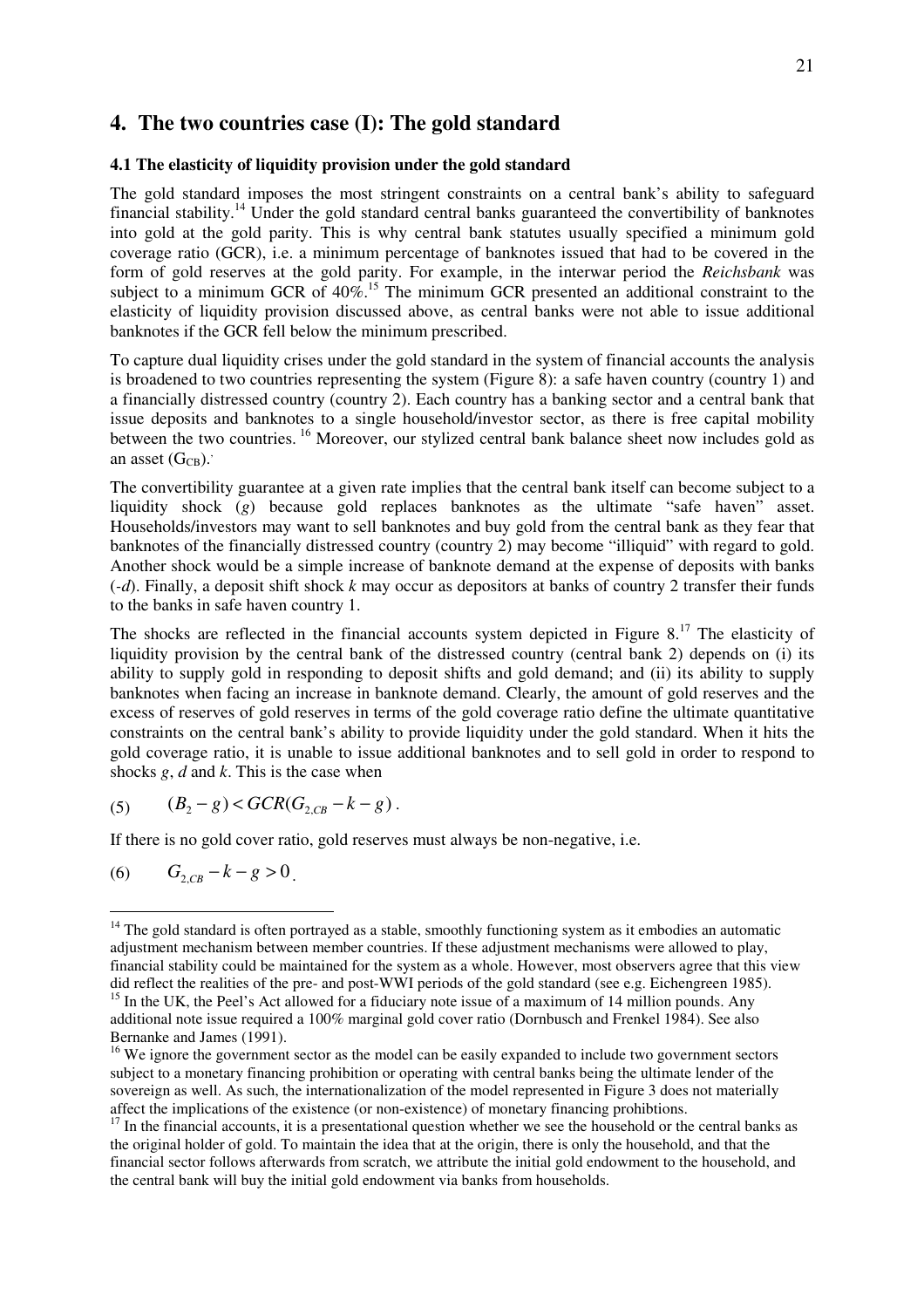| Households / Investors |                                 |                  |       |  |  |  |
|------------------------|---------------------------------|------------------|-------|--|--|--|
| <b>Real Assets</b>     | $E - D_1 - D_2 - B_1 - B_2$     | Household Equity | $E+G$ |  |  |  |
| Gold                   | $G - G_{1, CB} - G_{2, CB} + g$ |                  |       |  |  |  |
| Banknotes 1            | $B_{1}$                         |                  |       |  |  |  |
| <b>Banknotes 2</b>     | $B_2$ - g                       |                  |       |  |  |  |
| Deposits Bank 1        | $D_1 + G_{1,CB} + k$            |                  |       |  |  |  |
| Deposits Bank 2        | $D_2 + G_{2, CB} - k$           |                  |       |  |  |  |

Figure 8: The gold standard – a financial accounts presentation

| Bank 1                |             |                           |                            |  |  |
|-----------------------|-------------|---------------------------|----------------------------|--|--|
| Lending to corporates | $D_1 + B_1$ | Household deposits / debt | $D_{1} + G_{1}{}_{CB} + k$ |  |  |
|                       |             | Credit from central banks | $B_1 - G_{1CR} - k$        |  |  |
|                       |             |                           |                            |  |  |

| Bank 2                |             |                           |                          |  |  |
|-----------------------|-------------|---------------------------|--------------------------|--|--|
| Lending to corporates | $D_2 + B_2$ | Household deposits / debt | $D_{2}$ + $G_{2,CB}$ - k |  |  |
|                       |             | Credit from central banks | $B_2 - G_{2, CB} + k$    |  |  |

| Central bank 1                                     |               |           |  |  |  |
|----------------------------------------------------|---------------|-----------|--|--|--|
| Gold                                               | $G_{1CR}$ + k | Banknotes |  |  |  |
| Credit operations with banks $B_1 - G_{1, CB} - k$ |               |           |  |  |  |

| Central bank 2                                    |                    |           |          |  |  |
|---------------------------------------------------|--------------------|-----------|----------|--|--|
| Gold                                              | $G_{2,CB}$ - g - k | Banknotes | $D_2$ -g |  |  |
| Credit operations with banks $B_2 - G_{2,CB} + k$ |                    |           |          |  |  |

*Source: authors' compilation* 

Facing this constraint, the central bank will aim to influence the gold and deposit allocation parameters *g* and *k* via its interest rate policy. In theory the gold coverage ratio can always be maintained by changing the relative attractiveness of gold versus deposits (deposits in country 2 versus deposits in country 1), i.e. inducing households/investors to forego the holding of gold in favor of deposits (to forego the deposits in country 2 in favor of holding deposits in country 1). However, this implies that the central bank is exposed to the impossible trinity, i.e. the short term interest rate can no longer be used as an independent monetary policy instrument to achieve price and output stability (Obstfeld, Shambaugh and Taylor 2005). Most importantly, in the case that a gold outflow is due to a confidence crisis and to capital flight, the need to hike rates goes typically in the opposite direction of what would be needed in terms of achieving price and output stability. Real economic activity is likely to decline, raising or reinforcing doubts about the solvency of any borrower in the economy and hence triggering or aggravating a financial crisis.<sup>18</sup> Indeed, a situation may arise in which even at very high interest rates, a central bank can no longer attract gold as the confidence crisis deepens with a higher interest rate. The perspectives for the domestic economy and hence for political stability become so poor that households/investors expect the country to suspend the convertibility of banknotes into gold at the

 $\overline{a}$ <sup>18</sup> See Dornbusch and Frenkel (1984) for an early example. In line with this argument, the gold standard period was characterised by a series of recurrent financial crises (Dornbusch and Frenkel 1984, Calomiris and Gorton 1991) that have not been observed in countries operating under the paper standard with flexible exchange rates and with no or little dollarization in terms of government, bank and private sector borrowing, i.e. avoiding "original sin" (Eichengreen and Hausmann 1999).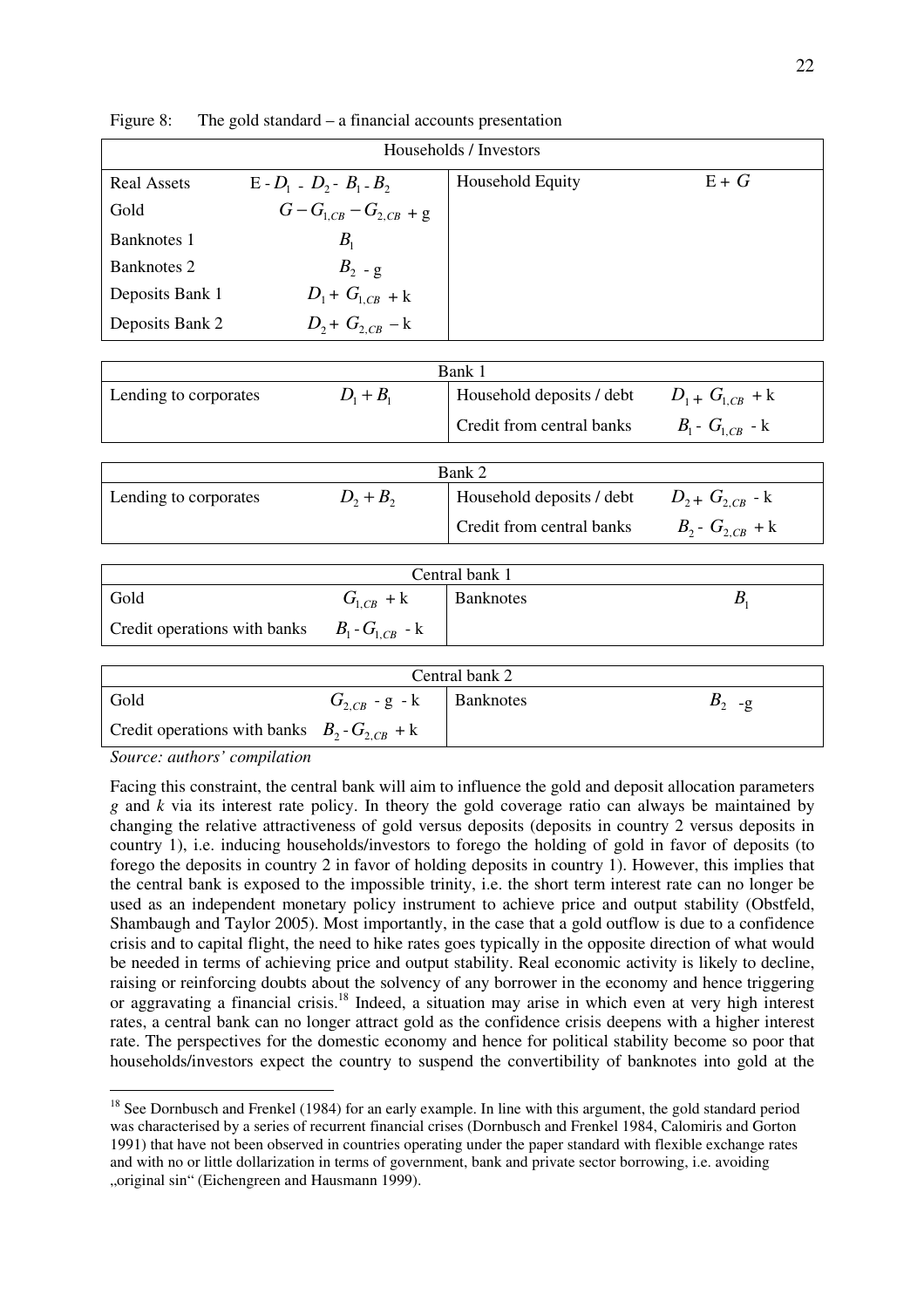given parity. However, if the gold standard itself is questioned the rate of interest is unable to equilibrate supply and demand for gold (Eichengreen 1995) as market participants demand gold purely out of fear that banknotes might become illiquid in terms of gold.<sup>19</sup> As a result, the worst expectations will become self-fulfilling and the central bank will eventually run out of gold. Thus, the likelihood of a liquidity crisis increases substantially when a central bank faces an external constraint like the gold coverage ratio to issue banknotes.

Loans from central banks of safe haven countries represent a final instrument to increase the elasticity of liquidity provision by the central bank of the distressed country. A precondition for the availability of this instrument is the availability of excess gold reserves in the safe haven countries, i.e. the absence of a "global scarcity of gold".<sup>20</sup> As long as there is no global scarcity of gold, but only an imbalance across central banks, the gold coverage ratio of any individual central bank participating in the system can in principle be maintained by **cross-border gold loans** from central banks that hold gold reserves in excess of the minimum coverage ratio (Figure 9). In the example below, the inter-central bank gold loan corresponds exactly to the deposit shift between the banks (the rest of financial accounts do not change). Central bank 1's gold reserves will be stable as it experiences a gold inflow reflecting the deposit shift from banking sector 2 to banking sector 1 and provides lending to central bank 2. Central bank 2's reserves suffer from the general gold drain to households. However, the outflow of gold triggered by the deposit shift gets compensated by the inter-central bank loan.<sup>21</sup>

Figure 9: Inter-central bank lending under the gold standard – a financial accounts presentation

| Central bank 1                                   |             |                  |  |  |  |
|--------------------------------------------------|-------------|------------------|--|--|--|
| Gold                                             | $G_{1, CB}$ | <b>Banknotes</b> |  |  |  |
| Credit operations with banks $B_1 - G_{1CR} - k$ |             |                  |  |  |  |
| Gold loans to central bank 2                     |             |                  |  |  |  |

| Central bank 2                                   |  |                                    |                  |  |  |
|--------------------------------------------------|--|------------------------------------|------------------|--|--|
| Gold                                             |  | $G_{2,CB}$ - g   Banknotes         | $D_2$ - $\sigma$ |  |  |
| Credit operations with banks $B_2 - G_{2CR} + k$ |  | Gold borrowing from central bank 1 |                  |  |  |

*Source: authors' compilation* 

 $\overline{a}$ 

There are five major reasons that may constrain the willingness of central bank 1 to provide loans to central bank 2 under a gold standard: First, as mentioned above, a global scarcity of gold reserves may apply and central bank 1 may itself feel uncomfortable with its gold reserves. Second, central bank 1 may fear becoming subject to a similar crisis as country 1 in the future, i.e. it considers having a larger buffer to be appropriate. *Third*, central bank 1 may be unwilling to lend as it may feel that lending to central bank 2 runs counter to domestic stability as it could imply rising inflationary pressures in the

 $19$  In principle, this is the macroeconomic equivalent to the situation in credit markets analyzed by Stiglitz and Weiss (1981) leading to credit rationing; see also Stiglitz (1987).

<sup>&</sup>lt;sup>20</sup> In case of a global scarcity of gold, households must be pushed through high interest rates to forego the holding of gold. Again, this requires a level of the rate of interest that is above the "natural" level which is neutral towards prices. This would mean that a deflationary environment would be created, which would eventually drive down prices, i.e. nominal values, and hence also the demand for banknotes in circulation. This should eventually allow to restore the gold cover ratio at lower interest rates, i.e. to reach an equilibrium with stable prices. However, the adjustment path is likely to be harsh. If the world is close to this gold-constrained state, and for instance a sudden shock of loss of confidence in banks occurs, such that deposits are substituted with gold and banknotes, then this must be counterbalanced by a strong interest rate increase and deflationary pressures – which is itself unlikely to overcome the confidence crisis vis-à-vis the banking system as in a deflationary environment bank balance sheets will be weakened.

<sup>&</sup>lt;sup>21</sup> Of course, inter-central bank loans could also be  $d + g/2$ , or  $d+g$ , the latter if e.g. central bank 1 was initially more distant to its gold coverage ratio constraint than central bank 2, and is willing to help also in a way that even reduces its gold holdings relative to the pre-crisis starting point.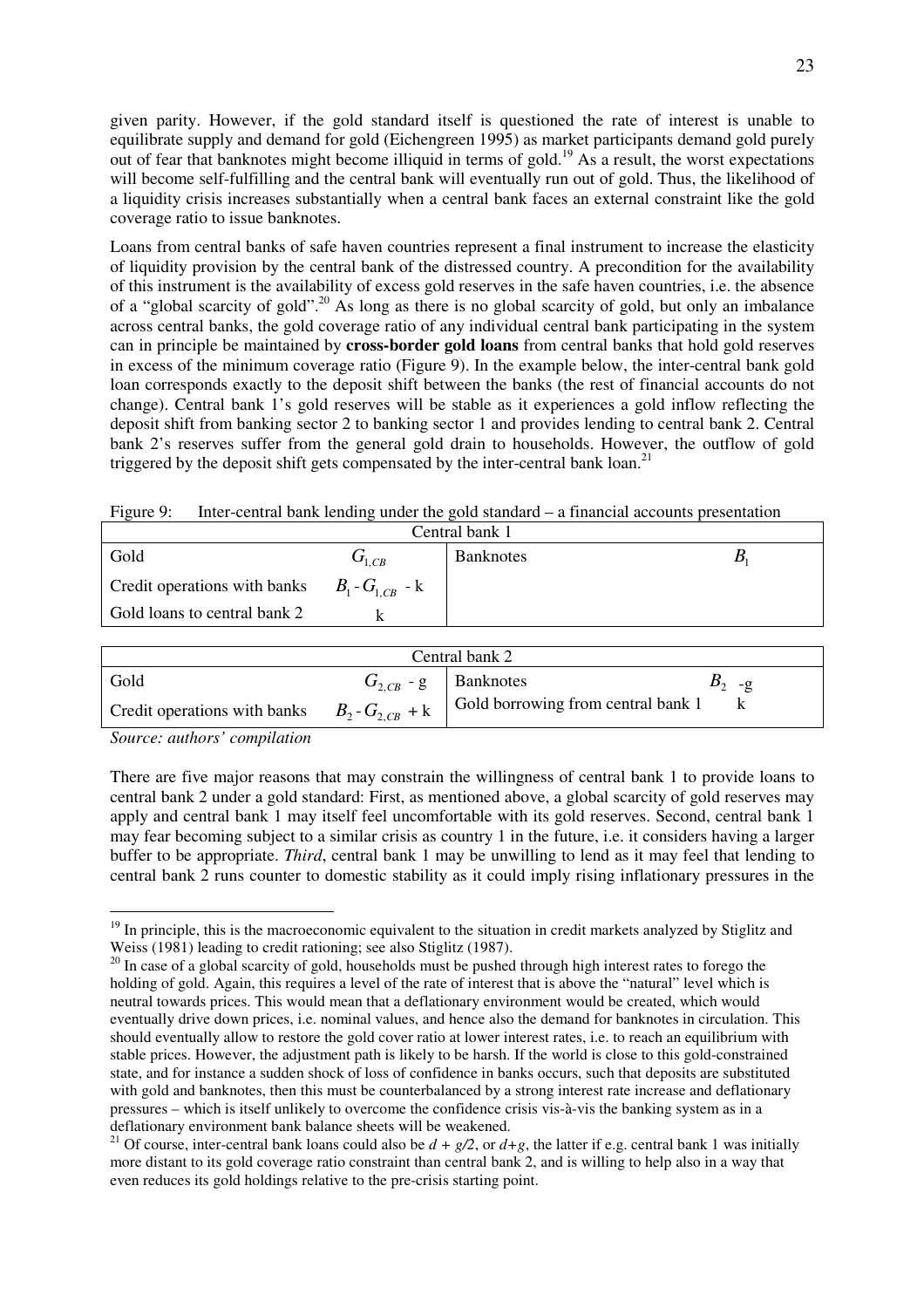future. Thus, central bank 1 may feel that central bank 2 should, instead of asking for a loan, raise further its discount rate, or limit its lending to banks (undertake "Credit restrictions", or that the sovereign has to take economic policy measures (e.g. of a fiscal or structural kind) that restore confidence). *Fourth*, central bank 1 may be unwilling to lend to central bank 2 for financial risk management reasons, i.e. it may feel uncertain about whether it would ever be repaid. *Fifth*, central bank 1 may be unwilling to lend to central bank 2 for political reasons, or the gold loan may be provided only conditional on some concessions of country 2 on related or unrelated issues that country 2 may be unwilling to accept.

Before proceeding with the case study of Germany 1931 we want to acknowledge that in the system of accounts pure capital flows cannot be distinguished from current account flows. Thus, the shock *k* may also represent a net balance of trades and services. To illustrate this point, Figure 10 differentiates the household sector into two country parts, assuming, only for presentational reasons that each household deals only with the banking system in its own country. We assume a trade flow in the sense that household 1 sells a real asset to the household 2. The good is paid for by a transfer of deposits.

For the banking system, the flow *k* is identical to the one of a pure capital flow and hence it is also identical for all financial accounts. Thus, it is not possible within the financial accounts representation to distinguish whether a transaction of "real assets" (or goods) is behind the deposit shift, or a decision of investors to move their deposits from a bank account in one country, i.e. the risky banks, to bank accounts of another country, i.e. the safe banks. To do so an analysis of the balance of payment statistics, i.e. capital and current account flows, is needed.

| Households / Investors COUNTRY 1         |                       |                  |             |  |  |
|------------------------------------------|-----------------------|------------------|-------------|--|--|
| <b>Real Assets</b>                       | $E_1 - D_1 - B_1 - k$ | Household Equity | $E_1 + G_1$ |  |  |
| Gold                                     | $G_1 - G_{1, CB}$     |                  |             |  |  |
| Banknotes 1                              |                       |                  |             |  |  |
| $D_1 + G_{1, CB} + k$<br>Deposits Bank 1 |                       |                  |             |  |  |

Figure 10: Current account transactions – a financial accounts presentation

| Households / Investors COUNTRY2                                                       |                      |  |  |  |  |
|---------------------------------------------------------------------------------------|----------------------|--|--|--|--|
| $E_2 - D_2 - B_2 + k$<br>$E_2 + G_2$<br><b>Household Equity</b><br><b>Real Assets</b> |                      |  |  |  |  |
| Gold                                                                                  | $G_2 - G_{2, CB}$    |  |  |  |  |
| Banknotes 2                                                                           |                      |  |  |  |  |
| Deposits Bank 2                                                                       | $D_2 + G_{2,CB} - k$ |  |  |  |  |

*Source: authors' compilation* 

### **4.2 Application of the financial accounts model to the German dual crisis of 1931**

The early 1930s and in particular the case of Germany in July 1931 provide ample evidence on the mechanics of dual liquidity crises under the gold standard. A detailed account of the German crisis is provided in annex 2, with a special focus on July 1931 and with references to views expressed by policymakers and observers in that critical period. In this section we want to apply the financial accounts presentation to

- identify the shocks that led to the crisis and to
- discuss the various constraints the Reichsbank was subject to in managing the crisis.

To this end, we distinguish between the specific gold standard constraints, i.e. the gold coverage ratio, the Reichsbanks' interest rate policy as well as its efforts to secure emergency loans from the safe haven countries central banks, and constraints that may apply to central banks irrespective of the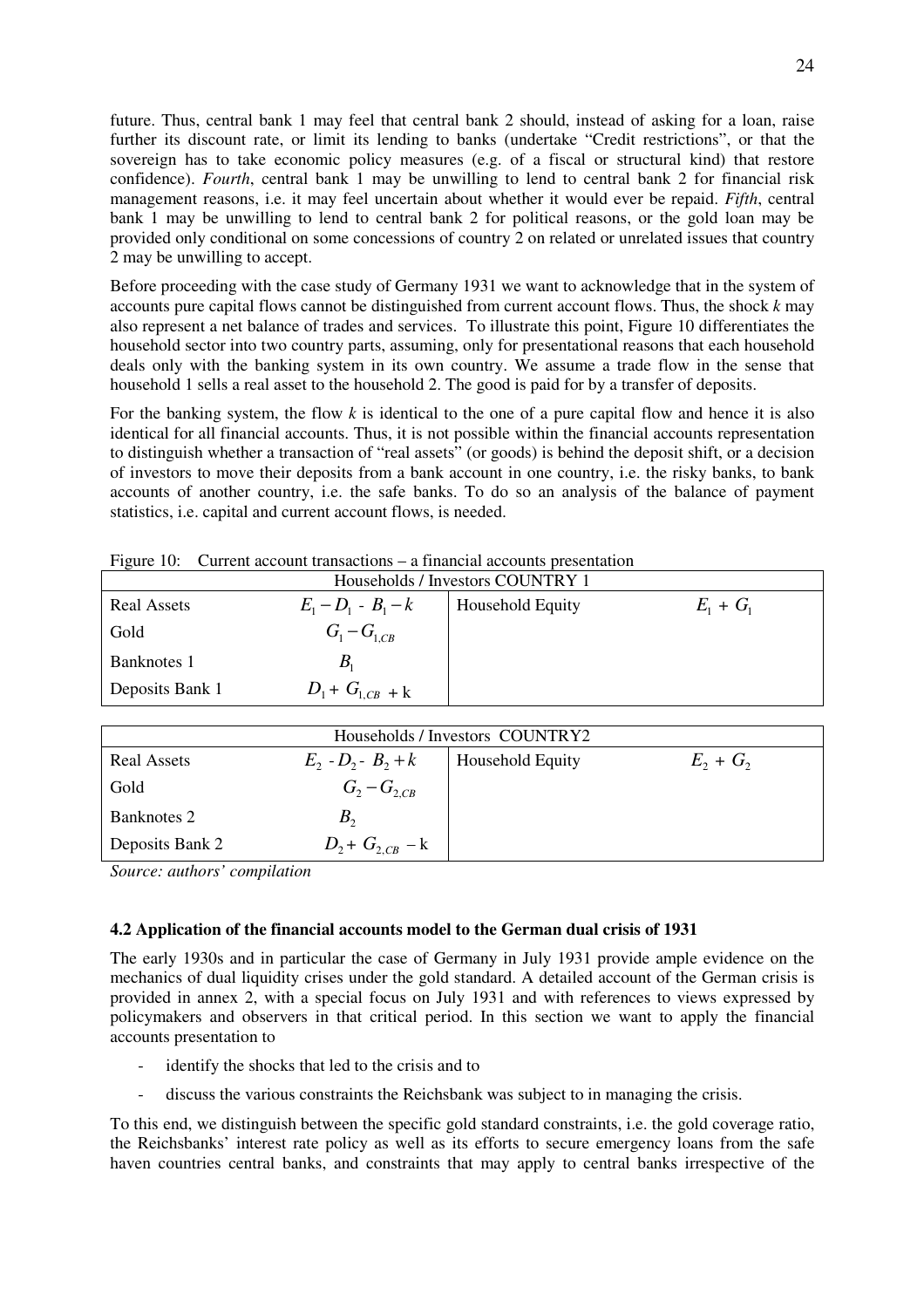exchange rate regime, namely the collateral constraint, borrowing limits and monetary financing prohibitions.

## *Identification of liquidity shocks hitting the German financial system and the gold standard constraints*

On July 15 1931 Germany *de facto* left the gold standard by introducing capital controls. The decision was motivated by a run on German banks. The Reichsbank had been unable to contain the run as the gold standard severely limited the elasticity of liquidity provision via the minimum gold coverage ratio the Reichsbank hit at end June 1931. We start with an analysis of the evolution of the Reichsbank balance sheet between 1926 and 1934 and calculate annual changes of key balance sheet items according to the stylized system of financial accounts (Table 2).<sup>22</sup> Clearly, the year 1931 is an exceptional one in various aspects:

- Gold and foreign exchange reserves drop by more than 50% (from 2.7 to 1.2 billion Reichsmark)
- The gold cover ratio falls from 56% to 24% and thereby below the 40% minimum.
- Total central bank credit provision (Discount bills and Lombard loans) increase from 2.6 to 4.4 billion Reichsmark as the Reichsbank discounts huge amounts of bills to ease the strains on banks' balance sheets (Schnabel 2004).
- Total assets of the Reichsbank rise by less than 10%, from Rm 6.25 to Rm 6.86 bn, indicating that interbank intermediation by the central bank was not a large scale phenomenon.
- Other time series, including the banknotes in circulation, remain relatively stable.

| Year | Delta   | Delta     | Delta            | Delta    | Delta   | Memo:    |
|------|---------|-----------|------------------|----------|---------|----------|
|      | FX/gold | CB credit | <b>Banknotes</b> | autonom. | total   | gold     |
|      |         |           |                  | factors  | assets  | coverage |
|      |         |           |                  |          |         | ratio    |
| 1927 | $-203$  | 1294      | 828              | 263      | 1076    | 47,0%    |
| 1928 | 737     | $-404$    | 366              | $-33$    | 457     | 58,5%    |
| 1929 | $-197$  | 56        | 114              | $-255$   | 84      | 53,3%    |
| 1930 | $-2$    | $-237$    | $-266$           | 27       | $-282$  | 56,2%    |
| 1931 | $-1529$ | 1767      | $-2$             | 240      | 615     | 24,2%    |
| 1932 | $-236$  | $-1408$   | $-1215$          | $-429$   | $-1454$ | 25,8%    |
| 1933 | $-525$  | 379       | 84               | $-230$   | $-285$  | 10,8%    |
| 1934 | $-311$  | 806       | 256              | 239      | 756     | 2,2%     |

Table 2: Changes of key items of the Reichsbank's balance sheet, RM million, 1927 - 1934

*Sources: Deutsche Bundesbank (1976), authors' calculations* 

A comparison of the end 1931 Reichsbank balance sheet to the one of end 1930 allows us to identify the shocks at work (Figure 11). The financial accounts representation suggests that the change in the key balance sheet positions can be decomposed into shocks as follows:

- $\triangle$  Credit operations = 1767 = k a
- $\triangle$  Banknotes =  $2 = g$

<sup>&</sup>lt;sup>22</sup> We consider discount and Lombard loans as central bank credit operations and combine foreign exchange with gold reserves. Finally we treat outright holdings of securities as an autonomous factor (we could also have kept it as a separate item).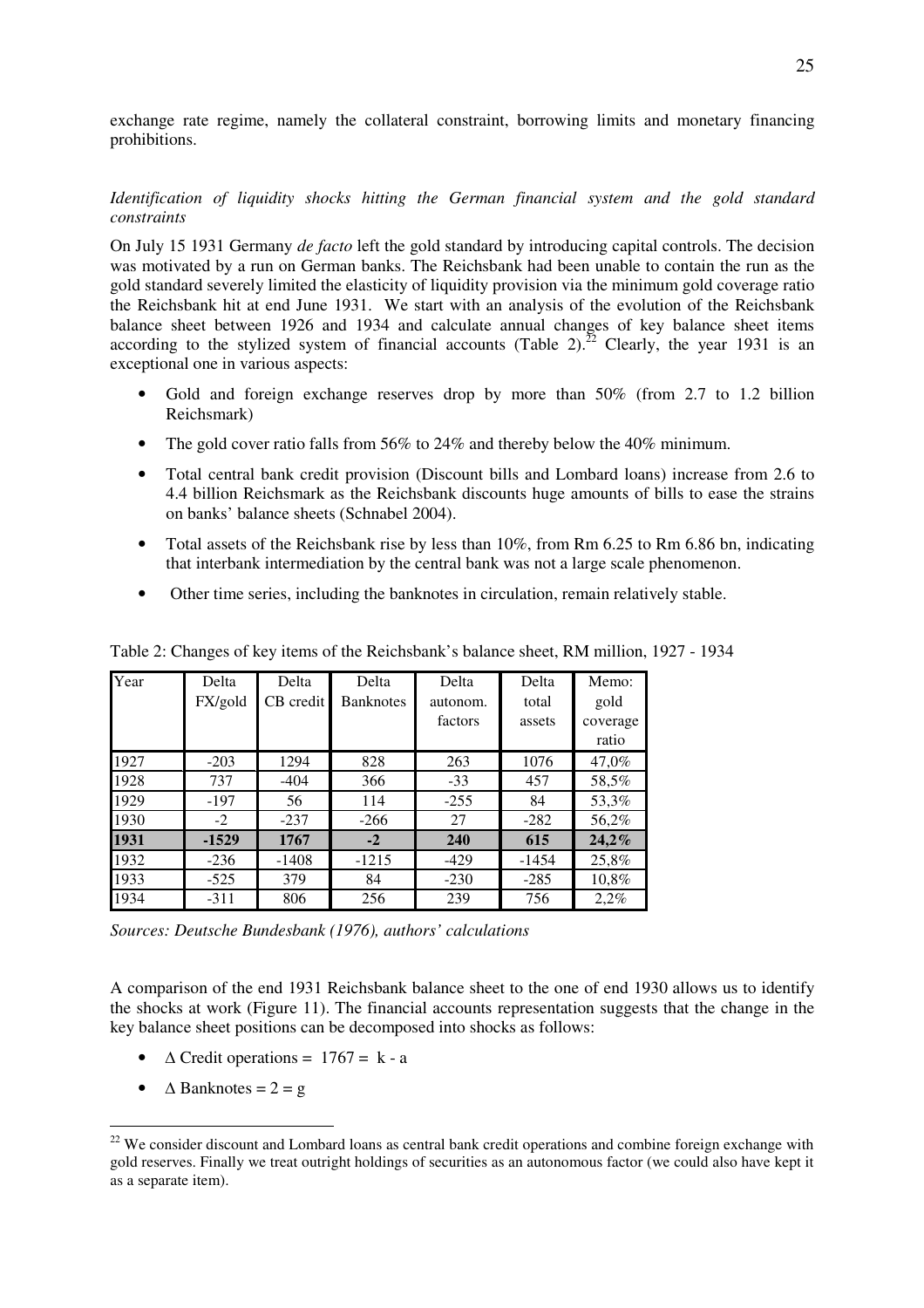- $\triangle$  other autonomous factors = 240 = -a => a = -240
- $\triangle$  Gold = -1529 = -g k

We have four equations with one linear interdependence resulting from the balance sheet identity and can easily solve for the remaining unknown  $k = 1527$ . The dominating shock was thus the shift of household/investor capital from Germany, the financially distressed country, to safe haven countries, i.e. France, some other European countries and the United States.<sup>23</sup>

Figure 11: The Reichsbank's balance sheet in the German crisis of 1931 – a financial account presentation

| Reichsbank balance sheet end 1930 |                |                  |            |  |  |
|-----------------------------------|----------------|------------------|------------|--|--|
| Gold (and FX reserves)            | $2685 - g - k$ | <b>Banknotes</b> | $4778 - g$ |  |  |
| Credit operations with banks      | $2622 + k - a$ | Other autonomous | .529 - a   |  |  |

| Reichsbank balance sheet end 1931 |      |                  |      |  |  |
|-----------------------------------|------|------------------|------|--|--|
| Gold (and FX reserves)            | 1156 | <b>Banknotes</b> | 4776 |  |  |
| Credit operations with banks      | 4389 | Other autonomous | 769  |  |  |

Source: authors' compilation

Table 3: Reichsbank Discount and Lombard rate, June 1930 to end of World War II

| Date         | Discount rate | Lombard rate |
|--------------|---------------|--------------|
| 1930         |               |              |
| 21 June      | 4%            | 5%           |
| 9 October    | 5%            | 6%           |
| 1931         |               |              |
| 13 June      | 7%            | 8%           |
| 16 July      | 10%           | 15%          |
| 1 August     | 15%           | 20%          |
| 12 August    | 10%           | 15%          |
| 19 August    | 10%           | 12%          |
| 2 September  | 8%            | 10%          |
| 10 December  | 7%            | 8%           |
| 1932         |               |              |
| 9 March      | 6%            | 7%           |
| 9 April      | 5.5%          | 6.5%         |
| 28 April     | 5%            | 6%           |
| 22 September | 4%            | 5%           |
| 1940         |               |              |
| 9 April 1940 | 3.5%          | 4.5%         |

*Source: Deutsche Bundesbank 1976)*

<sup>23</sup> As Germany recorded a current account surplus in 1931 the shock *k* represents a pure capital account phenomenon. It may also be noted that a large non-assignable residual dominates the balance of payment in 1931. As also explained in Deutsche Bundesbank (1976), this is due to the poor capturing of capital account transactions at that time. Presumably, the large negative residual constitutes non-captured capital outflow.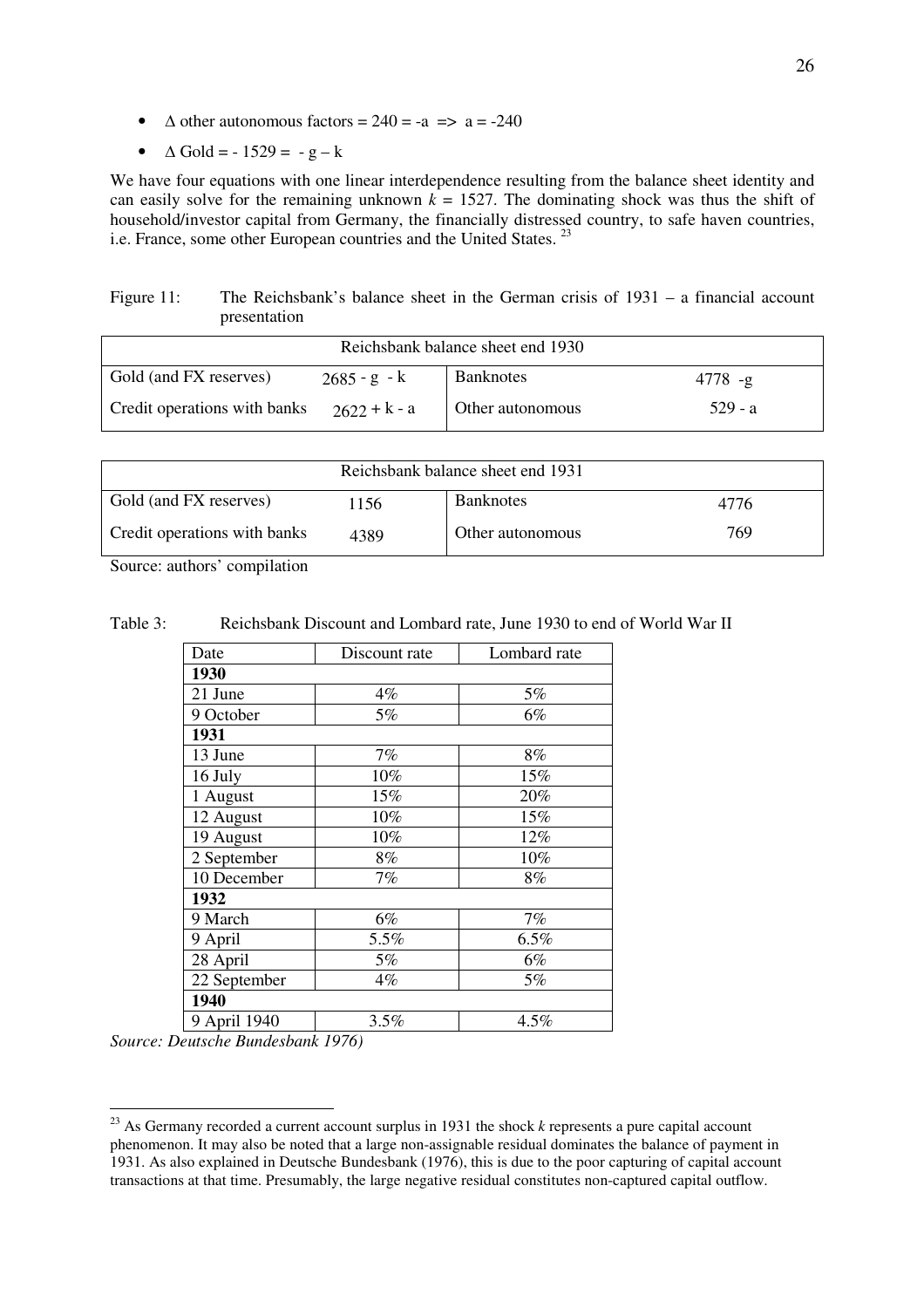The deposits shift occurred although the Reichsbank raised interest rates (Table 3). However, as argued above, the normal response of capital supply and demand to a rise in interest rates,  $24$  with investors exploiting arbitrage opportunities in a fixed exchange environment that trigger capital inflows, or at least reverse capital outflows, did not materialize. The gold parity and the gold standard had lost their medium term credibility. Thus, investors feared that the interest rate differential will eventually be overcompensated by a devaluation of the currency. The fear was grounded in the observation that interest rate increases made disruptive economic and political developments more likely (Eichengreen 1995), i.e. they were inconsistent with internal stability. This was the case in Germany in 1931 as interest rates were raised in an environment characterized by strong deflation that prevailed since 1930 leading to extremely high real interest rates at a time of extreme recession.

Finally, the Reichsbank failed in securing emergency loans from fellow central banks, with the exception of a short-term USD 100 million loan granted jointly by the Bank of England, the Banque de France, the Federal Reserve Bank of New York and the BIS (Toniolo 2005, 102). Requests for additional loans were rejected also because fellow central feared that they could become subject to a run as well and thus wanted to protect their reserves. Moreover, political tensions among the countries involved were severe, which led to political conditionality requests that were perceived to be unacceptable to Germany. Finally, a general feeling of uncertainty prevailed of what needs to be done economically. While Bank of England Governor Norman was aware of the contagion effects if members were forced to leave the gold standard (James 2002, 166; Toniolo 2005, 102), others, notably France and the US, were of the opinion that the solution to the crisis had to be found in the crisis country only, i.e. in this case: Germany. Indeed, the failure of the German authorities to stop the run was seen as evidence that the German authorities were not doing enough. Thus, the safe haven countries argued that Germany should first introduce borrowing limits to banks before any further emergency loan could be seriously negotiated. In view of approaching the gold coverage ratio, the Reichsbank (had to) follow(ed) this advice. This proved to be highly counterproductive as restoring deliberately a tight collateral policy in combination with borrowing limits contributed to the failure of Danat bank, which in turn triggered the general bank run. In the end the authorities responded to the run by effectively ending the convertibility of the Reichsmark to gold, i.e. abolishing the gold standard.

On the German side the economic implications of the Reichsbank crisis management strategy were subject to an intensive debate (see e.g. Ahamed, 2010, Born, 1967, Ferguson and Termin, 2001, James 1984, 2010, Ritschl and Safarez, 2006, Schnabel, 2004]). Most prominently Hjalmar Schacht (1953, p. 358-365), Reichsbank President from 1924 to 1930, and from 1933 to 1939, argued that he would have advocated an early payment moratorium for foreign debt as a reaction to the outflows of foreign currencies because the very fact that gold (and foreign exchange) reserves by the Reichsbank are limited by definition aggravated the panic.<sup>25</sup> Capital outflows were reinforced by the weekly publication of the Reichsbank's balance sheet as households/investors knew exactly the size of buffers available. Ignoring that domestic residents were involved in capital outflows as well, Schacht noted that the strategy of the Reichsbank had to fail because *"the more the foreigners noted that the foreign reserves of the Reichsbank were being depleted, the more they rushed to withdraw their money before that actually materialised. As suggested by an old saying, the dogs always bite the last one. The depletion of German foreign exchange reserves coincided with the failure of a major German bank (the Danat bank*)." The latter could have been avoided if the Reichsbank had just focused on internal stability and had given up convertibility. In the end, the Reichsbank was forced to follow this option and left the gold standard.

The main counterargument in defense of the Reichsbank is a legal, not an economic one. Maintaining convertibility was a duty of the Reichsbank that had been imposed upon it through the Dawes and Young plans. Reichsbank President Luther probably hoped that he could still turn around the situation

 $24$  "7 percent will draw gold from the moon" was a standard saying under the pre-WWI gold standard (Dornbusch and Frenkel 1984, 254).

 $^{25}$  Implicitly, Schacht distinguished between shocks  $,d''$  and  $,k''$  of our model, and argued, consistently with the model, that while the Reichsbank in principle could address *d,* it faces constraints in handling *k* (p. 359).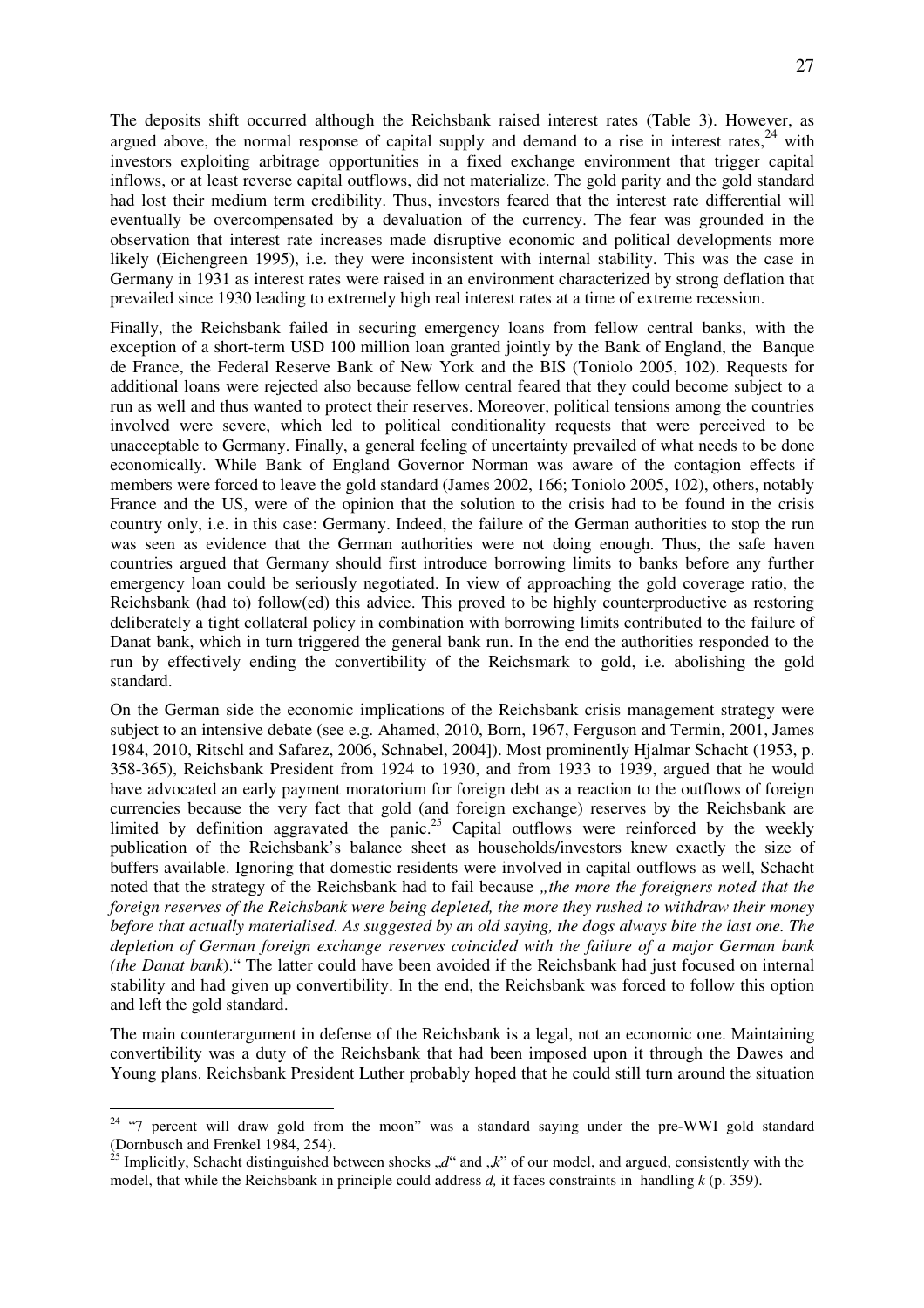before exhausting gold reserves, maybe also with the help of foreign central bank loans. As long as he hoped, he probably did not want to breach this pillar of the international agreements.

#### *Constraints unrelated to the gold standard*

#### *Collateral constraints*

In 1931 banks also hit their collateral / eligible assets constraints. However, the Reichsbank kept banks liquid by adjusting the collateral requirements in order to enhance the elasticity of liquidity provision (Priester 1932). For example, the real bills doctrine was not strictly applied as the Reichsbank began accepting "to some extent financial bills. She also financed production by agreeing to discount ... bills relating to industrial exports to the Soviet Union, of which everyone knows that the true selfliquidation only arises in the course of two years, when being paid by Russia." Moreover: "With the agricultural bills, we are also doing something that a central bank should do only extremely limitedly, namely to finance goods that have not yet been sold. Fact is that at end 1931 around one third of bills discounted by the Reichsbank would not have been accepted in normal times, in particular finance bills and Russia bills." (Luther (1964, 252/253) Collateral constraints were softened further after July when "the finance bills resulted mainly from the rescue measures for banks and saving associations"  $(ibid).^{26}$ 

In sum, the collateral constraint never became strictly binding. Confronted with the choice of enforcing those constraints, which would have implied the collapse of the German financial system, and circumventing them, in the end the Reichsbank took the necessary measures of collateral enlargement to close the ever increasing funding gaps.<sup>27</sup> Only at end June, when confronted with the immediate perspective of a depletion of gold reserves, collateral tightening and borrowing limits were introduced.

#### *Monetary financing prohibitions*

 $\overline{a}$ 

In 1930/31, monetary financing prohibitions played a key role in deepening the crisis (see e.g. Bordo 1986) for two reasons.<sup>28</sup> First, they forced the government to do whatever is needed to minimise the recourse to monetary financing, including draconian austerity measures, with their strong negative effects on the economy. Brüning (1970, p. 293) describes how close Germany was to default in June 1931 also because of this prohibition, and how he had to painfully convince Reichsbank President Luther to circumvent it marginally to be able to pay salaries of state employees. Second, the possibility of a German sovereign default led to a further decline in confidence and hence fostered capital flight.

<sup>&</sup>lt;sup>26</sup> See also Brüning (1970, 350), Schnabel (2004, 860), and Bundesbank (1976, 41).

<sup>&</sup>lt;sup>27</sup> Against this background, Luther (1964, 247) argues that the Reichsbank did everything it could in terms of supportiveness, i.e. whatever was not strictly imposed as constraint on it, it tried. He quotes himself from an intervention made at a conference in [July 1931]: *"There is so much talk about active central bank policy. I would be very grateful to get a concrete answer to the question: what should the central bank do? In particular, what should she do beyond what she has already done?"* He also notes the Reichsbank went far beyond what a central bank does in normal times without making noise about it (Luther 1964, 250). He feels that he receives unjustified criticism from two opposing sides*: "While today and at that time, I was attacked from various sides because the Reichsbank would not be doing enough, also, partially by the same people, I was confronted with bitter allegations that I would not respect the sacred principles of central banking."*

<sup>&</sup>lt;sup>28</sup> The Dawes and Young plans imposed a strong monetary financing prohibition on the Reichsbank, which went beyond those foreseen in the Maastricht Treaty for the ECB. They were reflected in the Reichsbank Law of 1924, which – according to Reichsbank (1925, 161, own translation) – "exp*licitly excluded, and this being of utmost importance, the previous close business relationship between the Reich and the Reichsbank, which had lead to an extensive credit recourse of the Reich. Apart from some immaterial exceptions, the Reichsbank must not, directly or indirectly, grant credit to the Reich, the Ländern, or to local public authorities."* Moreover, (p. 163), *"the Reichsbank has lost the permission to discount treasury bills with a maximum three months maturity".*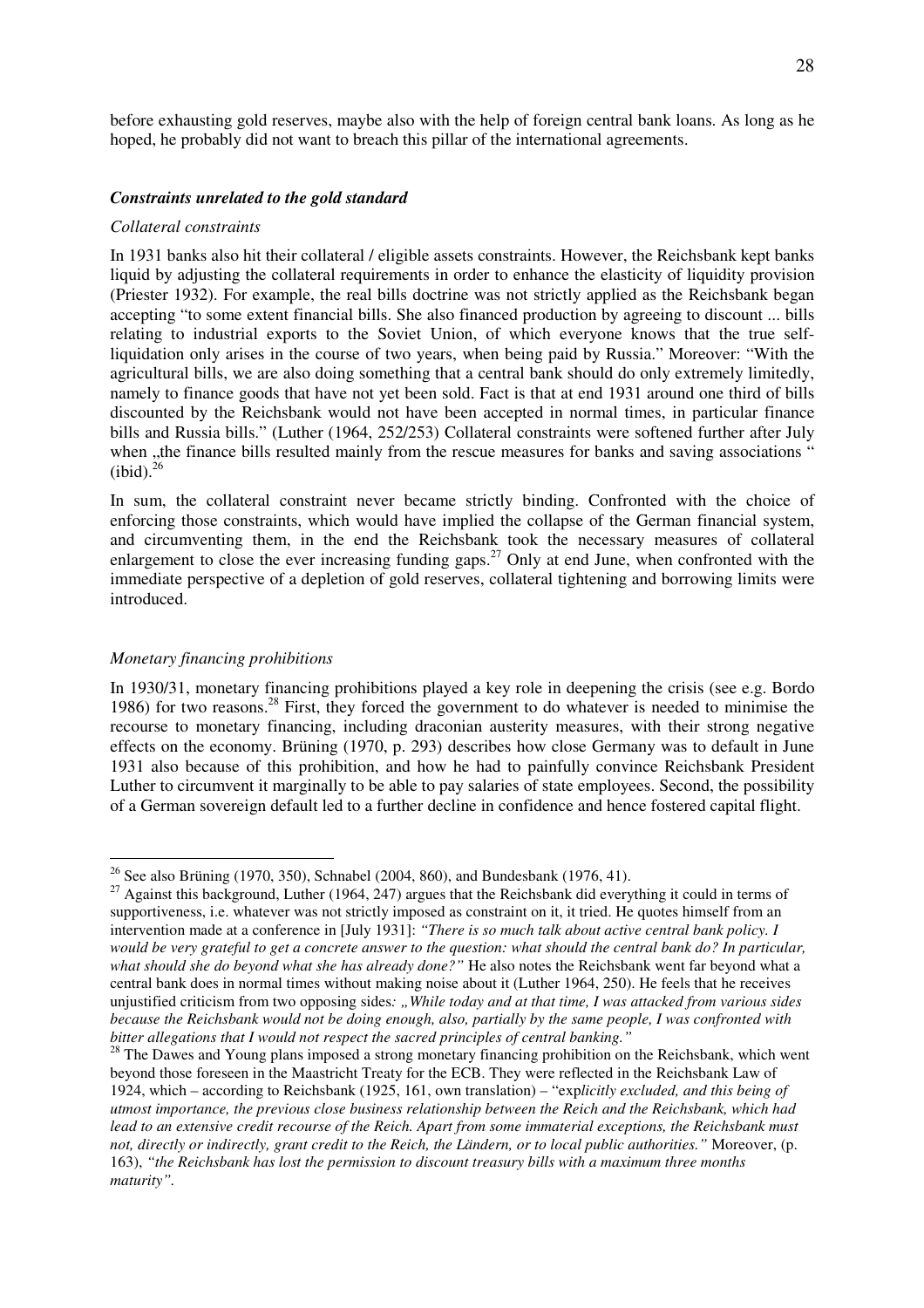During the crisis the prohibitions were at least partly cricumvented and after the introduction of capital controls finally discarded. Brüning (1970, p. 307) describes how eventually, through a placement of sovereign debt with banks, and their use for Reichsbank credit operations, another way to circumvent the monetary financing prohibition was found: "In case the plan to obtain a foreign credit would definitely fail, the Reich would provide to banks bills in the amount of several hundred million Reichsmark that they would rediscount with the Reichsbank." In July 1931, bank recapitalisation was eventually financed with central bank money as well (Brüning 1970, 349).

In sum, the monetary financing prohibition was eventually to some extent circumvented by the Reich and the Reichsbank before it would itself have led to the ultimate disaster of a sovereign default. However, this does not mean that this constraint was not highly relevant as Brüning did whatever it took to minimise the recourse to this instrument, including his austerity policy with its strong negative effects on the economy.

#### *Borrowing limits*

In June 1931, the Reichsbank limited central bank borrowing of banks to levels observed for each individual bank as of 19 June 1931. In the climax of the crisis, on 11 July 1931, Reichsbank President Luther announced that he would tighten these restrictions further. The imposing of limits intensified the panic and general liquidity hoarding. Thus, instead of defusing the crisis, it played a crucial role in driving Danat bank into illiquidity and causing the bank runs and bank holidays in the week of 13 July 1931. As already mentioned the Reichsbank were pressured by its fellow central banks to introduce those limits for the sake of stopping the German capital flight and hence for preventing large borrowing needs of the Reichsbank vis-à-vis foreign central banks. Thus, there had been a general lack of awareness in all major capitals and central banks, not only in Berlin and the Reichsbank, of the insight already highlighted by Bagehot (1873) sixty years earlier, namely that only a "brave plan", i.e. a courageous approach of the central bank, i.e. "to lend in a panic on every kind of current security" and take associated risks, can save the banking system, including the central bank itself (and in retrospect, in case of Germany in 1931, the state and civil society in general).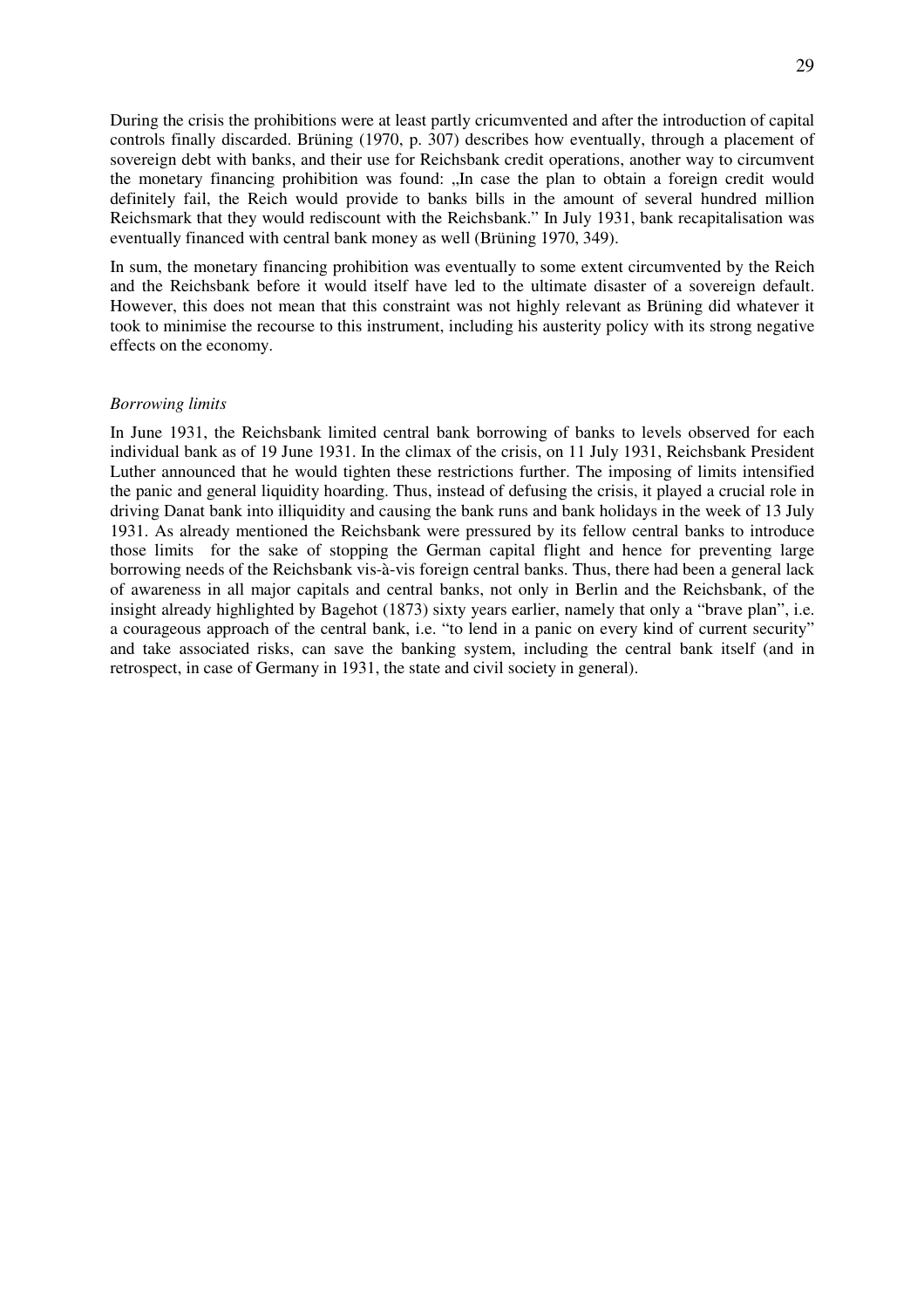# **5. The two countries case (II): Paper standard and fixed exchange rates**

A paper standard operating under a fixed exchange rate replaces the gold constraint by a foreign exchange reserve constraint. In the asymmetric crisis case we discuss, this constraint only applies to the central bank of the distressed country. By contrast, the central bank of the safe haven country is formally unconstrained and could provide unlimited emergency lending in its own currency which – by definition – households/investors perceive as the "safe haven asset". Thus, one major constraint of the gold standard does not apply in a fixed exchange rate system under a paper standard: There is no external constraint that prevents *all* central banks to expand their consolidated balance sheet, and there is no issue such as a global scarcity of reserves. However, this does not imply that the constraint could not become binding for one of the other reasons that made safe haven central banks unconstrained by the minimum gold cover ratio hesitant in providing international loans to distressed central banks under the gold standard. Those constraints include:

- *First*, central bank 1 may be unwilling to lend as it may feel that lending could be macroeconomically destabilizing and could imply rising inflationary pressures in the future. In other words, central bank 1 may feel that central bank 2 and the Government of country 2 should first do their economic homework in order to restore confidence. The IMF, acting as an intermediary between central banks and imposing programs and conditionality, may be understood to address this concern.
- *Second*, central bank 1 may be unwilling to lend to central bank 2 for financial risk management reasons, i.e. it may feel uncertain about whether central bank 2 may be able or willing to pay back at maturity. This fear may be particularly justified if overall, country 2 is in a disastrous state and politically unstable. Again, the IMF as an intermediary may address also risk management concerns.
- *Third*, central bank 1 may be unwilling to lend to central bank 2 for political reasons. This may be a less relevant constraint today than it was in the 1930s. Nevertheless, it should not be underestimated.

Most importantly, the economics of dual liquidity crises are unchanged compared to the gold standard case: fixed exchange rates are guaranteed by the central banks, and cross country flows need to be balanced by changes of foreign exchange reserves of central banks. Against this background, various dual crises during the 1990s fall under this category, such as the Asian crisis in 1997/1998.<sup>29</sup>

In illustrating the two countries, paper standard, fixed exchange rate case in the system of financial accounts (Figure 12), we assume that FX reserves (*FX*) take only the form of deposits of central banks with foreign banks. The initial establishment of foreign reserves by central banks derives from existing cross-border interbank claims and liabilities.<sup>30</sup> We also reintroduce sovereign debt, assuming that sovereign debt is not held cross-border by central banks to keep notation simple. Deposits with banks of country 1 are considered as a save haven asset, when capital flight arises from deposits with banks of country 2, and for sovereign debt of country 2. Finally, we assume that the central bank of country 2 performs the lender of last resort function for the banking system only. For the government, domestic banks have to act as lender of last resort.

 $29$  James (2010, 227) highlights the parallels between 1931 and 1997/8, as both crises were related to a sort of fixed exchange rate and previous large capital inflows.

<sup>&</sup>lt;sup>30</sup> An alternative way to establish an initial endowment of foreign reserves for central bank 2 would be to accumulate reserves from current account surpluses.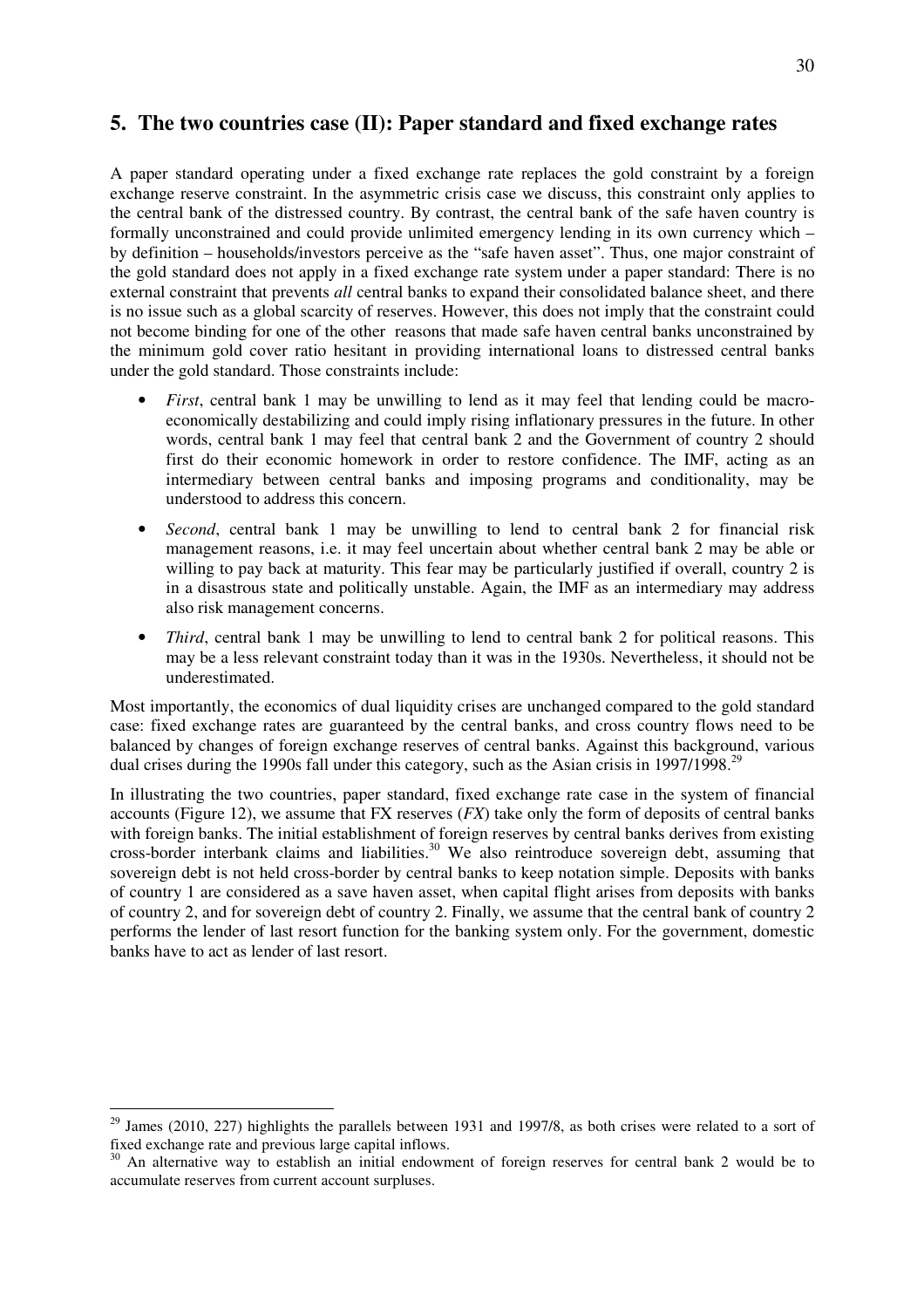| Households / Investors                                        |                                   |                  |   |  |  |
|---------------------------------------------------------------|-----------------------------------|------------------|---|--|--|
| $E - D_1 - D_2 - S_1 - S_2 - B_1 - B_2$<br><b>Real Assets</b> |                                   | Household Equity | E |  |  |
| Banknotes 1                                                   | $B_{\scriptscriptstyle\parallel}$ |                  |   |  |  |
| Banknotes 2                                                   | $B_{\gamma}$                      |                  |   |  |  |
| Deposits Bank 1                                               | $D_1 + k + s$                     |                  |   |  |  |
| Deposits Bank 2                                               | $D_2$ - $k$                       |                  |   |  |  |
| Sovereign debt country 1                                      | $S_{1}$                           |                  |   |  |  |
| Sovereign debt country 2                                      | $S_{2}$ - s                       |                  |   |  |  |

Figure 12: A fixed exchange rate regime under a paper standard – a financial accounts presentation

| orporate       |                                            |                    |               |  |
|----------------|--------------------------------------------|--------------------|---------------|--|
| Real<br>assets | $B_{\gamma}$<br>$\overline{\nu}$<br>∸<br>∼ | Credits from banks | υ,<br>IJ<br>∼ |  |

| Sovereign 1  |  |                |  |  |
|--------------|--|----------------|--|--|
| State assets |  | Sovereign debt |  |  |
|              |  |                |  |  |

| overeign          |   |                        |    |  |
|-------------------|---|------------------------|----|--|
| assets :<br>State | ຼ | 'overeign debt<br>. OC | ້∾ |  |

| Bank 1                                       |             |                                                       |                |  |  |
|----------------------------------------------|-------------|-------------------------------------------------------|----------------|--|--|
| Lending to corporates                        | $D_1 + B_1$ | Household deposits / debt                             | $D_1 + k$      |  |  |
|                                              |             | Deposits from foreign CB                              | $FR_{2-k}$     |  |  |
| Claims to foreign banks $Max(0, -FR1 + FR2)$ |             | Credit from home central bank                         | $B_i$ – $FR_i$ |  |  |
|                                              |             | Liabilities to foreign banks Max $(0, FR_1$ . $FR_2)$ |                |  |  |

| Bank 2                                     |             |                                                        |                 |  |
|--------------------------------------------|-------------|--------------------------------------------------------|-----------------|--|
| Lending to corporates                      | $D_2 + B_2$ | Household deposits                                     | $D_2$ - k       |  |
| Sovereign debt country 2                   | S           | Deposits from foreign CB                               | FR <sub>1</sub> |  |
| Claims to foreign banks Max $(0, FR, -FR)$ |             | Credit from home central bank $B_2$ – $FR_{2}$ + k + s |                 |  |
|                                            |             | Liabilities to foreign banks Max(0, - $FR_1 + FR_2$ )  |                 |  |

| Central bank 1                |              |                  |  |  |  |
|-------------------------------|--------------|------------------|--|--|--|
| Credit operations with Bank 1 | $B_i - FR_i$ | <b>Banknotes</b> |  |  |  |
| Foreign reserves              |              |                  |  |  |  |

| Central bank 2                                              |                  |  |  |  |
|-------------------------------------------------------------|------------------|--|--|--|
| Credit operations with banks $B_2 - FR_2 + s + k$ Banknotes |                  |  |  |  |
| Foreign reserves                                            | $FR_{2}$ - k - s |  |  |  |
|                                                             |                  |  |  |  |

*Source: authors' compilation* 

Two constraints may eventually cause a liquidity crisis. First, again the **collateral constraint**, which in this case is specified as:  $h_s s + h_p(D_1 + B_2) \ge B_2 - FR_2 + k + s$ . Second, **central bank 2's foreign reserves impose a limit to deposit outflows**. Any deposit shift shock *k* out of country 2 must not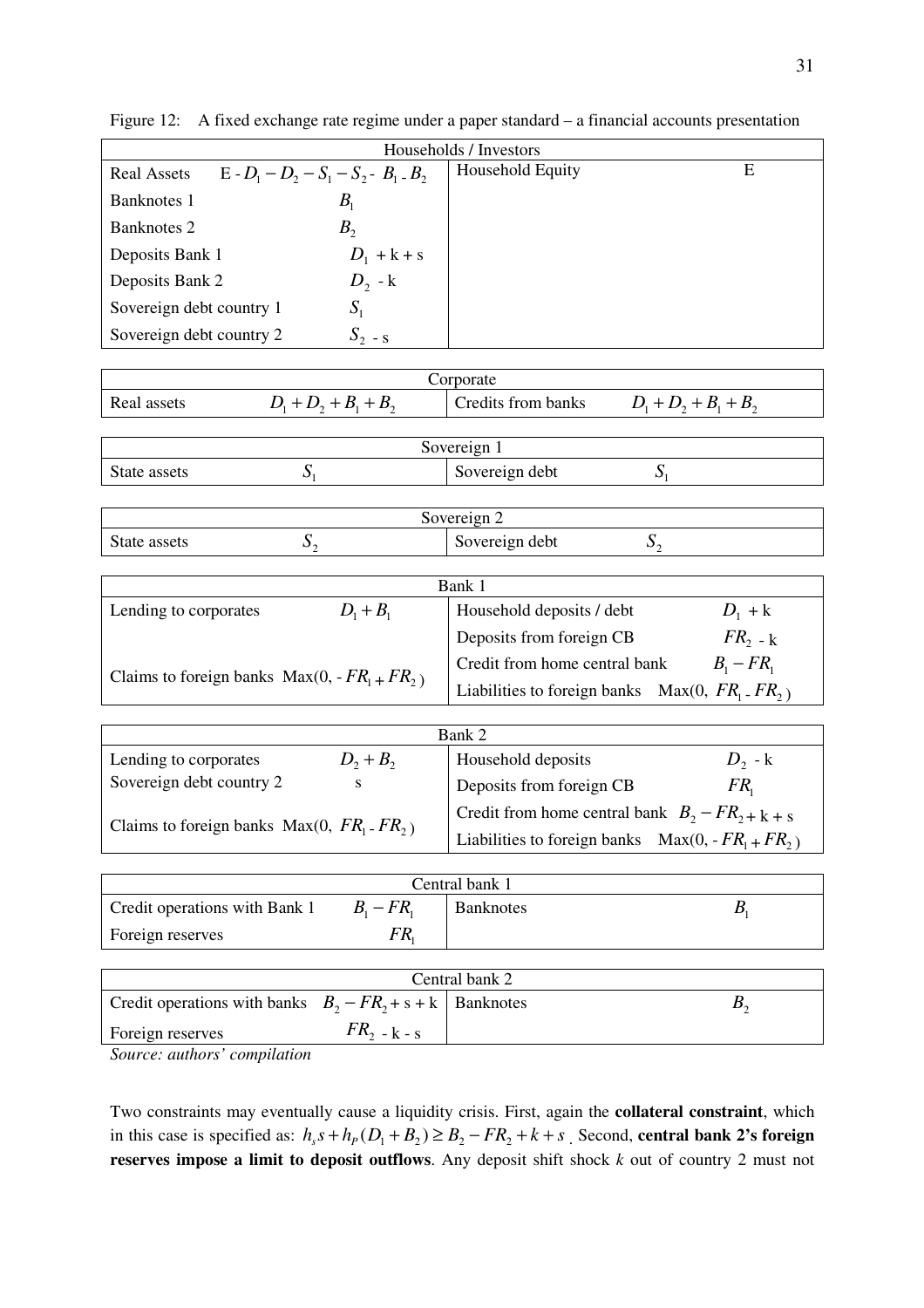exceed the foreign reserves of the central bank,  $FR<sub>2</sub>$  (Obstfeld, Shambaugh and Taylor 2008). If foreign exchange reserves are exhausted, fresh cross-border interbank credits are needed to compensate further deposit shifts without triggering asset fire sales of the banking system 2. However, under financial stress, interbank markets typically are not a source of compensating flows – if anything the contrary. Again, as in the case of the gold standard, constraints can be overcome by cross-central bank lending: bilateral, or, what has been more frequent over the past decades, multilaterally via an institution like the IMF (Corsetti et al. 2006).

#### **Some remarks on the case of flexible exchange rates and a dollarized economy**

In the case of widespread unofficial dollarization, the central bank of a stressed country will care considerably about its exchange rate. Exchange rate volatility quickly leads to solvency problems of the domestic private and public sector, as some entities (corporates, banks, households, the government) will unavoidably have an asset/liability currency mismatch (Eichengreen and Hausmann 1999, Chang and Velasco 2000). Therefore, devaluations lead to over-indebtedness problems of the economic agents that are funded over-proportionally in foreign currency. As a result, countries with dollarized economies and a flexible exchange rate will behave similarly to countries operating a paper standard with fixed exchange rates (Calvo and Reinhart 2002, Calvo, 2006). Distressed central banks will use their foreign reserves to stabilize the exchange rate. When reserves are exhausted, they also depend on emergency loans from other central banks or the IMF to prevent asset fire sales and deleveraging.  $31$ 

Foreign banks that have access to funding from their parent banks in mature economies might serve as a substitute for IMF borrowing. Indeed, the massive entry of foreign banks in banking sectors of Latin American and emerging European countries observed since the mid- to late 1990s was welcomed by several observers as a contribution of financial stability in the respective countries (Mishkin 2001, 2006). Evidence on the stabilizing role of foreign banks in emerging markets from the global financial crisis is mixed and regionally different ((De Haas et al. (2011), Vogel and Winkler (2012), Claessens and van Horen (2012)), ,also because the crisis had a negative impact on the ability of parent banks to provide funding and keep exposures. As a result, in emerging Europe, the IMF, together with EU institutions, other international financial institutions, home and host country governments and central banks as well as major foreign banks operating in the region established the Vienna Initiative to prevent forced deleveraging and spirals of asset fire sales (IMF 2012).

Overall, a central bank operating in a dollarized financial system faces constraints for lender of last resort operations as in a fixed exchange rate system where financial intermediation and assets are denominated in domestic currency. Thus, we do not cover this case in more detail.

 $31$  Chitu (2012) presents evidence suggesting that the global financial crisis was more pronounced in dollarized economies than in other emerging markets due to currency mismatches, reduced monetary policy autonomy and limited lender of last resort ability.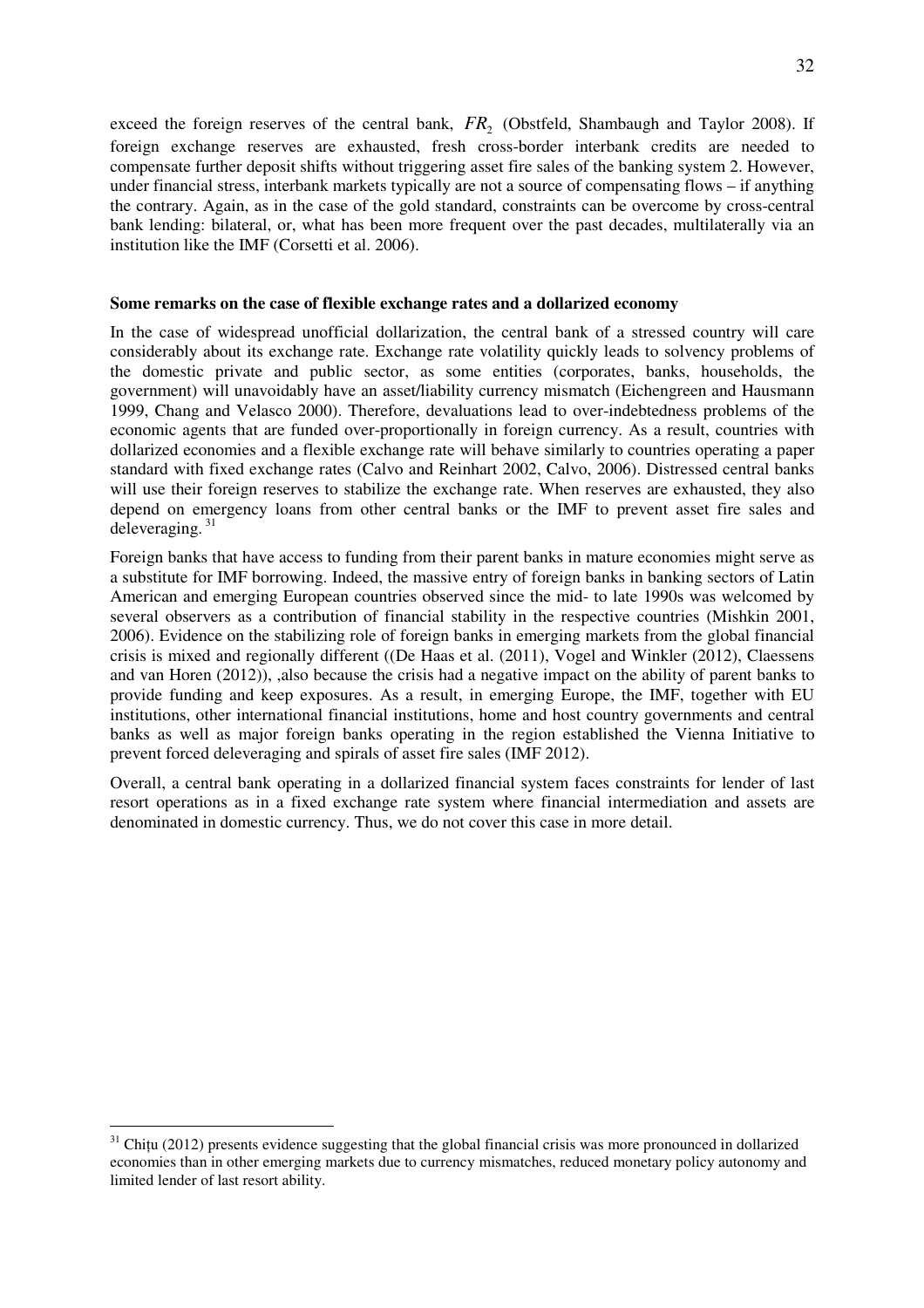# **6. The two countries case (III): euro area style monetary union**

#### **6.1 The system of financial accounts**

The case of a monetary union between two countries is constructed based on the euro area example. This example is characterized by a common central bank that is based on a system of central banks and unconstrained cross-central bank transferability of deposits of banks. We ignore the rest of the world as the currency union is embedded in the global financial system through flexible exchange rates. Hence, neither the common central bank nor the the system of monetary union central banks face any external constraints in providing liquidity. Thus, they do not have to worry about becoming subject to a liquidity shock itself and the common central bank can be compared to a central bank that operates in a setting as discussed in section 3.

| Households / Investors                                        |               |                  |   |  |
|---------------------------------------------------------------|---------------|------------------|---|--|
| $E - D_1 - D_2 - S_1 - S_2 - B_1 - B_2$<br><b>Real Assets</b> |               | Household Equity | Е |  |
| Banknotes 1                                                   | $B_{1}$       |                  |   |  |
| Banknotes 2                                                   | $B_{\gamma}$  |                  |   |  |
| Deposits Bank 1                                               | $D_1 + k + s$ |                  |   |  |
| Deposits Bank 2                                               | $D_2$ - k     |                  |   |  |
| Debt securities country 1                                     | $S_{1}$       |                  |   |  |
| Debt securities country 2                                     | $S_{2-S}$     |                  |   |  |
|                                                               |               |                  |   |  |

Figure 13: Monetary union – a financial accounts presentation

| Corporates + sovereigns |                                     |  |                                                        |  |
|-------------------------|-------------------------------------|--|--------------------------------------------------------|--|
| Real assets             | $D_1 + D_2 + B_1 + B_2 + S_1 + S_2$ |  | Credits from banks $D_1 + D_2 + B_1 + B_2 + S_1 + S_2$ |  |

| Bank 1                |             |                               |               |  |
|-----------------------|-------------|-------------------------------|---------------|--|
| Lending to corporates | $D_1 + B_1$ | Household deposits / debt     | $D_1 + k + s$ |  |
|                       |             | Credit from home central bank | $B1 - k - s$  |  |
|                       |             |                               |               |  |

| Bank 2                    |             |                                |               |  |
|---------------------------|-------------|--------------------------------|---------------|--|
| Lending to corporates     | $D_2 + B_2$ | Household deposits             | $D_{2}$ - K   |  |
| Debt securities country 2 |             | Credit from home central banks | $B_2 + k + s$ |  |

| National central bank 1       |                           |  |  |  |  |
|-------------------------------|---------------------------|--|--|--|--|
| Credit operations with Bank 1 | $B_1 - k - s$   Banknotes |  |  |  |  |
| Target claims                 | $k + s$                   |  |  |  |  |

| National central bank 2      |  |                         |       |  |
|------------------------------|--|-------------------------|-------|--|
| Credit operations with banks |  | $B_2 + k + s$ Banknotes |       |  |
|                              |  | Target liabilities      | k + s |  |

| Consolidated currency union central bank |             |                  |  |  |  |
|------------------------------------------|-------------|------------------|--|--|--|
| Credit op. with banks 1 and 2            | $B_1 + B_2$ | <b>Banknotes</b> |  |  |  |
| Source quilors' compilation              |             |                  |  |  |  |

*Source: authors' compilation* 

We model the monetary union case in the system of financial accounts by again assuming a confidence crisis in country 2 (Figure 13). There are two "national central banks" that counterbalance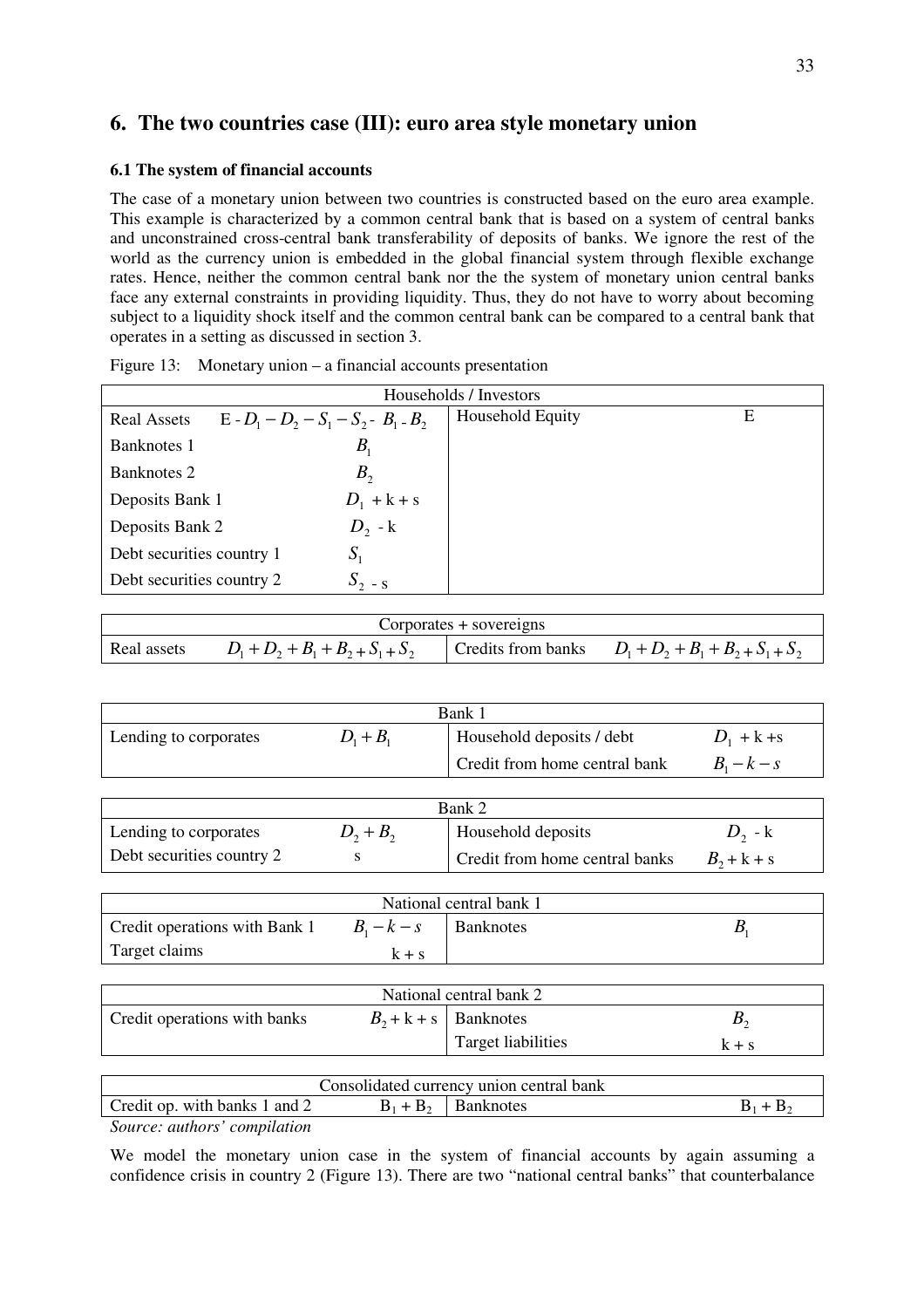any cross-border deposit shifts from country 2 to country 1. This counterbalancing is reflected in a change of intra-central bank claims and liabilities, the so-called TARGET2 balances in the Eurosystem. Finally, we assume that the banking sector of country 2 engages in stabilizing purchases of government bonds of country 2, as the common central bank is subject to the monetary financing prohibition constraint.

The implications of these intra-central bank transactions for the currency union as a whole are captured in the balance sheet of the common central bank, i.e. the consolidated balance sheet of central banks 1 and 2. By definition, TARGET2 balances are netted out. Hence, the system of accounts and how shocks feed through it becomes in principle identical to the one country case of section 3.

The representation above assumes that  $B_1 - k - s > 0$ , i.e. the liquidity flows from the banking system in country 2 to the banking system in country 1 are not exceeding the stock of banknotes in country 1. However, deposit and asset shifts may be larger, in particular given the arguments listed above. Once  $k + s > B<sub>1</sub>$ , the banks in country 1 are in excess liquidity, and hence deposit their excess liquidity with the central bank. The affected accounts in country 1 then take the form depicted in Figure 14 (while there is no change to the accounts in country 2).

Figure 14: Banking sectors with a liquidity surplus in a monetary union  $-$  a financial accounts presentation

| Bank 1                |                |                           |               |  |  |  |
|-----------------------|----------------|---------------------------|---------------|--|--|--|
| Lending to corporates | $D_1 + B_1$    | Household deposits / debt | $D_1 + k + s$ |  |  |  |
| Deposit with CB 1     | $-B_1 + k + s$ |                           |               |  |  |  |

| National central bank 1                      |  |                   |                |  |  |
|----------------------------------------------|--|-------------------|----------------|--|--|
| Target claims<br><b>Banknotes</b><br>$k + s$ |  |                   |                |  |  |
|                                              |  | Deposit of bank 1 | $-B_1 + k + s$ |  |  |

*Source: authors' compilation* 

Accordingly, the consolidated balance sheet of the system of national central banks lengthens by the amount of this excess liquidity (Figure 15). Contrary to some claims found in the literature (Sinn and Wollmershäuser (2011), Tornell and Westermann (2011)) this does not impose any particular constraint on any of the actors, i.e the national central banks and the common central bank (Bindseil and König (2011), Whelan (2011)). Like in the case of an individual country operating a paper standard under a flexible exchange rate, liquidity provision by the common central bank is only subject to policy constraints, like the collateral and the monetary financing prohibition constraint. Technically the common central bank is unconstrained in providing liquidity to any distressed banking sector of the currency area, irrespective of its size, as it is the case for any central bank operating under a paper standard with flexible exchange rates when providing liquidity to any distressed bank, irrespective of its size.

Figure 15: The balance sheet of a monetary union's central bank with some member countries' banking sectors showing a liquidity surplus

| Consolidated currency union central bank |               |                  |                |  |  |  |
|------------------------------------------|---------------|------------------|----------------|--|--|--|
| Credit operations with banks             | $B_2 + k + s$ | <b>Banknotes</b> | $B_1 + B_2$    |  |  |  |
|                                          |               | Deposit of banks | $-B_1 + k + s$ |  |  |  |

A universal formulation of the central bank account is as follows:

| Consolidated currency union central bank        |                  |                         |  |  |  |  |
|-------------------------------------------------|------------------|-------------------------|--|--|--|--|
| Credit op. with banks $Max(B_1 + B_2, B_2+k+s)$ | <b>Banknotes</b> | $B_1 + B_2$             |  |  |  |  |
|                                                 | Deposit of banks | Max $(0, -B_1 + k + s)$ |  |  |  |  |

*Source: authors' compilation*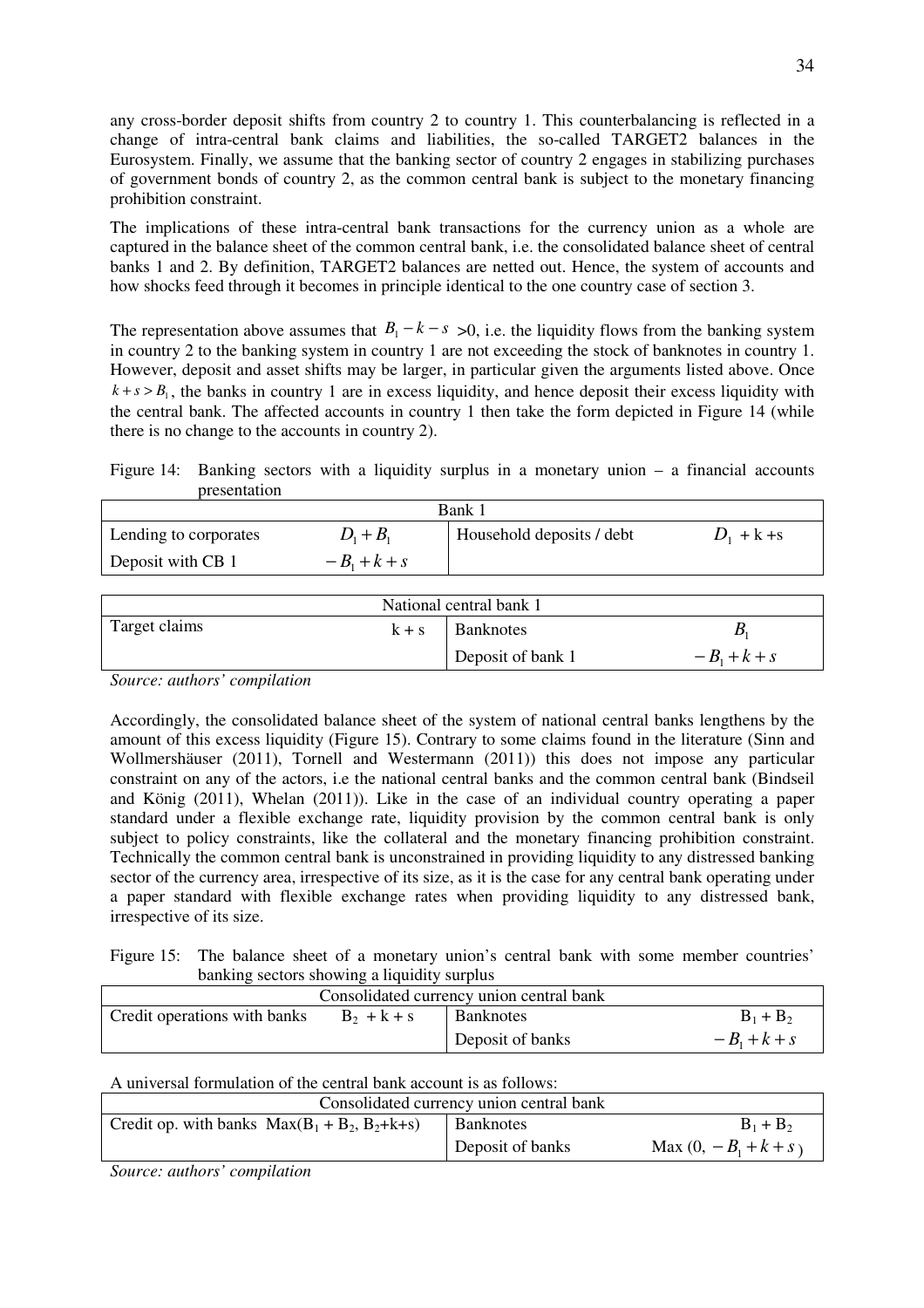Overall, the common central bank faces only the self-set collateral and monetary financing prohibition constraints when engaging in stabilizing activities. Thus, differences to the one country case mainly result from the existence of two separate national central banks that together constitute the central bank of the monetary union. As such they appear to be limited and only presentational. However, the euro area – in contrast to the case discussed in section 3 – does not represent a nation state. This difference has implications for the severity of liquidity shocks the monetary union may be subject to.

*First*, in the absence of common sovereign bond issuance ("Eurobonds"), the scope for self-fulfilling runs on the debt of Governments is much larger as debt is segregated and linked to the fate of individual member countries (Ang and Longstaff 2011, Winkler 2011).

*Second*, in the absence of sufficiently strong elements of a fiscal union, including a proper monitoring and sanctioning framework that involves some loss of sovereignity and the possibility of solidarity and fiscal transfers if needed, the probability rises of imprudent national governments causing national debt sustainability problems which subsequently cannot be addressed neither by fiscal transfers nor by currency devaluation. Hence, doubts about sustainability can create enormous challenges and, again, self-fulfilling confidence crises.

*Third*, the ease of cross-country capital flows in a currency union in good times, coupled with the illusion that current account imbalances do no longer matter (Giavazzi and Spaventa 2010), bears the risk of quickly emerging unsustainable imbalances. Once sufficiently bad news arise, and markets realize the extent of imbalances, a sudden stop occurs and the sovereign, banks, and corporates are trapped in negative feedback loops.

*Fourth*, the segregation of Government debt, combined with the absence of a common bank rescue funds – which is consistent with the absence of a banking union – create the potential for "**diabolic loops**" between sovereigns and banking systems which will face common liquidity and eventually solvency issues (Brunnermeier et al 2011).

*Fifth* and last, populist leaders of financially distressed countries may lead the country into default and exit from monetary union. In this case, exposures to this country would likely suffer additional losses. Investors may anticipate that and move pre-emptively, possibly in a self-fulfilling manner, also including other members of the union, giving rise to widespread contagion within the monetary union. $32$ 

As will be shown below, those peculiarities of monetary union have implications on the elasticity of liquidity provision by the common central bank.

## **6.2 Constraints on the central bank's liquidity provision**

### *Collateral constraints*

 $\overline{a}$ 

The common central bank is subject to the familiar collateral constraint which in the case of a monetary union amounts to

(7) 
$$
h_s s + h_L (D_1 + B_2) \ge B_2 + k + s
$$
.

It is basically the same collateral constraint that applies to the case of two separate monetary areas with fixed exchange rates. Still, there may be one reason why in a monetary union, this constraint is more binding: the sovereign and private debt securities issuers of the financially distressed country 2 are likely to suffer, in the context of a "diabolic loop", from rating and valuation losses, which reduce the total value of eligible collateral that can be used to obtain central bank. If  $h_s, h_t$  apply for the highest rating category (say AAA), while lower rated assets imply higher haircuts, once ratings decline

 $32$  Contagion effects have also been features of the gold standard and fixed exchange rate systems under a paper standard, explaining why financial crises usually occur in clusters (Reinhart and Rogoff 2009). For example, the interwar gold standard basically collapsed in one year: Eight (out of) 22 countries operating under the gold standard at end 1930 had the regime suspended in the course of 1931; in addition five countries, including Germany, kept the gold parity but introduced exchange rate controls (Bernanke and James 1991).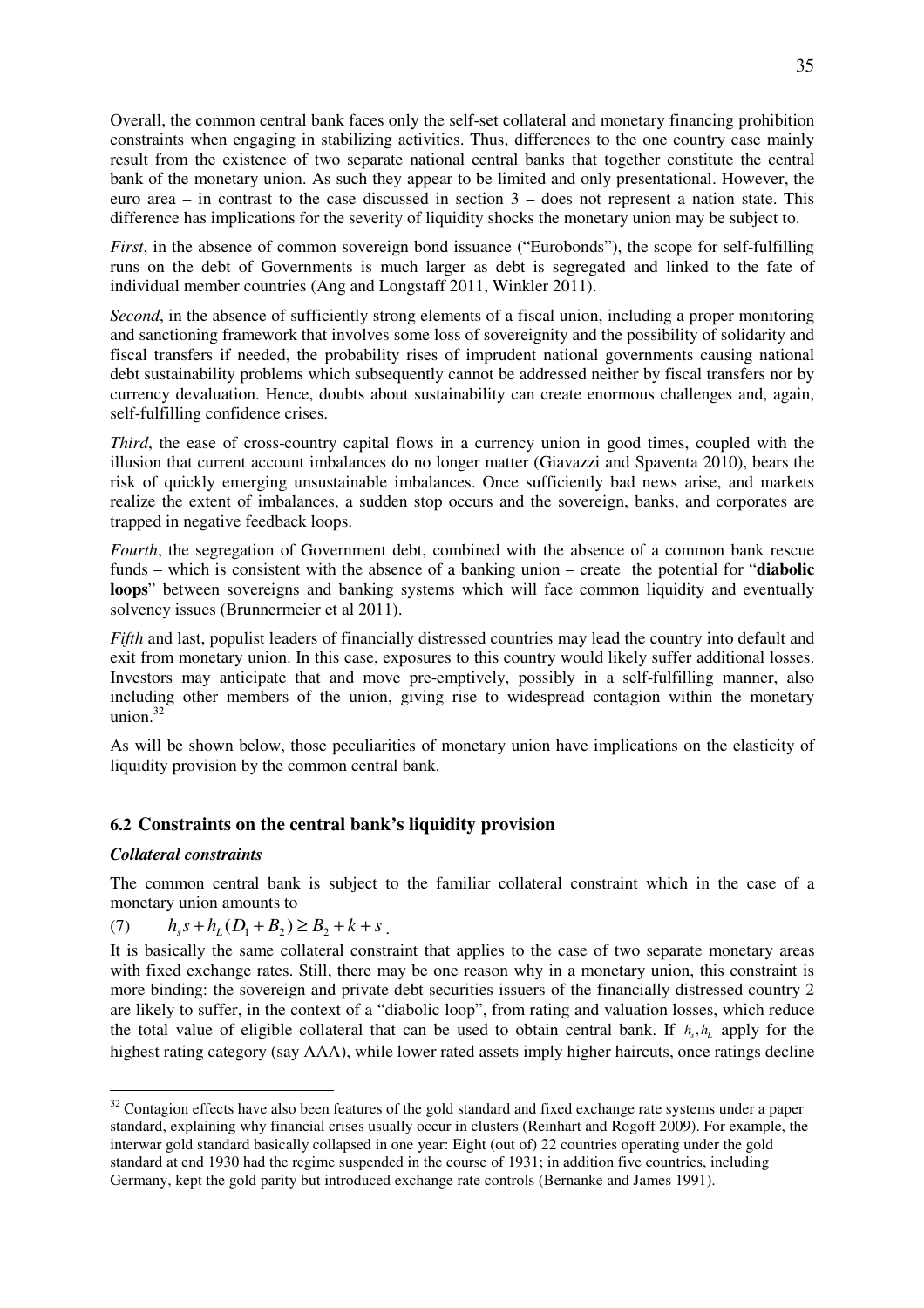in country 2 the collateral constraint is likely to become more binding. In a normal fixed exchange rate regime, the central bank of the distressed country would probably adapt gradually its haircut matrix to avoid that the general downgrading of the country by rating agencies leads to an ever growing scarcity of collateral. In a monetary union, this is less evident as the strong countries may feel that common risk management standards should be preserved, or that the collateral constraint is an effective way to indirectly impose hard budget constraints and limit the potential increase of TARGET2 balances.

## *Monetary financing prohibitions*

It is well known that in the case of the euro area the common central bank does not act as an unconstrained lender of last resort *to euro area governments*, in particular in view of legal constraints imposed by the monetary financing prohibition in Article 123 of the Treaty establishing the European Union. However, starting in May 2010 the Eurosystem undertook some purchases of debt securities for monetary policy purposes in the context of its "Covered Bond Purchase Programmes" (see ECB press releases of 4 June 2009 and 3 November 2011) and "Securities Market Program" SMP (see ECB press releases dated 10 May 2010 on "ECB decides on measures to address severe tensions in financial markets").

Figure 16: Monetary financing prohibition in a monetary union – a financial accounts perspective

| Bank 2                    |             |                                |                    |  |  |
|---------------------------|-------------|--------------------------------|--------------------|--|--|
| Lending to corporates     | $D_2 + B_2$ | Household deposits             | $D_2$ - k          |  |  |
| Debt securities country 2 | $(1-q)s$    | Credit from home central banks | $B_2 + k + (1-q)s$ |  |  |

| Central bank 2            |                                |                    |         |  |  |  |
|---------------------------|--------------------------------|--------------------|---------|--|--|--|
| Credit op. with banks     | $B_2 + k + (1-q)s$   Banknotes |                    |         |  |  |  |
| Debt securities country 2 | as                             | Target liabilities | $k + s$ |  |  |  |

*Source: authors' compilation* 

We can model this modification of the constraint by introducing *q* as the share of the total flight of households/investors out of government bonds of country 2 that the common central bank purchases for monetary policy reasons. By implication, the banks of country 2 would take the share (*1-q*). The system of accounts takes the form depicted in Figure 16. As we assume that both banking systems would still be in a liquidity deficit towards the central bank, Figure 16 is a modification of Figure 13. To save space we only present those accounts that change, namely the ones of Bank 2 and Central Bank 2. Moreover, the value of *q* has no impact on the level of TARGET2 balances.

## *The TARGET2 balances*

TARGET2 balances do not provide a technical constraint to the common central bank's ability to provide liquidity. However, this does not imply that there are no valid concerns about extremely high TARGET2 balances. Those concerns have their correspondence in the concerns voiced towards central bank exposures to individual banks or debt issuers in a single country case (section 3), intercentral bank loans under the gold standard (section 4) or under fixed exchange rates under a paper standard (section 5). They can be summarized as follows.

*First,* extending intra-system loans in the form of TARGET2 may be felt to be macro-economically inappropriate as they could imply rising inflationary pressures in the future, in particular in the safe haven country. As a result, TARGET2 balances would be interpreted as reflecting economic imbalances that in the end must be addressed by counter-measures of the government of country 2 depicted in Figure 16. Accordingly, the relevant government should do its economic homework in order to restore confidence into the banking system and into the government (fiscal consolidation, structural reforms that support growth, recapitalizing and restructuring the banking system, etc.), arguments which echo those made by the US and France when debating the request from Germany for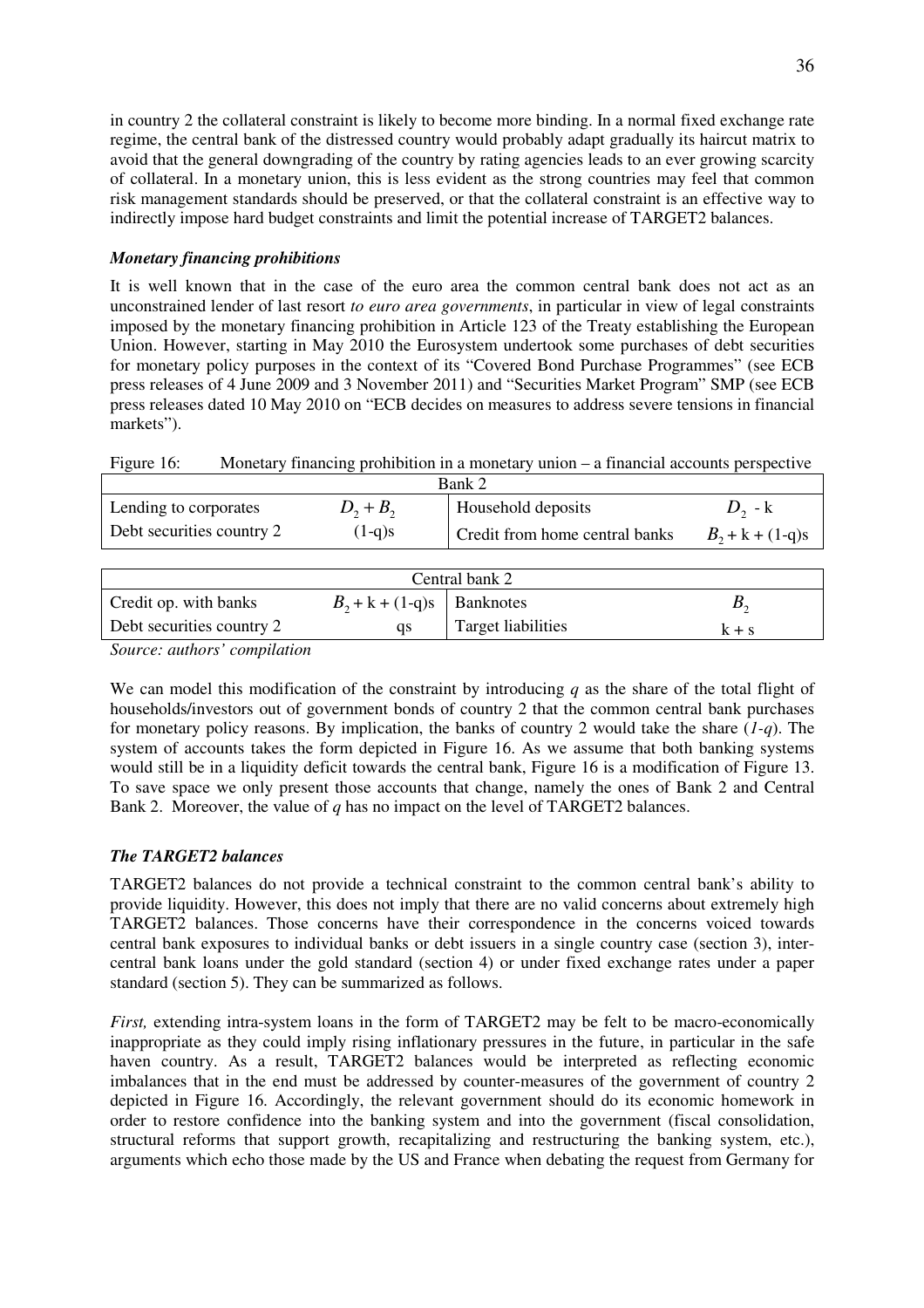emergency lending in the 1931 crisis. Moreover, allowing for unlimited TARGET2 claims to accumulate may be perceived as a removal of an important hard budget constraint and as creating moral hazard.<sup>33</sup> In the case of inter-central bank loans under a fixed exchange rate regime, cross border loans at least have to be taken consciously and actively. Thus, they are almost always attached to some conditions addressing the concerns of the lending central bank, or, in the case of multilateral approaches, of some institution, like the IMF, representing the interests of the international community. Moreover, IMF loans are typically limited, as every country has in principle some maximum quota for drawing on IMF loans. Such a quantitative constraint does not exist in a monetary union, contributing to fears that the elasticity of TARGET2 balances undermines pressure for restoring economic viability.<sup>34</sup> However, evidence in the case of the euro area does not appear to validate this fear, as ambitions reform programs have been adopted and implemented, which may as much appear too restrictive as too lax.

*Second*, Country 1 may again be unwilling to accept large central bank credits by the common central bank (in the form of TARGET2 claims) for financial risk management reasons, i.e. it may feel uncertain about whether central bank 2 may be able or willing to repay TARGET2 liabilities. This fear may be based on the assessment that country 2 is in a disastrous state and that it cannot be excluded that it may eventually want to default and to exit monetary union (Sinn and Wollmershäuser 2011)

*Third*, Country 1 may be unwilling to accept growing TARGET2 balances for political reasons, i.e. the threat to limit TARGET2 balances may be linked to the request of political concessions. While this may be in theory an issue (and has been key in 1931 for preventing France to be willing to provide central bank loans to Germany), it has not been articulated yet in the case of monetary union.

While these concerns are understandable – and where at least implicitly raised before the adoption of European Monetary Union (Deutsche Bundesbank 1990) – it must be recognized that the unlimited and unconditional character of TARGET2 balances is at the very heart of monetary union. The ability of banks to transfer deposits across national central banks *constitutes* the genuine single currency. Imposing a limit to such transfers and thus making those transfers impossible would de facto imply a reintroduction of two currencies with presumably different prices, marking the end of monetary union.

In sum, the elasticity of liquidity provision depends on the readiness of central banks to compensate deposit shifts and runs on capital markets by providing sufficient central bank credit to banks. The consolidated system of central banks can provide credit freely, in the same way as the single central bank in the paper standard under flexible exchange rates. The decomposed two national central banks are also unconstrained as inter-central bank balances are automatically created via TARGET2, a synonym of a genuine monetary union. However, large TARGET2 imbalances indicate that the monetary union is characterized by a weak fiscal union and the lack of a banking union with substantial capital flight dynamics.

#### **6.3 Identification of shocks and constraints for the case of the euro area**

 $\overline{a}$ 

The identification of shocks hitting the euro area faces several challenges which have to be met by further simplifications. First, it is impossible to identify *q* and *s* separately by an analysis of the central bank balance sheet alone. One would need in addition to look at the evolution of banks' balance sheets. We leave this identification to future research and treat ECB securities purchases below as

 $33$  Of course, similar arguments apply to any standard LOLR activities by a single country central bank in favour of individual banks and other financial institutions (Goodhart 1999).

 $34$  At the same time, it has to be noted that the conditions and the associated slow speed of the IMF response to emerging market crises of the past had triggered a discussion to reform the IMF into a proper international lender of last resort (Fischer 1999, Meltzer 2000). Those reforms, if they had been implemented, would have enhanced the elasticity of liquidity provision by the IMF and thus its capabilities to manage a dual liquidity crisis in one or several of its member countries against the background of an increasingly integrated global financial system.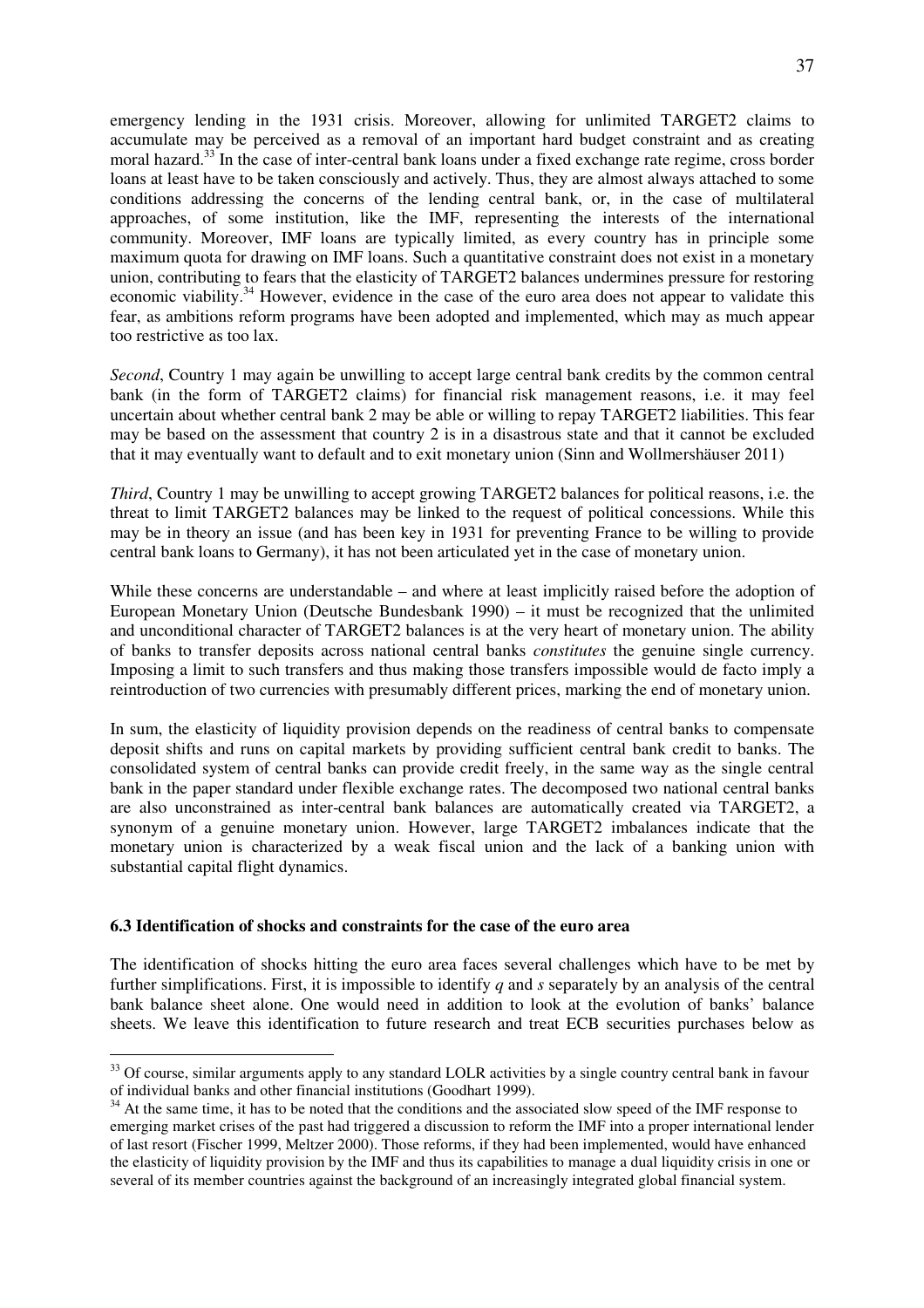falling into the residual category of other factors. Second, for simplicity, we reduce the system of financial accounts to three balance sheet positions (Figure 17). We merge banknotes and other factors in order to avoid a discussion of the rather complex accounting treatment of banknotes in the Eurosystem. T are the initial TARGET2 positions. Third, the variables *a1, a2* are innovations in other factors, encompassing also any banknote demand shock.

Figure 17: Balance sheets of national central banks in a monetary union facing asymmetric liquidity shocks

| National central bank 1                       |     |                                                    |  |  |  |  |
|-----------------------------------------------|-----|----------------------------------------------------|--|--|--|--|
| Credit operations with Bank 1 $B_1 - k + a_1$ |     | <b>Banknotes</b> and other factors $T + B_1 + a_1$ |  |  |  |  |
| Target claims                                 | T+k |                                                    |  |  |  |  |

| National central bank 2                      |                    |                  |  |  |  |  |
|----------------------------------------------|--------------------|------------------|--|--|--|--|
| Credit operations with banks $B_2 + k + a_2$ | <b>Banknotes</b>   | $-T + B_2 + a_2$ |  |  |  |  |
|                                              | Target liabilities | T+k              |  |  |  |  |

*Source: authors' compilation* 

 $\overline{a}$ 

Table 4 provides end year figures of TARGET2 balances for selected countries. Moreover, we broadly distinguish between creditor countries (Germany, the Netherlands, Finland and Luxembourg) and debtor countries (all other euro area countries).

| Table 4: | TARGET2 balances in the euro area |
|----------|-----------------------------------|
|----------|-----------------------------------|

|        |     |       |                   |       |        |           |        | DE-NL-FI- |             |
|--------|-----|-------|-------------------|-------|--------|-----------|--------|-----------|-------------|
|        | DE  | ES    | IT                | PТ    | FR     | <b>GR</b> | IE     | LU        | <b>Rest</b> |
| 2007   | 71  | $-3$  | 36                | -6    | $-12$  | -11       | $-1$   | 70        | $-70$       |
| 2008   | 115 | $-35$ | 23                | $-19$ | $-118$ | $-35$     | $-44$  | 144       | $-144$      |
| 2009   | 178 | $-41$ | 55                | $-23$ | $-62$  | $-49$     | -54    | 255       | $-255$      |
| 2010   | 326 | -51   | $\mathbf{\Omega}$ | $-60$ | $-28$  | $-87$     | $-145$ | 454       | $-454$      |
| Sep 11 | 450 | -81   | -91               | -61   | $-58$  | -98       | $-125$ | 608       | $-608$      |

*Sources: ECB and NCB data, authors' calculations* 

Table 5 provides for the same set of countries the change of central bank credit provision (Panel A) and information on other balance sheet factors (Panel B), including banknotes. Figures for central bank credit provision include current accounts of banks with the Eurosystem, recourse to the deposit facility, and recourse to term deposits of the Eurosystem.<sup>35</sup> By contrast, credits under the emergency liquidity assistance (ELA), which are in principle similar to central bank credit (apart from the collateral accepted and the absence of loss sharing within the Eurosystem, see the 1999 Annual Report of the ECB, page 98, and the ECB Monthly Bulletin, February 2007, page 73) are not covered. Rather, the ELA funds are reflected in "other autonomous factors", reflecting the non-availability of public data on ELA (i.e. not the logic of the financial accounts system). The Eurosystem credit provision figure is netted of current accounts of banks with the Eurosystem, recourse to the deposit facility, and recourse to term deposits of the Eurosystem.<sup>36</sup>

<sup>&</sup>lt;sup>35</sup> Holdings of required reserves could have been handled separately. However, they are irrelevant for the sake of identifying the respective shocks. Thus, we merge them for presentational simplification.

<sup>&</sup>lt;sup>36</sup> Holdings of required reserves could have been handled separately. However, for the sake of identifying the respective shocks they do not matter. Thus, we merge them for presentational simplification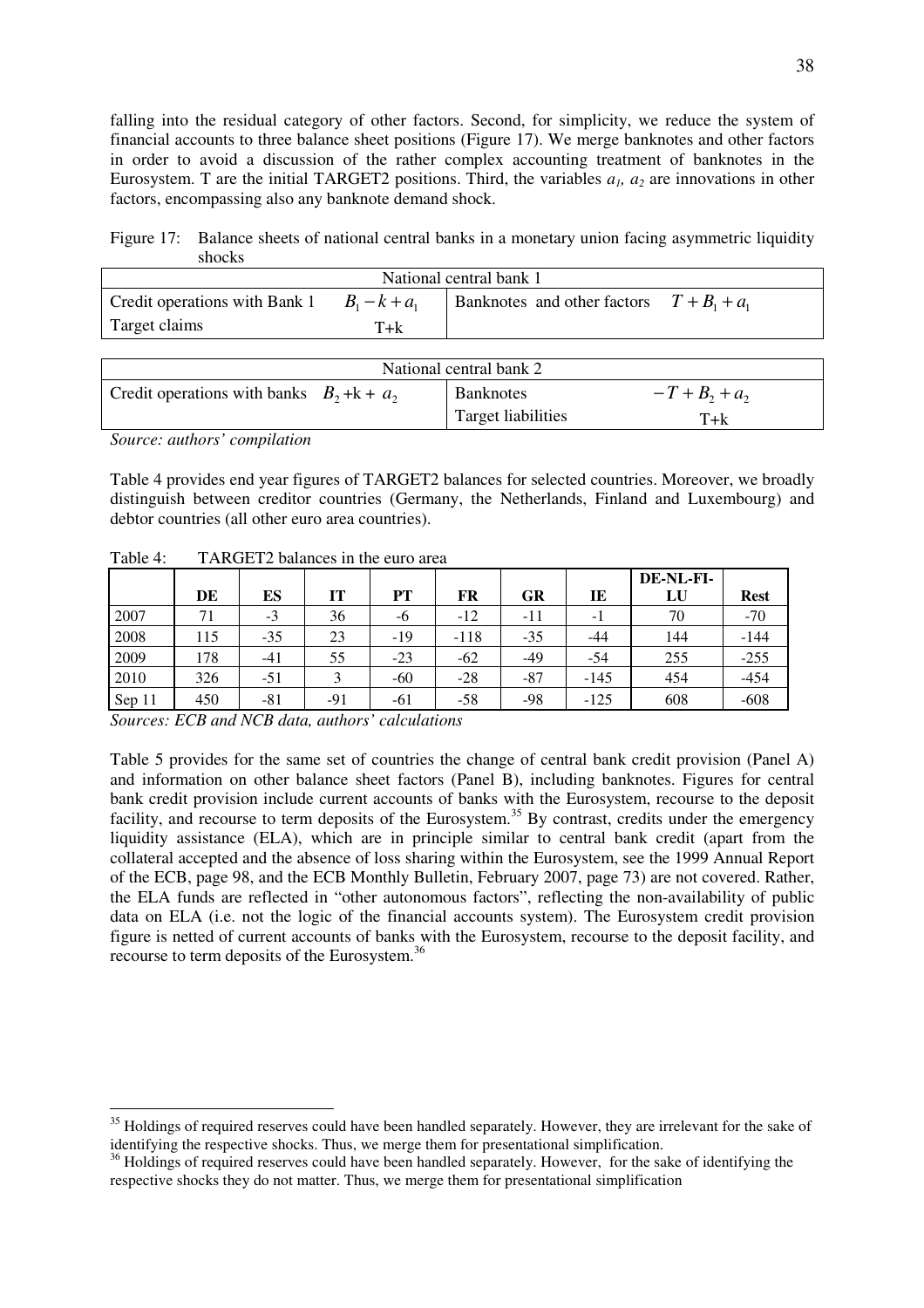|        |        |    |       |      |       |    |     | DE-NL-FI- |             |
|--------|--------|----|-------|------|-------|----|-----|-----------|-------------|
|        | DE     | ES | IT    | PT   | FR    | GR | IE  | LU        | <b>Rest</b> |
| 2007   | 158    | 19 | $-15$ | $-7$ | - 1   |    | 18  | 199       | 60          |
| 2008   | 111    | 38 | 15    |      | 43    | 31 | 74  | 105       | 263         |
| 2009   | 111    | 55 | $-1$  |      | 59    | 42 | 78  | 82        | 272         |
| 2010   | -43    | 35 | 25    | 36   | $-10$ | 87 | 121 | $-119$    | 288         |
| Sep 11 | $-174$ | 50 | 82    | 42   | 32    | 74 | 94  | $-346$    | 374         |

Table 5: Eurosystem credit provision and other balance sheet factors, 2007 – 2011

| Panel A: | Eurosystem credit provision (excl. ELA, netted out against absorbing operations, |  |  |  |  |  |
|----------|----------------------------------------------------------------------------------|--|--|--|--|--|
|          | overnight/term deposits), all figures in EUR billion end of period.              |  |  |  |  |  |

*Panel B: All other balance sheet factors (calculated as liability side residual), in EUR billion, end of period* 

|        |        |       |           |    |    |           |       | DE-NL-FI- |             |
|--------|--------|-------|-----------|----|----|-----------|-------|-----------|-------------|
|        | DE     | ES    | <b>IT</b> | PT | FR | <b>GR</b> | IE    | LU        | <b>Rest</b> |
| 2007   | $-229$ | $-16$ | $-21$     | 13 | 13 |           | $-17$ | $-270$    | 10          |
| 2008   | $-226$ | $-3$  | $-38$     | 14 | 74 |           | $-30$ | $-249$    | $-119$      |
| 2009   | $-289$ | $-14$ | $-48$     | 16 |    |           | $-24$ | $-337$    | $-17$       |
| 2010   | $-282$ | 16    | $-28$     | 24 | 38 |           | 25    | $-334$    | 166         |
| Sep 11 | $-275$ | 31    | 10        | 19 | 27 | 25        | 31    | $-262$    | 234         |

*Sources: ECB, NCB data and authors' calculations* 

Based on Figures 17 and Table 5, we can identify the three shocks in our closed system of financial accounts for the two country groups (Table 6), i.e. creditor countries (DE-NL-FI-LU) and debtor countries (remaining euro area countries).

Table 6: Identification of annual shocks in assumed two monetary area sub-groups (creditor and debtor countries), in billion of euro (relative to previous year)

|            |     | $a_{\scriptscriptstyle 1}$ | $a_{\gamma}$ |
|------------|-----|----------------------------|--------------|
| 2008       | 73  | $-21$                      | 130          |
| 2009       | 111 | 88                         | $-102$       |
| 2010       | 198 | $-3$                       | $-183$       |
| Sept. 2011 | 154 | $-73$                      | -68          |

*Source: authors' calculations* 

The identified shock *k* documents a systematic capital flight into the four save haven countries, out of the rest of the euro area, year after year since 2008. The interpretation of the shocks  $a_1$  and  $a_2$  is in view of their residual character less obvious. One would need to review carefully the disaggregate balance sheet items behind this residual balance sheet item, and also look at the developments in individual National Central Banks.

The elasticity of the Eurosystem's liquidity provision was largely determined by (i) its so-called "fixed rate full allotment policy" (i.e. banks needed to express in each operation a demand for central bank credit at a given interest rate and this demand was always fully satisfied) and (ii) its collateral policy. In pursuing the latter policy, the Eurosystem benefitted from the fact that it has always accepted a rather broad collateral set (see e.g. Tabakis and Weller, 2009, also for a comparison with the pre-crisis collateral frameworks of othercentral banks). Most importantly, it had only *one* collateral set for both regular repo tenders and the marginal lending facility for overnight loans at a penalty rate. Thus, in contrast to other central banks (e.g. the Federal Reserve), the Eurosystem did not have to widen its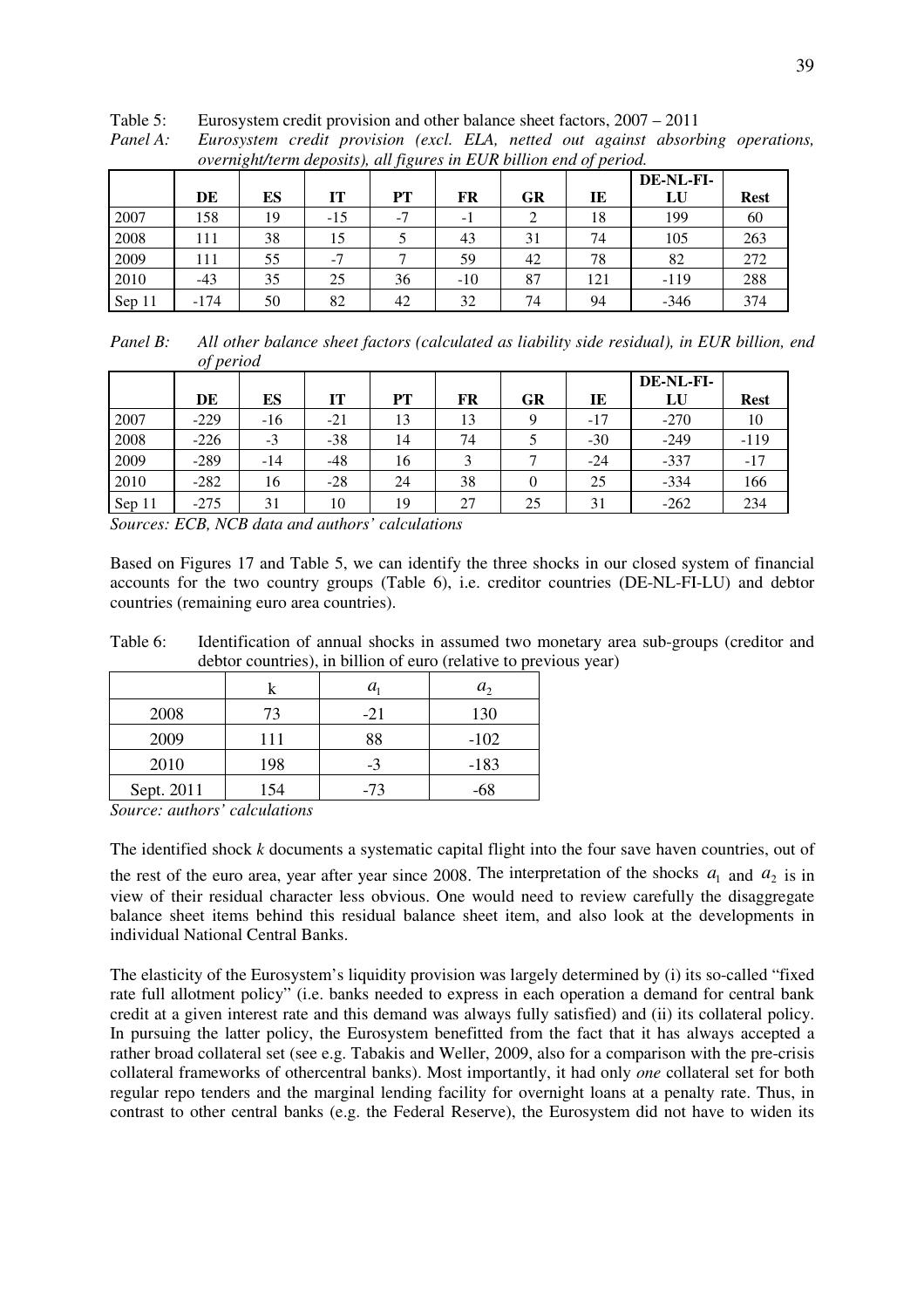collateral set in the first phase of the global crisis.<sup>37</sup> Only in October 2008, the ECB announced a number of measures widening the set of eligible collateral (15 October 2008, Press Release "Measures to further expand the collateral framework and enhance the provision of liquidity"). In early 2009, the ECB raised its rating threshold for ABS to "two AAA ratings at issuance" from "one A rating" and lowered the rating threshold for all securities except ABS from A- to BBB-. In the subsequent years, the ECB continued to combine both tightening and loosening measures in its collateral frameworks with a view to remain on the efficient frontier in the possibility space of supportiveness towards central bank funding and financial risk taking (see section 4 of Bindseil et al 2012).

The crisis response of the Eurosystem underlines again that during a profound financial crisis adjustments to the collateral framework are necessary in view of the ever changing financial conditions, risk factors and bank refinancing needs. Adjustments included the suspension of the rating threshold for sovereign debt and sovereign guaranteed debt in the countries subject to an EU/IMF program, Greece, Portugal and Ireland (see e.g. press release of 3 May 2010, "ECB announces change in eligibility of debt instruments issued or guaranteed by the Greek Government") and loosening of the rating threshold for ABS from AAA to A (December 2011). The former move was justified with a view to maintain available collateral in the respective countries, and that adjustment programs were in place in these countries which were signed off by the ECB. The latter move reflected the adjusted, more conservative rating methodologies of banks and the fact that concentration of collateral around Government exposures appeared to emerge as a more relevant concern than the reliance on ABS as collateral (8 December 2011, Press release "ECB announces measures to support bank lending and money market activity").

With regard to the TARGET2 balances we exclude the idea of imposing limits on TARGET2 balances because it is inconsistent with the concept of monetary union. The moment the limit would be hit, deposits across central banks would no longer be perfect substitutes, and hence there would no longer be a single currency. However, two price incentive mechanisms might in theory be considered once capital market access has been restored.

First, **increasing marginal rates of remuneration on TARGET2 balances**. Marginal remuneration rates could increase, whereby the marginal rate curve would be defined e.g. in relation to GDP (it is recalled that currently, the remuneration of any TARGET2 balance is equal to the rate of the main refinancing operations – MRO). For example, for TARGET2 balances up to e.g. 25% of GDP, the normal MRO rate would apply, but then for each subsequent 25%, it would increase by say 0.5 percentage point. As the remuneration would be paid by the central bank, and hence be at the expense of the profits transferred to the Government, this would create economic incentives for the Government to address the reasons for the capital flight. A backdrop of such a measure would be that debt sustainability of the country under stress would be slightly weakened, unless a counterbalancing measure is taken. <sup>38</sup>

<sup>&</sup>lt;sup>37</sup> Indeed, immediately before the Lehman event, in early September 2008, the ECB *tightened* collateral eligibility criteria and risk control measures by increasing haircuts on ABS and bank bonds and prohibiting certain ABS types (Press release of 4 September 2008 on "Biennial review of risk control measures in Eurosystem credit operations"). They did not prevent the Eurosystem from having to build a risk provision at year end to address possible losses from the default of Lehman, in view of the complex and eventually impaired ABS that this bank had submitted to the ECB to address its ever intensifying funding stress during 2008 (see ECB Press release of 5 March 2009 on "Eurosystem monetary policy operations in 2008).

<sup>&</sup>lt;sup>38</sup> A similar approach applies to the IMF's so called non-concessional facilities. All IMF non-concessional facilities are subject to the IMF's market-related interest rate, the "rate of charge". The rate of charge is uniform for all members, as stipulated by Article V, Section 8(d) of the Articles of Agreement. In addition, the Fund applies a system of graduated surcharges according to the amount and length of time credit is outstanding. The system aims at providing the right incentives to the debtor country, i.e. to discourage large access over a prolonged period of time. The rate of charge is equal to the weekly revised SDR interest rate, plus a margin of currently 100 basis points. The surcharge has two components: first, for access to facilities above 300% of the quota, a 200 basis points surcharge is paid. In addition, for access above 300% exceeding more than 3 years, another 100 basis points surcharge is imposed.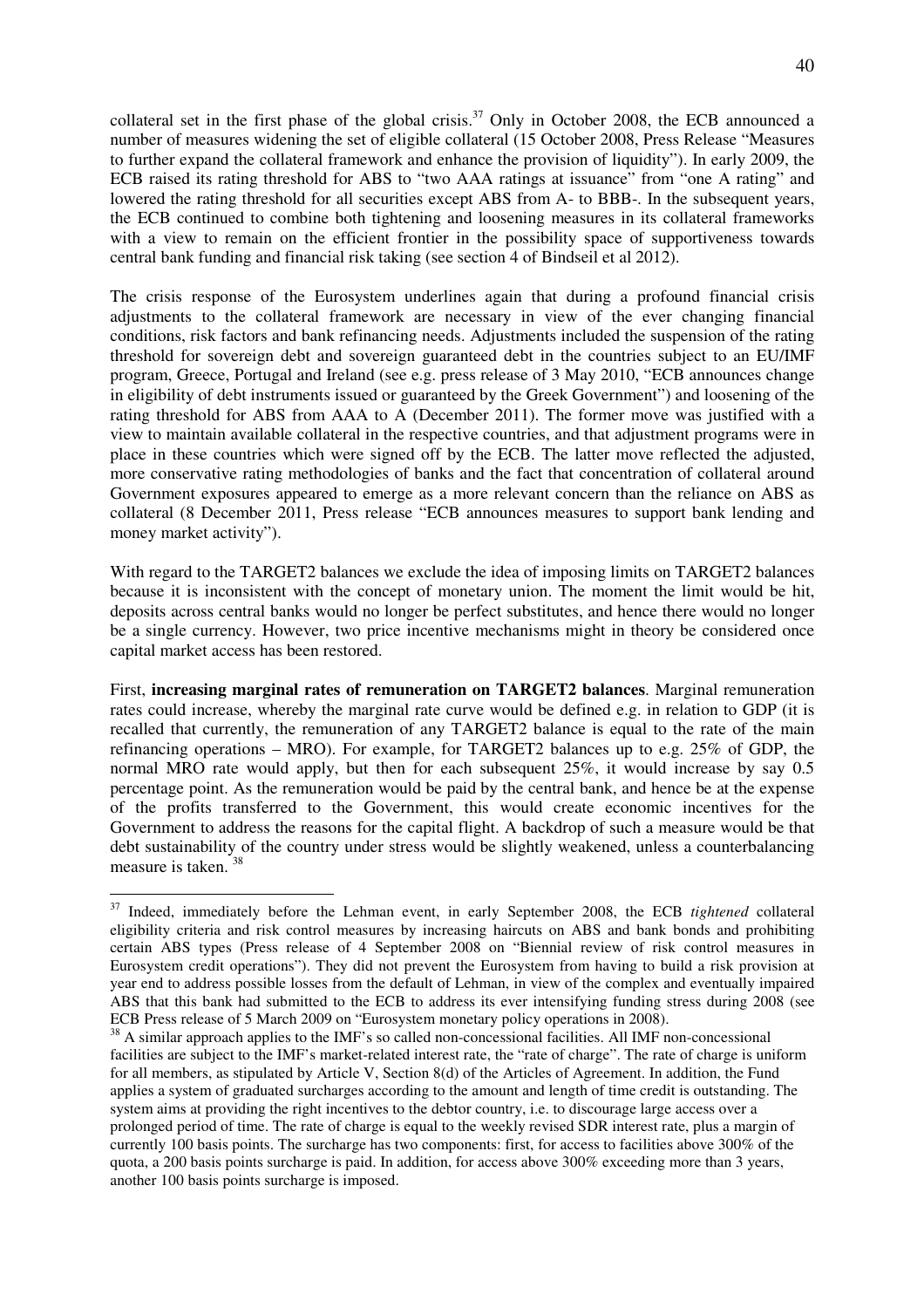Second, a similar framework of increasing marginal costs of borrowing could **apply to banks when borrowing from the Eurosystem**. For example, if borrowing were to exceed proportional borrowing by more than say 100%, then a surcharge of e.g. 0.5 percentage points could apply, and for each additional 100 percentage points of over-proportionality, the surcharge would increase linearly. The extra income would be monetary income and hence would have to be shared within the system of central banks.

A system of such surcharges would give the term "elastic currency provision" a more intuitive interpretation: "Elastic" would mean that there is no hard limit (in contrast to the approach proposed by Sinn and Wollmershäuser 2011), but the more remote currency provision is from "equilibrium", the more some gradually increasing force (in the form of a financial incentive) emerges that pulls the system back to the equilibrium.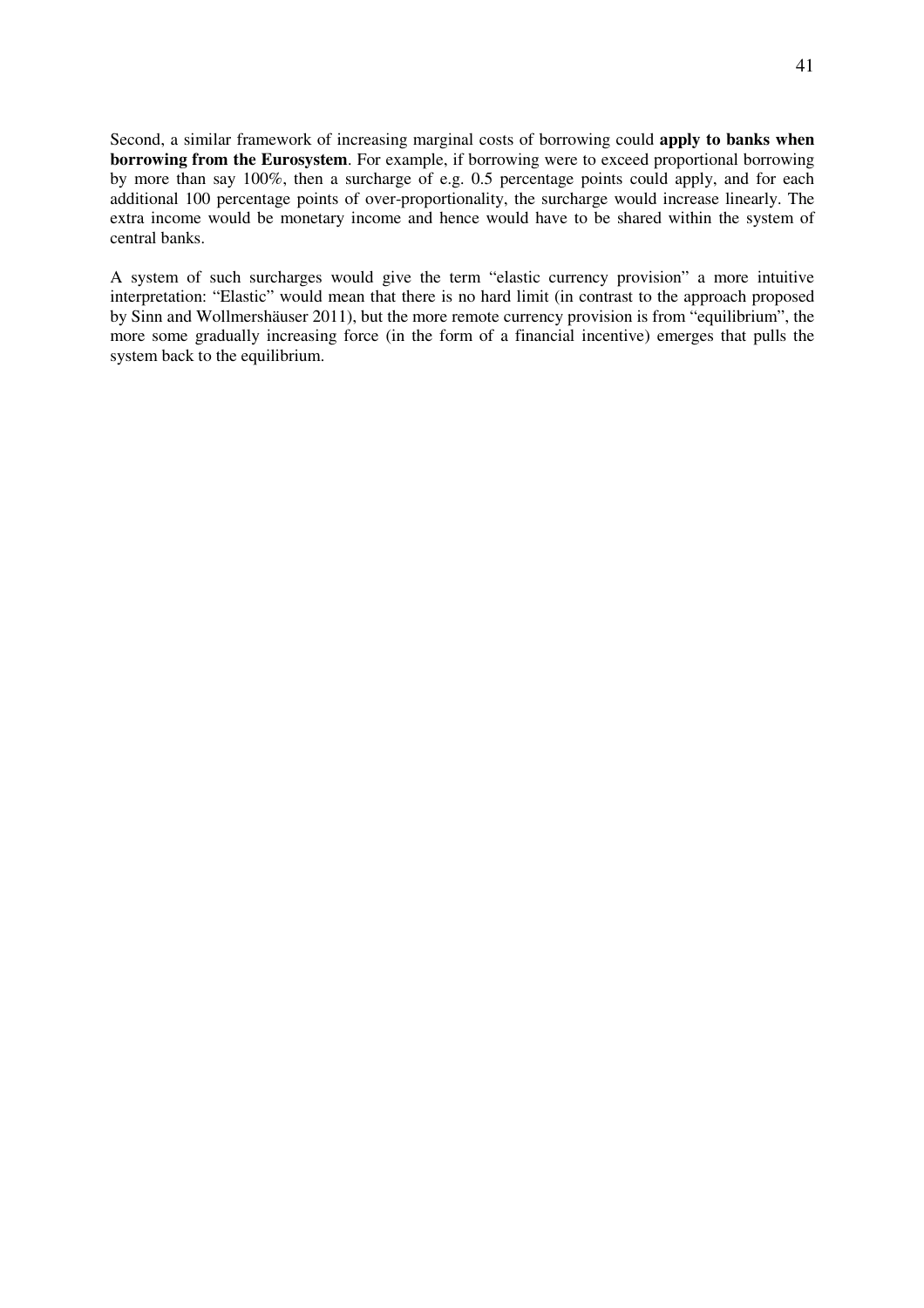# **7. Conclusions**

In this paper, we develop a closed system of financial accounts to capture the mechanics of liquidity crisis under various monetary regimes. In particular, we compare the case of a single country (embedded in a flexible exchange rate context) and three variants of a two country setting with a fixed exchange rate, namely the gold standard and the paper standard with fixed rates, as well as a monetary union as the euro area. Moreover, we distinguish the cases in which the central bank is only the lender of last resort for banks, and the one in which it is also the lender of last resort for securities issuers, including the sovereign. In each case, we focus on understanding how a confidence crisis feeds through the accounts of the financial system. We compare the different cases with regard to the liquidity buffers available to avoid that the original liquidity shocks translating into either default or an asset fire sales spiral. The key results can be summarized as follows.

**Under a paper standard and with flexible exchange rates, liquidity buffers are in principle unlimited as the domestic central bank only faces constraints set by its own risk management policy when dealing with a financial crisis.** If the central bank is prohibited from or refuses to be the lender of last resort to debt securities markets and in particular to its government, debt issuers have to rely on the domestic banking sector to perform this stabilizing function. This implies additional risks to financial stability, for example because the banking sector may encounter capital limitations in acting as a lender of last resort. Moreover, even if the banking sector performs this role, the central bank has to provide the banking sector with the needed additional liquidity and allow the banks to submit securities for which they assume the role of lender of last resort as central bank collateral.

**Under the gold standard and an associated fixed exchange rate regime, the domestic central bank of the distressed country is limited in its lending by its gold reserves, in particular if the drain is driven by capital flight out of the currency.** If gold reserves are hitting the lower bound, the domestic central bank needs an international lender of last resort activated by international monetary cooperation. However, under the gold standard, international monetary cooperation proved difficult to organize as all central banks are exposed to the risk of a liquidity shock and may therefore themselves reach binding limits or have, preemptively, themselves incentives to hoard reserves. Thus, other central banks will be reluctant to help a central bank subject to gold outflows through loans. Overall, the gold standard is the most constraining monetary regime in terms of the ability of central banks to provide the liquidity buffers needed.

**Under a paper standard with a fixed exchange rate regime the central bank of the financially distressed country faces the constraint that its foreign exchange reserves may become exhausted**. However, the cases of international scarcity of gold and gold hoarding of the non-distressed central bank no longer apply. Hence, one reason for the failure of international central bank co-operation through loans is overcome. The IMF has been the main conduit of inter-central bank loan provision over the last decades. The conditionality imposed in the context of IMF loans was supposed to address one of the potential concerns that are associated with lending between central banks to address capital flight which undermines the ability to sustain fixed exchange rates: that the public authorities of the stressed countries do not undertake efforts to overcome the source of the imbalance. Organizing intercentral bank loans through the IMF also seems to have favorable properties from a risk management perspective, as the IMF has not recorded losses on its loans up to now.

**Cross country stabilizing operations by a central bank of a currency union can be interpreted as an institutionalized and automatic approach to monetary cooperation.** In the case of the Eurosystem, automatic TARGET2 balances take over the role of loans between central banks in the gold standard and the paper standard with fixed exchange rates case. The automaticity of TARGET2 balances is both an advantage (as it provides credibility to the elasticity of national liquidity supply) and a necessary condition for classifying the monetary link between countries as a monetary union. Indeed, without a strict interchangeability of bank deposits with national central banks across the union system of central banks, and hence the possibility of creation of associated intra-central bank system balances, there is no real monetary union. At the same time, the automaticity of TARGET2 balances runs the risk that the necessary adjustment measures to overcome the situation that created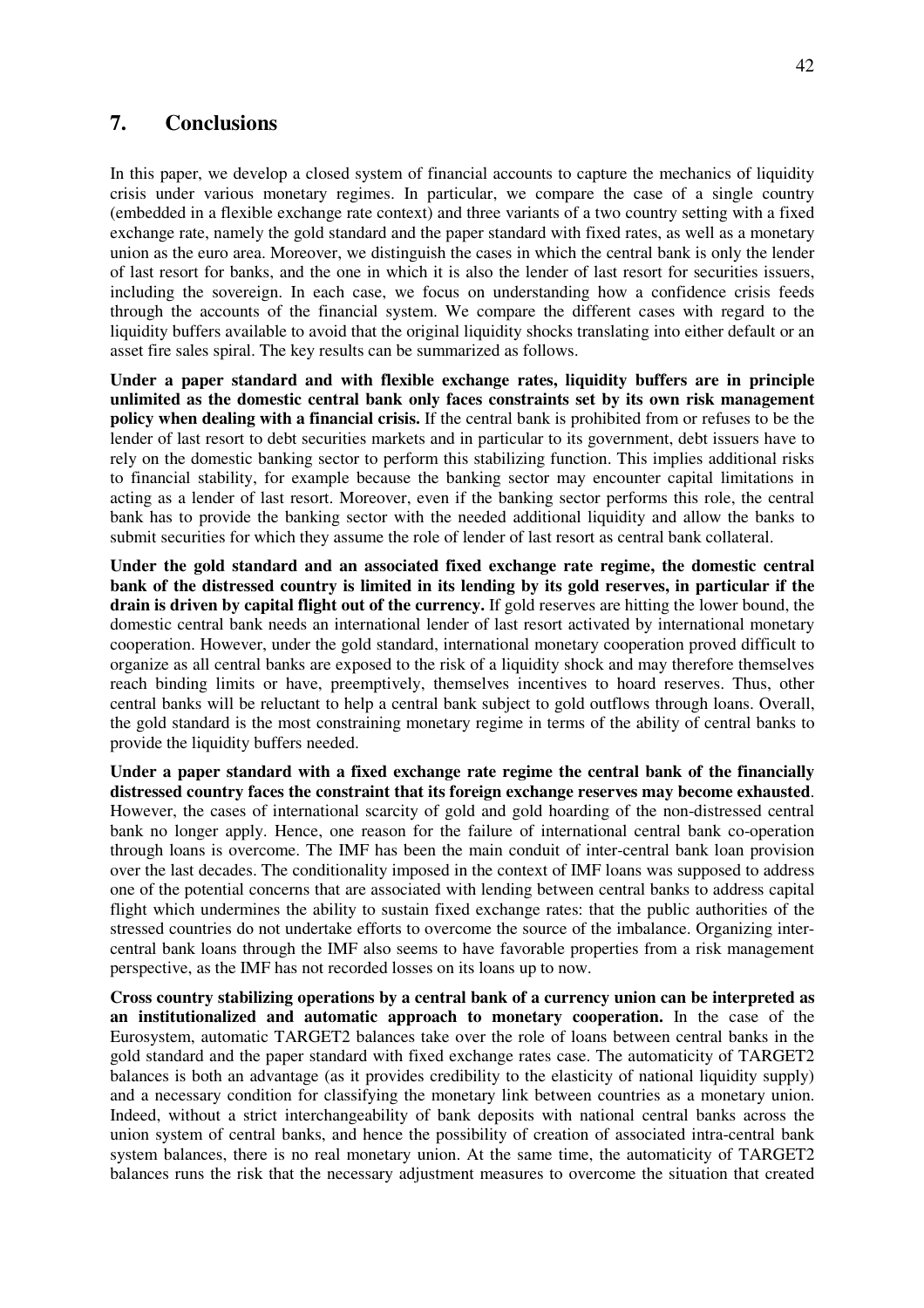the capital outflows are postponed or simply not undertaken. This weakness could be overcome by implementing mechanisms ensuring that corrective measures are taken. In addition to further steps toward a fiscal and banking union, surcharges in case of very large and protracted imbalances could be built in similarly to the case of surcharges for certain IMF loans. In this sense, monetary union would allow for the benefits of automaticity and credibility of inter-central bank liquidity provision, while imposing a framework of governance and incentives to ensure adequate policies commensurate with a mean reversion of TARGET2 balances over time.

**Collateral constraints are key in any central bank's response to dual liquidity crises.** They became quickly binding for many German banks in 1931 and for many euro area banks in 2010/2011. Both the Reichsbank and the Eurosystem however adjusted the collateral constraint to avoid that it would in itself be the source of bank defaults. Both central banks adjusted their collateral rules in a way to allow banks to close their funding gaps through the necessary recourse to central bank credit, while still controlling central bank risk taking. At the same time, scarcity of collateral may unavoidably have contributed in both cases to a quick deleveraging of banks and hence to a credit crunch, as the fear or actual pressure associated with collateral constraints exert an influence on the behavior of stressed banks in the sense of creating a steady deleveraging / fire sales pressure. What lead to the closure of Danat bank was a deliberate discontinuation of this flexible collateral policy combined with credit restrictions, as imposed by the gold constraint and the inability of the Reichsbank to convince its fellow central banks to grant sufficient loans. In the case of the Eurosystem, a number of changes of collateral rules supported banks, while other elements of the collateral framework reduced the borrowing potential of banks (temporary tightening of ABS rating threshold, mark-to-market valuation of securities, increase of haircuts on BBB rated instruments). In addition, emergency liquidity assistance provided by national central banks allowed closing funding gaps at a penalty rate and without intra-system loss sharing. The fact that collateral constraints were eventually not the constraints that lead themselves to bank closures reflects the facts that (i) these were not imposed strictly on central banks through their statutes or other exogeneous factors, and that (ii) it can be self-defeating and probably not even financial loss minimizing for a central bank to let a bank default for that reason.

**In the case of a currency union with unconstrained TARGET balances, the collateral constraint can be the indirect regulator of the extension of TARGET2 balances.** In this sense, collateral eligibility and risk control measures become the eventual battlefield for deciding on the degree of support to stressed countries' banking systems and debt issuers (in case of a prohibition or aversion of the central bank to buy debt securities itself, the banks will have to do so, financed by the central bank). Thus, while central banks eventually soften collateral standards in a crisis (and should do so), central bank risk remains key, and that central banks must be well equipped to apply the best possible risk management technology to their exposures in particular if, in a crisis, they find themselves forced to widen their collateral set. This ensures that they get the best possible protection also out of nonconventional collateral, while avoiding that collateral constraints are themselves not the trigger of counterparty defaults.

**Borrowing limits of banks / credit constraints do not contain a liquidity crisis, but accelerate it by pushing all banks (potentially) affected by the limit into a state of fear from becoming illiquid, and hence into a state of strict liquidity hoarding.** The Reichsbank, facing strong pressures from creditor countries and vanishing gold reserves, was forced to impose credit constraints and hence its decision to eventually do so was voluntarily taken. In retrospect, it seems that this measure contributed, if anything, to the disaster of July 1931, instead of preventing it from happening.

With regard to **interest rates as a tool of ensure the "elasticity" of flows**, a number of cases need to be distinguished:

• **Raising interest rates to attract funding / capital inflows, while being the standard economic mechanism in normal times, may fail to equilibrate demand and supply in a confidence crisis** as higher interest rates make it less likely that borrowers will be able to serve the debt. This mechanism applies in slightly different variants to corporates, banks, sovereigns, and central banks in a fixed exchange rate regime. It is what happened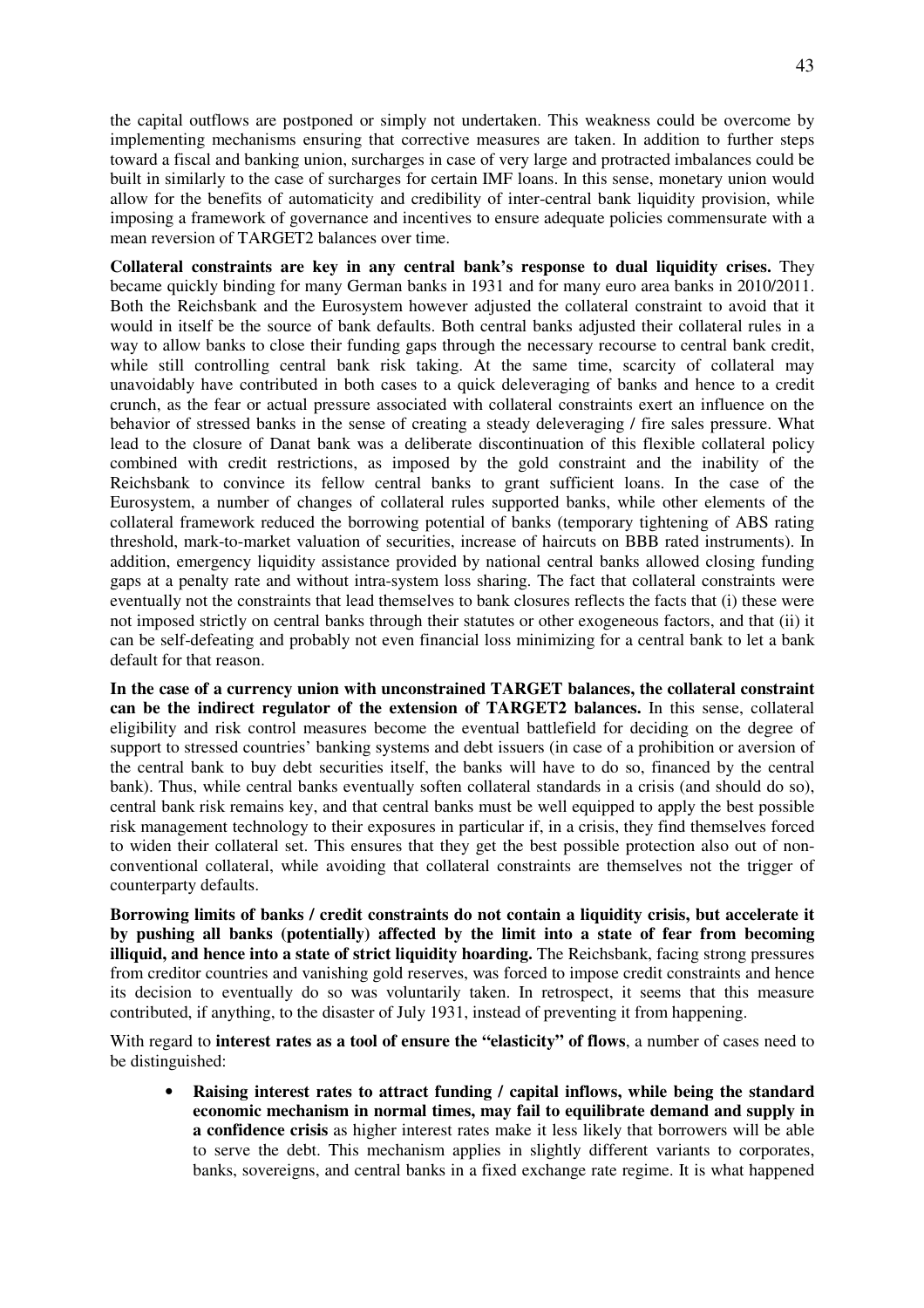to Germany in 1931 (with the Reichsbank discount rates reaching 15% but capital outflows continuing), and to Greece, Portugal and Ireland in 2010/11 when they eventually had to request official sector loans. It has of course also happened to countless banks and corporates over time.

- **Raising** *central bank interest rates* **to make banks on** *aggregate* **refrain from borrowing with the central bank will not work as normally**. In a liquidity crisis, the aggregate demand of banks for central bank money is inelastic in the short term, as indeed the refinancing needs of banks towards the central bank depend on various factors outside the control of banks (as demonstrated in various variants in our financial accounts model). Raising central bank interest rates aggressively may then primarily put banks under additional stress, intensifying the crisis and reducing access to deposit and capital markets.
- **Raising central bank interest rates as applied to banks that are felt to have the potential to regain market access, but that prefer to rely excessively on central bank financing as it is cheap and easy, can be an effective and non-damaging tool** (Bagehot 1873). This logic would normally apply to individual banks that over-proportionally rely on the central bank although they could also access capital markets or attract more deposits with some efforts and accepting the related costs.

**While the economic rationale of monetary financing prohibitions is clear, they might under some circumstances contribute to the unfolding of a confidence crisis.** In the case of the Reichsbank, the inability to access Reichsbank funding (also indirectly via banks through the discounting of sovereign bills) and the implied lack of funds was one of the reasons for Brüning to adopt extreme austerity measures to prevent the Government from defaulting. In the case of the Eurosystem, the limited readiness of the Eurosystem to purchase sovereign bonds for supporting the monetary policy transmission mechanism (in contrast with the large scale asset purchase programs of the Federal Reserve and the Bank of England) has been viewed as one reason for the escalation of the crisis in the euro area, in contrast to the stabilization of the situation in the US and UK. Indeed, under a monetary financing prohibition, the banks have to take the burden to provide themselves the lender of last resort function to government (if other investors have been frightened away). This is however a less effective lender of last resort due to the collateral, liquidity, regulatory, and stigmatization constraints that limit banks, in contrast to central banks. Moreover, the additional exposure that banks load onto their books when acting as lender of last resort for Governments makes the country more vulnerable to diabolic solvency loops between the sovereign and the banks.

**There are parallels between the cases of Germany 1931 and the euro area 2010-2012 with regard to crisis origins, as a combination of similar factors led to a sudden reversal of capital flows.** The ingredients triggering the sudden reversal of capital flows can be summarized in five points: (i) High and possibly unsustainable public debt; (ii) High foreign debt both of the sovereign and of the banking and corporate sector; (iii) Uncertainty about the political commitment to honor debt; (iv) sudden perceived deterioration of creditor status of private investors relatively to other debt holders; and (v) loss of credibility in the integrity of the gold standard and the monetary union, respectively.

**The two crises were managed fundamentally differently not only in terms of loans between sovereigns, but also in terms of central bank interest rate policies and borrowing limits.** In Germany, central bank rates were set at very high levels in 1931, namely up to 20%, while deflation in that year was as high as 10%, leading to real interest rates of 30% in the context of a real GDP shrinkage of 7.2%. Moreover borrowing limits were imposed on banks. In contrast, in 2011/2012, interest rates were set to 1% by the ECB (with still positive inflation rates), and the so-called fixed rate – full allotment procedure encouraged central bank borrowing of banks, instead of limiting it. In so far, despite the existence of monetary financing prohibitions and fixed exchange rates in both cases, there is no necessity that 2011 should end like 1931.

Overall, it can be concluded that finding the best central bank policies toward liquidity crises remains the most important challenge of modern central banking. History provides ample illustration that the regular occurrence of liquidity crises is an inherent feature of modern market economies, and that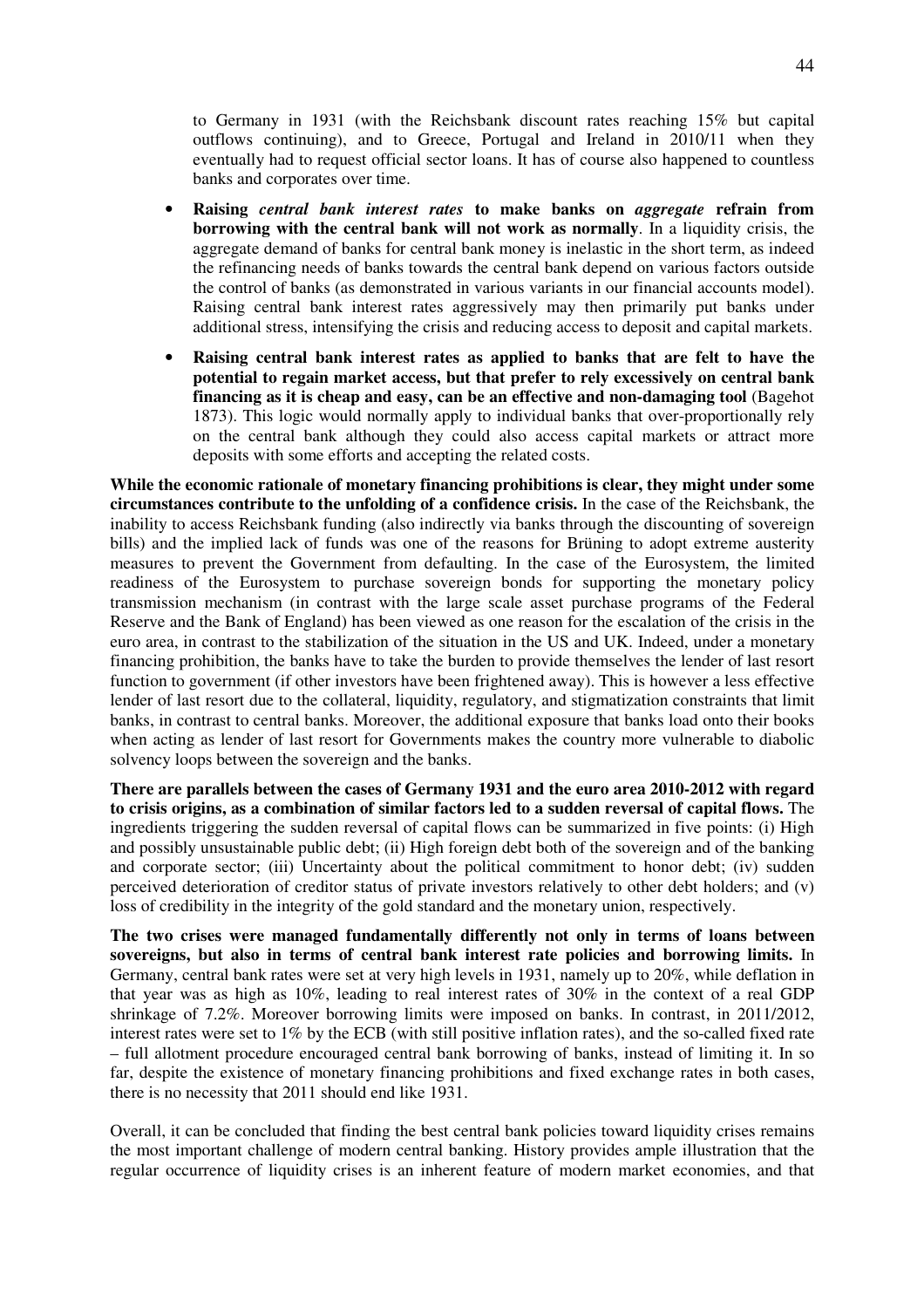addressing the associated policy challenge successfully is decisive for prosperity and stability. In this paper, we have provided an analytical framework to capture, categorize and understand the effects of the main constraints that the international monetary and financial system and self-chosen restrictions impose on central banks in addressing liquidity crises. At the end we find that a central bank that is largely unconstrained in its provision of liquidity has more policy choices. This potentially allows an independent, competent and long-term social welfare maximizing central bank to choose better policies. By contrast, domestic as well as external constraints that strictly limit the elasticity of liquidity provision, whatever the merits that originally motivated their introduction, might imply that a country is unable to respond appropriately to liquidity shocks. In this paper we provide the analytical tools that allow for an in-depth study of the effects of the main constraints imposed by the international monetary and financial system and self-chosen restrictions that may influence central banks in addressing liquidity crises.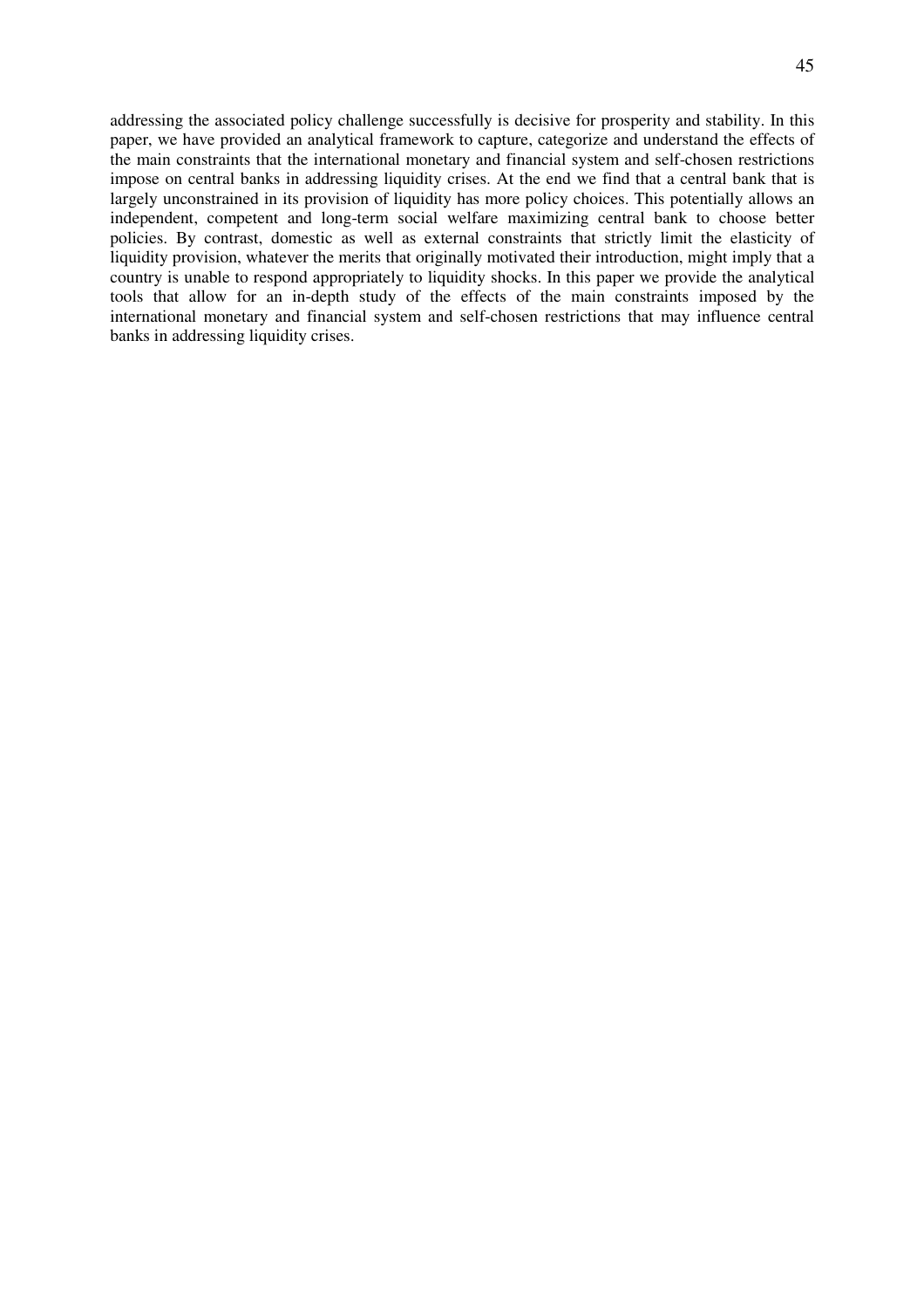# **References**

Ahamed, L. (2010), Lords of Finance: *1929, the great depression, and the bankers who broke the world*, Windmill Books, London.

Allen, F. and D. Gale (2000), Optimal currency crises, Carnegie- Rochester Conference Series on Public Policy, Elsevier, 53(1): 177- 230

Ang, A. and F.A. Longstaff (2011), Systemic Sovereign Credit Risk: Lessons from the U.S. and Europe, *NBER Working Paper Series 16982*, Cambridge Massachusetts ,April.

Bachmann, U. (1996), *Reichskasse und öffentlicher Kredit in der Weimarer Republik, 1924-1932*, Peter Lang, Frankfurt am Main.

Bagehot, W. (1873), *Lombard Street - A description of money market*. Homewood, Ill. London: Henry S. King and Co.

Balderstone, T. (1989), War Finance and Inflation in Britain and Germany, 1914-1918, The Economic History Review, 42(2): 222-244.

Bernanke, B. and H. James (1991), The Gold Standard, Deflation, and Financial Crisisin the Great Depression: An International Comparison, In Hubbard, R.G. (ed.), Financial Markets and Financial Crises, University of Chicago Press, 33-68

Bindseil, U. (2004), *Monetary Policy Implementation*, Oxford University Press, Oxford.

Bindseil U. and P. König (2011), "The Economics of TARGET2 balances", *Sonderforschungsbereich 649: Ökonomisches Risiko, Nr. 35 (SFB 649 Papers)* Humboldt-Universität zu Berlin, School of Business and Economics, June.

Bindseil, U. (2011), The theory of monetary policy implementation, in P. Mercier and F. Papadia (eds), *The concrete euro*, Oxford University Press, Oxford.

Bindseil, U. and J. Jablecki (2011), "A structural model of central bank lending and bank intermediation", *ECB working paper 1312*, Frankfurt am Main, March .

Bindseil, U. and W. Modery (2011), Ansteckungsgefahren im Eurogebiet und die Rettungsmaßnahmen des Frühling 2010, *Perspektiven der Wirtschaftspolitik, 12 (3): 215-241*.

Bindseil, U., Manzanares A. and B. Weller (2004), "The role of central bank capital revisited", ECB *Working Paper Series, No. 392*, Frankfurt am Main, September.

Bindseil, U., Gonzalez, F. and E. Tabakis (eds.) (2009), *Risk Management for Central banks and other Public Investors*, Cambridge University Press, Cambridge.

Bindseil, U. and J. Lamoot (2011), The Basel III framework for liquidity standards and monetary policy implementation, *Sonderforschungsbereich 649: Ökonomisches Risiko, Nr. 41 (SFB 649 Papers)* Humboldt-Universität zu Berlin, School of Business and Economics, June.

Bindseil, U., Cour-Thimann, P. and P. König (2012), TARGET2 and Cross-border Interbank Payments During the Financial Crisis, *CESifo Forum 13 (Special Issue January), 83-92*.

Bini Smaghi, L. (2010), Europe cannot default its way back to health, *Financial Times, 16 December*.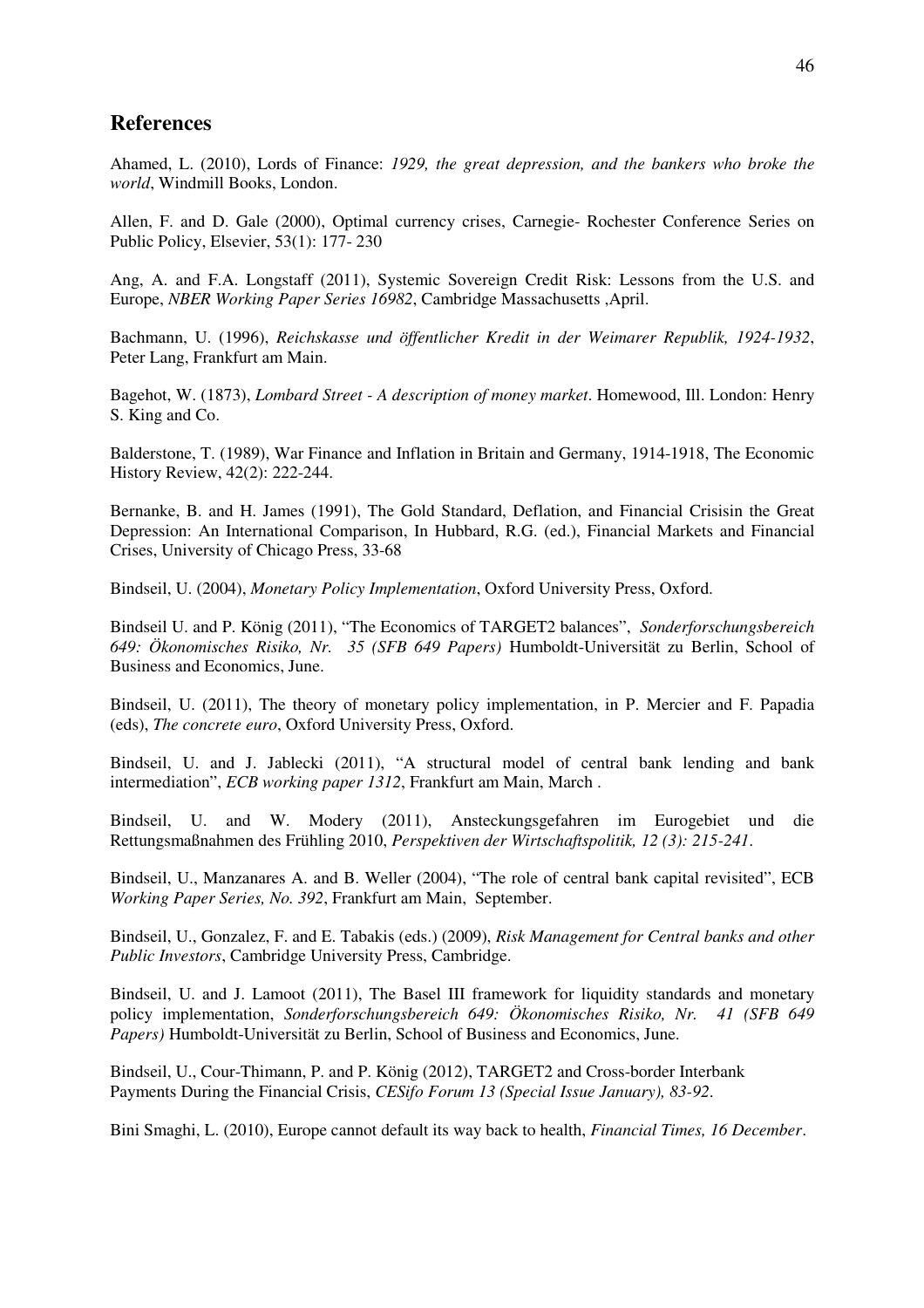Bini Smaghi, L. (2011), Private sector involvement: From (good) theory to (bad) practice, *Speech by, Member of the Executive Board of the ECB, at the Reinventing Bretton Woods Committee Berlin, 6 June 2011*.

Board of Governors of the Federal Reserve System (1943), Banking and Monetary Statistics 1914- 1941, http://fraser.stlouisfed.org/publication/?pid=38

Bordo, M. (1986), Explorations in Monetary History: A Survey of the Literature, *Explorations in Economic History, 23, 339-415*.

Bordo, M. and H. James (2008), *The U.S. Dollar and its Role in the International Monetary Order*, 1 December, mimeo.

Born, K.E. (1967) *Die Deutsche Bankenkrise 1931, Finanzen und Politik*, Piper, München.

Brüning (1970), *Memoiren, 1918-1934*, Dt. Bücherbund,Stuttgart, Hamburg, München..

Brunnermeier, M. K., Garicano, L., Lane, P.R, Pagano, M., Reis, R., Santos, T., Van Nieuwerburgh, S. and D. Vayanos (2011), *"European Safe Bonds: ESBies,"* Euro-nomics.com

Brunnermeier, M. K. and L.H. Pedersen (2007), "Market liquidity and funding liquidity", *Review of Financial Studies, 22: 2201-2238*.

Brunnermeier, M. K., Crockett, A., Goodhart, C., Persaud, A. and H. Shin (2009), *The fundamental principles of financial regulation*. Geneva London: International Center for Monetary and Banking Studies Centre for Economic Policy Research.

Buch, C. and R.P. Heinrich (1999), Twin crises and the intermediary role of banks, *International Journal of Finance and Economics, 4(4): 313-323*.

Calomiris, C. (2009), Banking Crises and the Rules of the Game, *NBER Working Paper No. 15403, National Bureau of Economic Research, Inc.,* Cambridge, Massachusetts, October.

Calomiris, C.W. and G. Gorton (1991). The Origins of Banking Panics, in R.G. Hubbard (ed.). *Financial Markets and Financial Crises*, 109-173, The University of Chicago Press, Chicago.

Calvo, G. A. (2006), Monetary policy challenges in emerging markets: sudden stop, liability dollarization, and lender of last resort, *NBER Working Paper, No. 12788,* National Bureau of Economic Research, Inc., Cambridge, Massachusetts, December.

Calvo, G. A. and C. M. Reinhart (2002), Fear of Floating, *Quarterly Journal of Economics, 107(2): 379-408*.

Capie, F. (1986), Conditions in which Hyperinflation has appeared, *Carnegie Rochester Conference Series on Public Policy, 24, 115-168*.

Chang. R. and A. Velasco (2000), Exchange-Rate Policy for Developing Countries, *American Economic Review, 90(2): 71 – 75*.

Chitu, L. (2012), *Was unofficial dollarisation/euroisation an amplifier of the 'Great Contraction' of* 2007/9 in emerging economies? Paper presented at the 18<sup>th</sup> Dubrovnik Economic Conference, 27.06.-29.06.2012, Dubrovnik.

Cifuentes, R., G. Ferrucci and H.S. Shin, (2005), "Liquidity Risk and Contagion", *Bank of England Working Paper Series No. 264*, London, May.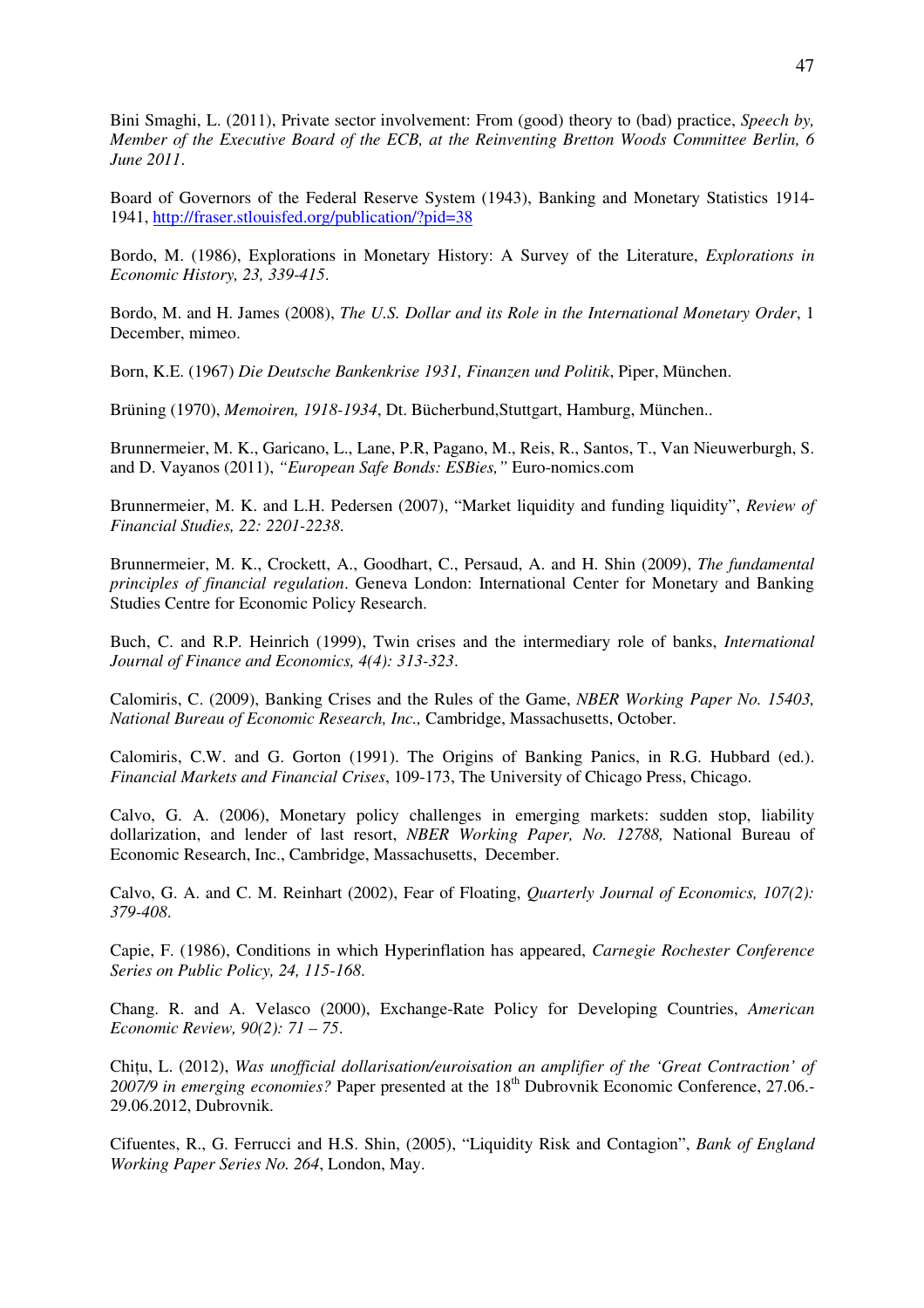Claessens, S. and N. van Horen (2012), "Foreign Banks: Trends, Impact and Financial Stability", *IMF Working Paper 12/10*, Washington D. C., January.

Corsetti, G., Guimarães, B. and N. Roubini (2006), International lending of last resort and moral hazard: A model of IMF's catalytic finance, *Journal of Monetary Economics, 53(3): 441-471*.

De Grauwe, P. (2011), The European Central Bank: Lender of Last Resort in the Government Bond Markets?, *CESifo Working Paper No. 3569*, Munich, August .

De Haas, R. Korniyenko, Y., Loukoianova, E., and A. Pivovarsky (2011), *Foreign Banks During the Crisis: Sinners or Saints*, mimeo.

Deutsche Bundesbank (1976), *Deutsches Geld- und Bankwesen in Zahlen 1876-1975*, Fritz Knapp GmbH, Frankfurt am Main

Deutsche Bundesbank (1990) Statement by the Deutsche Bundesbank on the establishment of an Economic and Monetary Union in Europe, *Monthly Report of the Deutsche Bundesbank*, Frankfurt am Main, October , pp.  $40 - 44$ .

Diamond, D.W. and P.H. Dybvig (1983), Bank Runs, Deposit Insurance, and Liquidity, *Journal of Political Economy*, 91:401-419

Dornbusch, R. and J.A. Frenkel (1984), The Gold Standard and the Bank of England in the Crisis of 1847, In Bordo, M. and A.J. Schwartz (eds.), *A Retrospective on the Classical Gold Standard, 1821 – 1931*, The University of Chicago Press, Chicago and London, 233- 264.

ECB (1999), Annual Report, Frankfurt a.M.

ECB (2007), The EU Arrangements for Financial Crisis Management, Monthly Bulletin, February, 73- 84.

ECB (2008), Press Release "Measures to further expand the collateral framework and enhance the provision of liquidity", 15 October 2008.

ECB (2009), Press Release "Purchase programme for covered bonds", 4 June 2009.

ECB (2010), Press Release "ECB decides on measures to address severe tensions in financial markets", 10 May 2010.

ECB (2010), Press Release "ECB announces change in eligibility of debt instruments issued or guaranteed by the Greek government", 30 May 2010.

ECB (2011), Press Release "ECB announces details of its new covered bond purchase programme (CBPP2)", 3 November 2011.

ECB (2011), Press Release "ECB announces measures to support bank lending and money market activity", 8 December 2011.

Eichengreen, B. (1985), International Policy Coordination In Historical Perspective: A View From The Interwar Years, In Buiter, W. and R.C. Marston (eds.), *International Economic Policy Coordination*, Cambridge University Press, Cambridge, 139 – 178.

Eichengreen, B. (1986), The Bank of France and the Sterilization of Gold, 1926 – 1932, *Explorations in Economic History 23: 56 – 84*.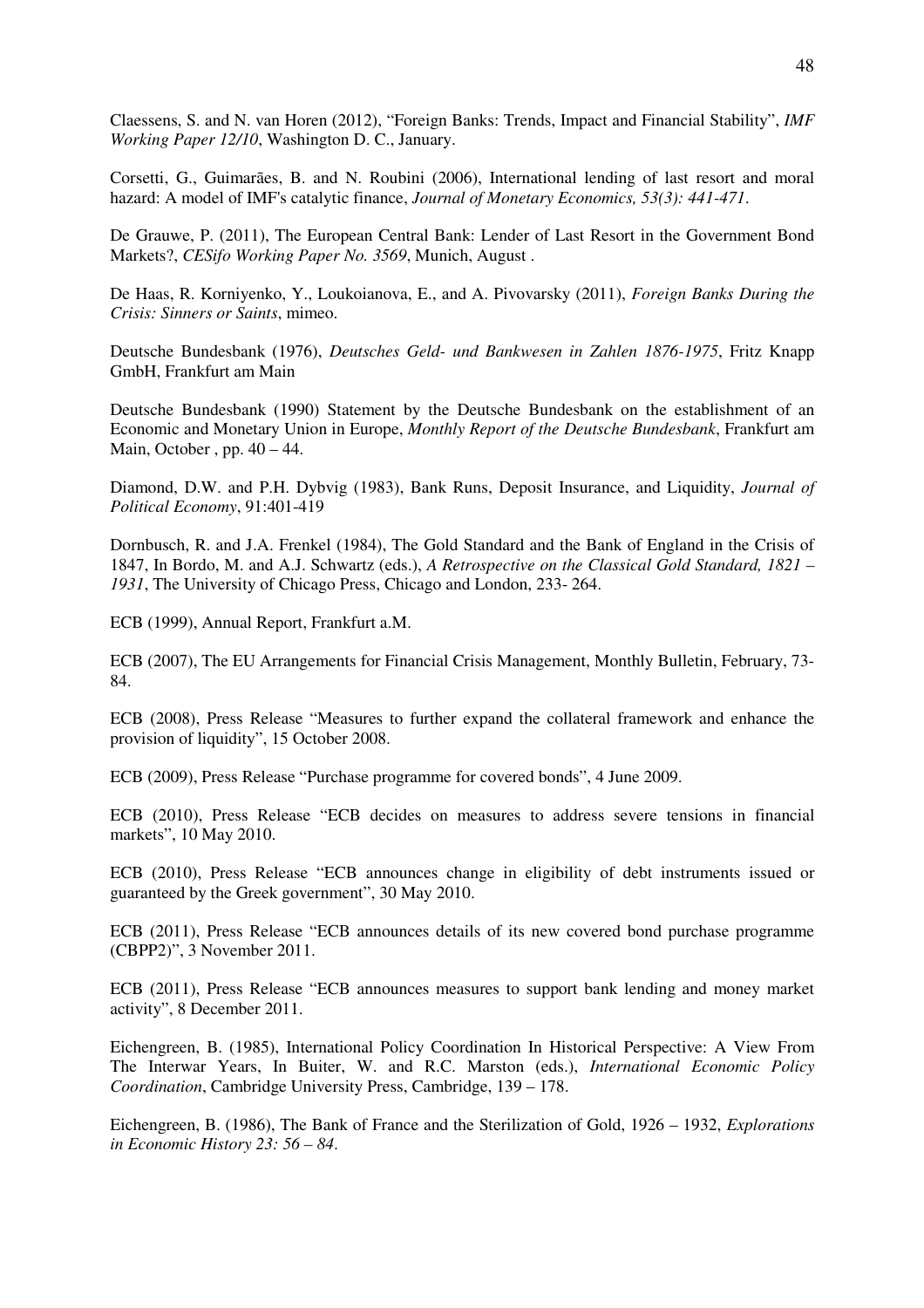Eichengreen, B. (1995), Central bank co-operation and exchange rate commitments: the classical and interwar gold standards compared, *Financial History Review, 2: 99-117*.

Eichengreen, B. and R. Hausmann (1999), Exchange Rates and Financial Fragility, in Federal Reserve Bank of Kansas City, New Challenges for Monetary Policy, *Conference Proceedings, 329 – 368*.

Ferguson, T. and P. Temin (2001), ...Made in Germany: The German currency crisis of July 1931". *MIT Department of Economics, Working Paper Series*, Cambridge, Massachusetts, February.

Fischer, S. (1999), On the Need for an International Lender of Last Resort, *Journal of Economic Perspectives*, 13(4): 85-104.

Fleisig, H.W. (1976), War-Related Debts and the Great Depression, *American Economic Review, 66 (2): 52-58.*

Friedman, B. (1990), Implications of Corporate Indebtedness for Monetary Policy, *NBER Working Paper 3266, National Bureau of Economic Research, Inc.,* Cambridge, Massachusetts, June.

Friedman, M. and A. Schwartz (1965), Why was Monetary Policy So Inept?, in: Friedman, M. and A. Schwartz, *The Great Contraction, 1929-33*, Princeton University Press, Princeton, 111-123.

Giavazzi, F. and L. Spaventa (2010), Why the current account may matter in a monetary union: Lessons from the financial crisis in the Euro area, *CEPR Discussion Papers 8008,* London, September.

Goodhart, C.A.E. (1988), *The Evolution of Central Banks*, Cambridge, London: The MIT Press.

Goodhart, C.A.E. (1998), The two concepts of money: implications for the analysis of optimal currency areas, *European Journal of Political Economy, 14: 407 – 432*.

Goodhart C.A.E. (1999), Myths about the LOLR, *International Finance, 2: 339-360.*

Goodhart, C.A.E. (2010), "The changing role of central banks", *BIS Working papers No. 326,* Basel, November.

Goodhart, C.A.E. and G. Illing (2002), Financial Crises, Contagion and the Lender of Last Resort, Oxford University Press Inc., New York.

Gorton, G. (2008), "The Panic of 2007", *NBER Working Papers 14358*, National Bureau of Economic Research, Inc., Cambridge, Massachusetts, September.

Gorton, G. and D.J. Mullineaux (1987), The Joint Production of Confidence: Endogenous Regulation and Nineteenth Century Commercial-Bank Clearinghouses, *Journal of Money, Credit, and Banking*, 19(4): 457-468

Gourinchas, P.-O. and M. Obstfeld (2011), "Stories of the Twentieth Century for the Twenty-First", *NBER Working Papers 17252*, National Bureau of Economic Research, Inc., Cambridge, Massachusetts, July.

Gray, D. F., Merton, R.C. and Z. Bodie (2007), "A New Framework for Measuring and Managing Macrofinancial Risk and Financial Stability", *NBER Working Paper No. 13607*, National Bureau of Economic Research, Inc., Cambridge, Massachusetts, November.

Hayek, F.A. v. (1976), Denationalization of Money, London, The Institute of Economic Affairs.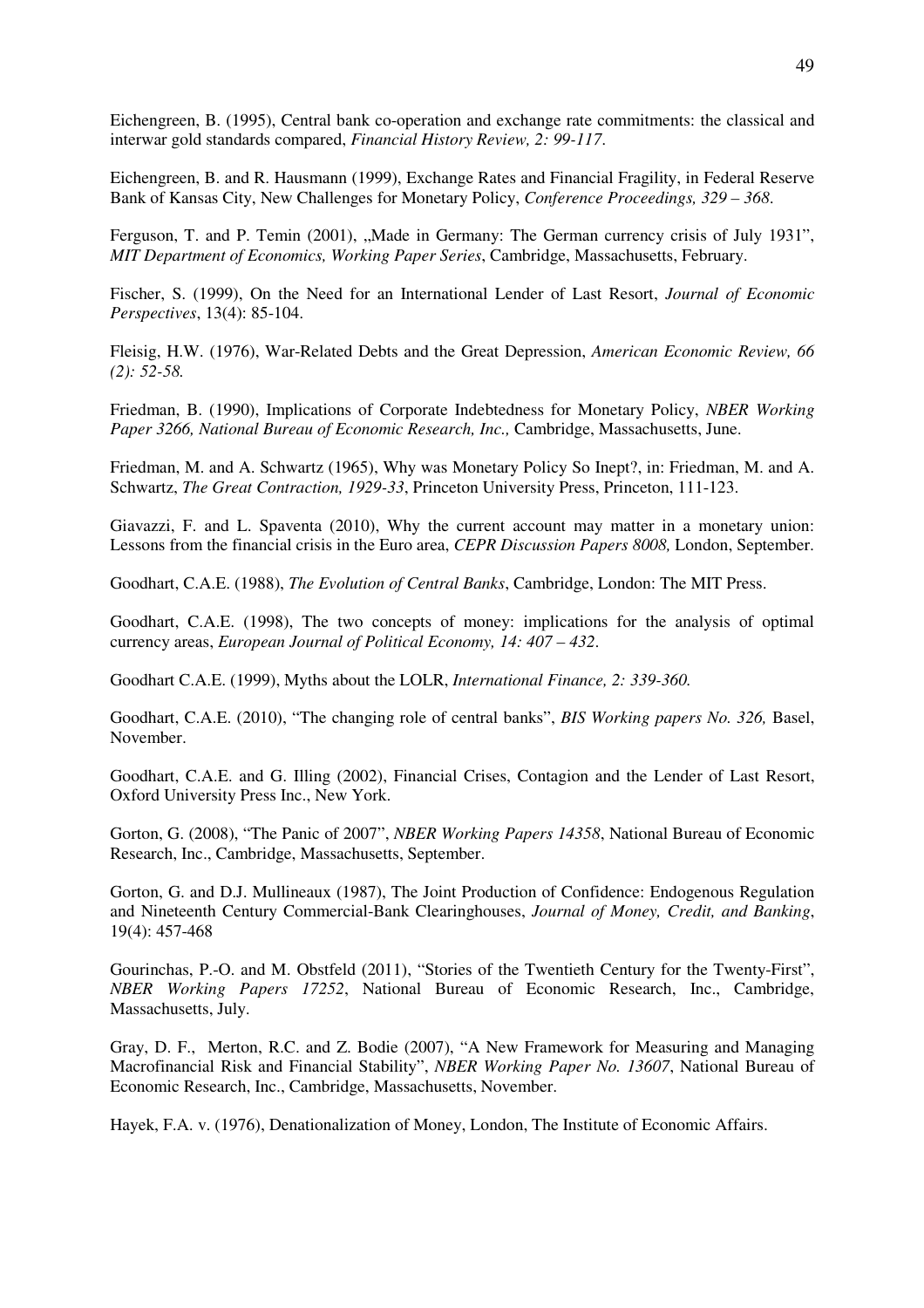Hilton, S. and J. McAndrews (2010), Challenges and lessons of the Federal Reserve's Monetary Policy Operations during the Financial Crisis, *Paper presented at the 6th ECB Central Banking Conference, Frankfurt, 18-19 November*.

IMF (2012), Statement at the Conclusion of a Meeting of the European Bank Coordination "Vienna" Initiative; *Press Release No.12/11; January 16*.

James, H. (1984), The causes of the German banking crisis of 1931, *Economic History Review, 38: 68-87*.

James, H. (1998), Die Reichsbank 1876 bis 1945', in Deutsche Bundesbank (ed.), *Fünfzig Jahre Deutsche Mark: Notenbank und Währung in Deutschland seit 1948*, Munich: C.H. Beck, 1998, pp.29- 89.

James, H. (2002), The Creation of a World Central Bank? The Early Years of the Bank for International Settlements, in: James, H. (ed.), *The Interwar Depression in an International Context*, R. Oldenbourg Verlag, München. 159 – 170.

James, H. (2010), Die mitteleuropäische Bankenkrise von 1931 im Licht der sich wandelnden Gegenwart, In H. Berghoff, J. Kocka and D. Ziegler (eds), *Wirtschaft im Zeitalter der Extreme*, CH Beck, München, 224 – 241.

Keynes, J. M (1919) *The economic consequences of the peace*, London, McMillan.

Kindleberger, C. P. and R. Aliber (2005), *Manias, Panics and Crashes*, 5th Edition, Wiley, New Jersey.

King, W. T. C. (1936), *History of the London Discount Market*, London: Frank Cass.

Klug, A. (1993), The German Buybacks, 1932-1939: A cure for overhang? *Princeton Studies in International Finance, No. 75*, Princeton, November.

Laeven L. and F. Valencia (2008), "Systemic Banking Crises: A new database", *IMF Working Paper WP/08/224*, Washington D.C., November.

Luther, H. (1964), *Vor dem Abgrund – Reichsbankpräsident in Krisenzeiten, 1930-33*, Propyläen, Berlin.

Madigan, B. F. (2009), Bagehot's Dictum in Practice: Formulating and Implementing Policies to Combat the Financial Crisis, *Speech at the Federal Reserve Bank of Kansas City's Annual Economic Symposium, Jackson Hole, Wyoming, August 21, 2009*.

Meltzer, A. (2000), Report of the International Financial Institutions Advisory Committee (chaired by A. Meltzer), Washington D.C.: Government Printing Office.

Miron, J. A. (1986), Financial Panics, the Seasonality of the Nominal Interest Rate, and theFounding of the Fed, *American Economic Review*, 76(1): 125-40, March.

Mishkin, F.S. (2001), "Financial Policies and the Prevention of Financial Crises in Emerging Market Economies", World Bank *Policy Research Working Paper No. 2683*, Washington D.C.,October.

Mishkin, F.S. (2006), Financial Stability and Globalization: Getting It Right, *Paper presented at the Bank of Spain Conference, Central Banks in the 21st Century, June 8-9, 2006, Madrid*, http://www.bde.es/webbde/Agenda/Eventos/06/Jun/Fic/Mishkin BdE.pdf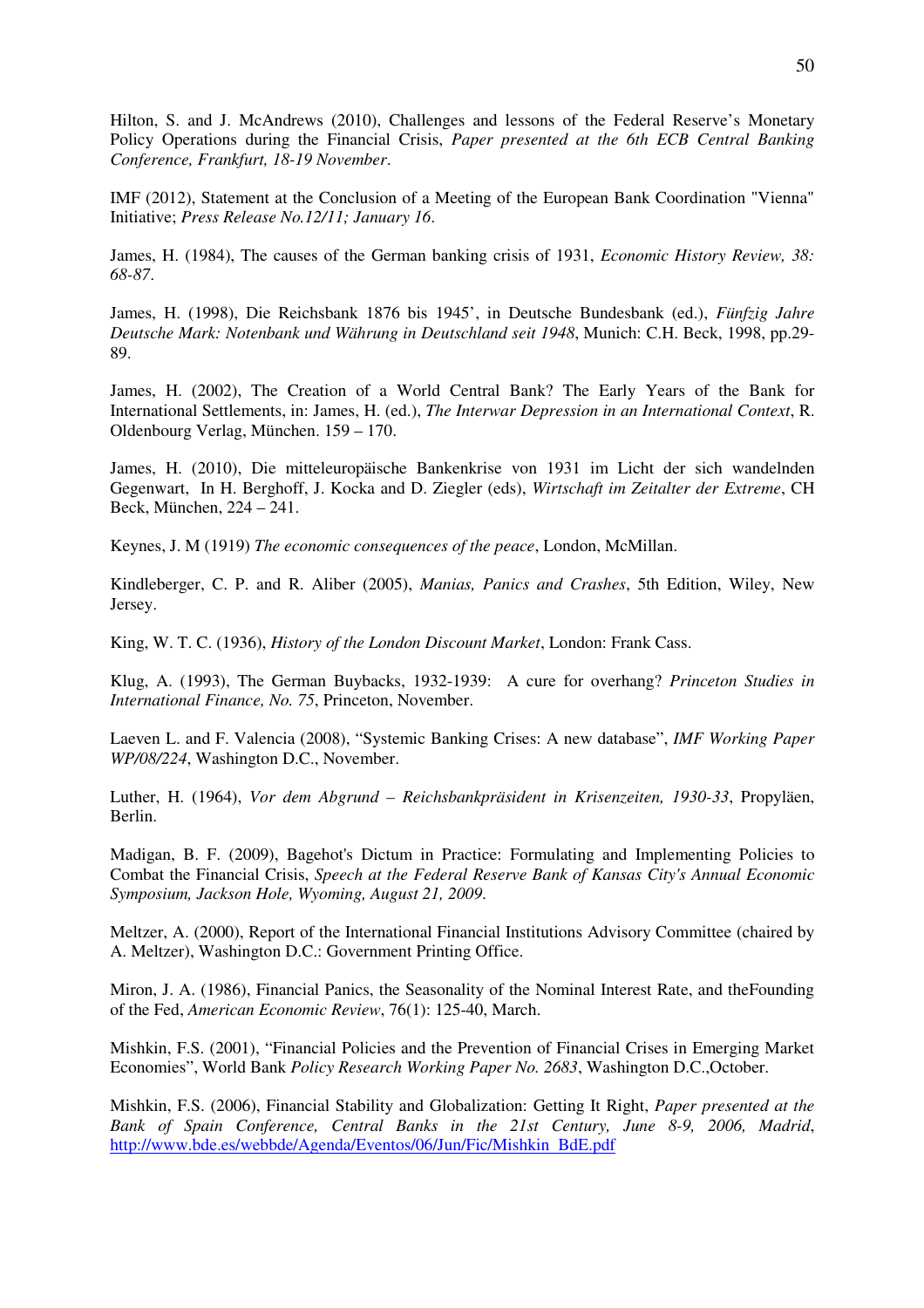Mishkin, F. (2010), Monetary policy strategy: lessons from the crisis, *Paper presented at the 6th ECB Central Banking Conference, Frankfurt, 18-19 November*.

Moessner, R. and W.A. Allen (2010), "Banking crises and the international monetary system in the Great Depression and now", *BIS Working Papers, No 333*, Basel, December.

Obstfeld, M., Shambaugh, J.C. and A. M. Taylor (2005), The Trilemma in History: Tradeoffs Among Exchange Rates, Monetary Policies, and Capital Mobility. *Review of Economics and Statistics, 87(3): 423-438.*

Obstfeld, M., Shambaugh, J.C. and A. M. Taylor (2008), "Financial Stability, the Trilemma, and International Reserves", *NBER Working Papers 14217,* National Bureau of Economic Research, Inc., Cambridge, Massachusetts, August.

Pfleiderer, D. (2002), *Deutschland und der Young Plan*, Dissertation, Universität Stuttgart.

Priester, H.E. (1932), *Das Geheimnis des 13 Juli* [1931], Verlag von Georg Stilke, Berlin.

Reichsbank (1925), *Die Reichsbank, 1901-1925*, Berlin, Druckerei der Reichsbank.

Reinhart, C. and K. Rogoff (2009), *This time is different*, Princeton University Press, Princeton.

Ritschl, A. (1996), Sustainability of High Public Debt: What the Historical Record Shows, mimeo.

Ritschl, A. (2009), "War 2008 das neue 1931?" *Politik und Zeitgeschichte, 20/2009*, available at http://www.bpb.de/files/PQYS6J.pdf

Ritschl, A. and S. Saferaz (2006), "Currency vs. banking in the German debt crisis of 1931", *Working paper no?, Humboldt University of Berlin*, August.

Schacht, H. (1953), *76 Jahre meines Lebens*,Kindler & Schiermeyer, Bad Wörishofen.

Schnabel, I. (2004), The German Twin Crisis of 1931, *Journal of Economic History, 64(3): 822-871*.

Schnabel, I. (2009), The Role of Liquidity and Implicit Guarantees in the German Twin Crisis of 1931, *Journal of International Money and Finance, 28: 1-25*.

Schubert, A. (2006), *The Credit-Anstalt Crisis of 1931*, Cambridge University Press, Cambridge, Second Edition.

Schularick, M. and A.M. Taylor (2012), Credit Booms Gone Bust: Monetary Policy, Leverage Cycles, and Financial Crises, 1870-2008, *American Economic Review*, 102(2): 1029-61, April

Sinn, H.W. and T. Wollmershäuser (2011), "Target Loans, Current Account Balances and Capital Flows: The ECB's Rescue Facility", *CESIFO Working Paper No. 3500*, Munich, June.

Stella, P. (2002) "Central Bank Financial Strength, Transparency, and Policy Credibility", *IMF Working Paper No. 02/137*, Washington D.C., August.

Stella, P. (2009), The Federal Reserve System Balance Sheet-What Happened and Why it Matters, *IMF Working Paper No. 09/120*, Washington D.C., May.

Stella, P. (2010), Minimising monetary policy. BIS working paper No 330, Basel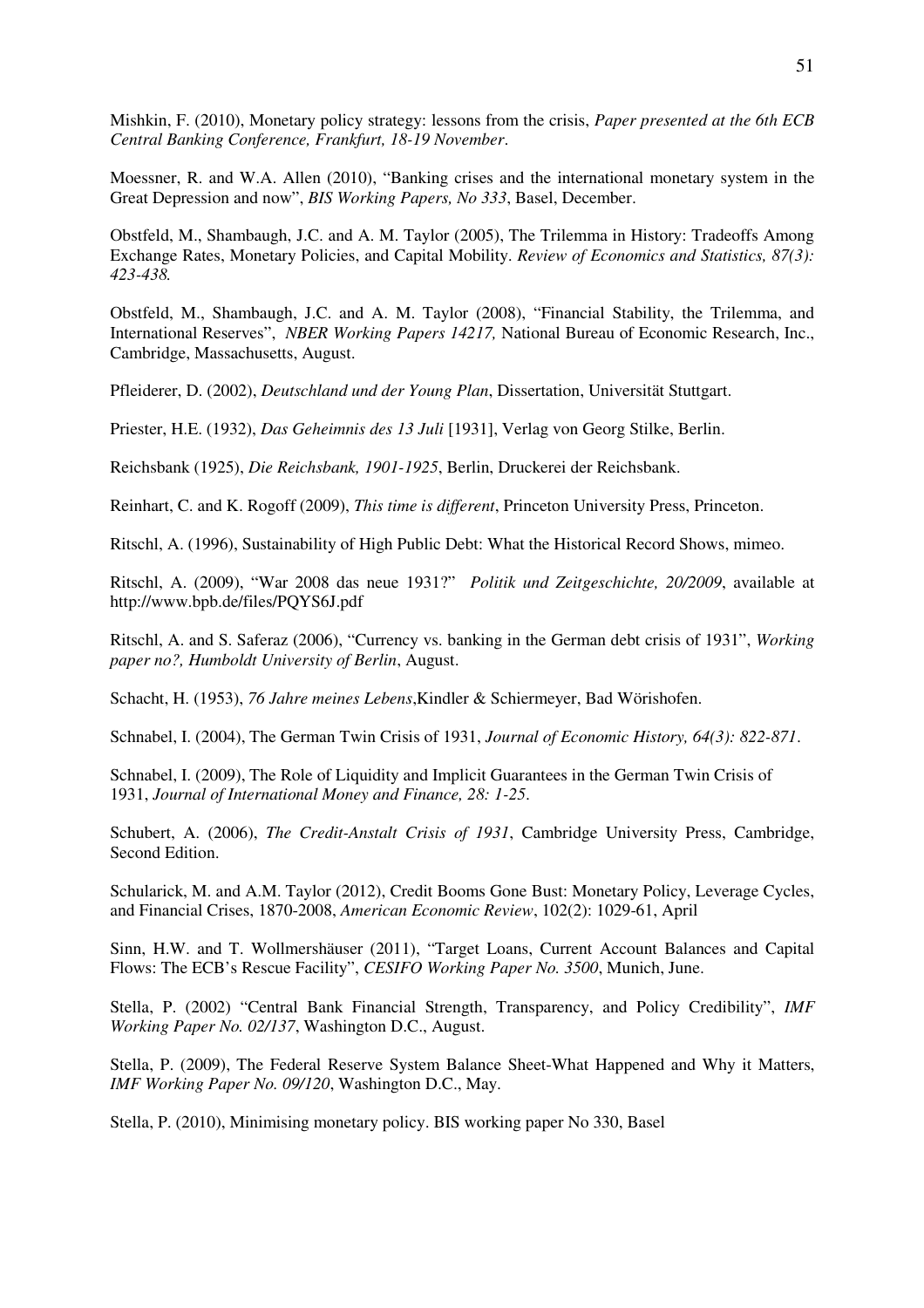Stiglitz, J. E. (1987), The Causes and Consequences of the Dependence of Quality on Price, *Journal of Economic Literature, 25(1), 1-48*.

Stiglitz, J.E. and A. Weiss (1981), Credit Rationing in Markets with Imperfect Information, American Economic Review, 81(3): 393-410.

Tabakis, E. and B. Weller (2009), "Collateral and risk mitigation frameworks of central bank policy operations – a comparison across central banks", in U. Bindseil, F. Gonzalez and E. Tabakis (eds.), *Risk management for central banks and other public investors,* p. 340-358, Cambridge University Press, Cambridge

Thornton, H. (1802) An Enquiry into the Nature and Effects of the Paper Credit of Great Britain (repr. ed. F. A. von Hayek) London, George Allen and Unwin, 1939

Toniolo, G. (2005), *Central bank co-operation and the BIS, 1930-1973*, Cambridge University Press, Cambridge.

Tornell, A. and F. Westermann (2011), *Eurozone Crisis, Act Two: Has the Bundesbank reached its limit?* www.voxeu.org

Vogel, U. and A. Winkler (2010), Cross-border flows and foreign banks in the global financial crisis: has Eastern Europe been different?, in: *Capital flows to converging European economies*, European Commission, Brussels,112-149.

Vogel, U. and A. Winkler (2012), Do foreign Banks Stabilize Cross-Border Bank Flows and Domestic Lending in Emerging Markets? Evidence from the Global Financial Crisis, *Comparative Economic Studies*, (forthcoming)

Voth, H.J. ( 2003), With a Bang, not a Whimper: Pricking Germany's "Stock Market Bubble" in 1927 and the Slide into Depression, *The Journal of Economic History, 63(1): 65-99*.

Walsh, C. (2011), Central Bank Independence Revisited, Economic Papers 30 (1): 18–22.

Whelan, K. (2011), *No, the Bundesbank has not reached its limit*, www.voxeu.org

Wicksell, K. (1936): *Interest and Prices. A study of the causes regulating the value of mone*y, London: Macmillan, 1936. Translation of: Geldzins und Güterpreise, Eine Studie über die den Tauschwert des Geldes bestimmende Ursachen, Jena: Gustav Fischer, 1898.

Williamson, S. (2011), *Macroeconomics*, , Pearson Education Inc., 4th edition.

Winkler, A. (2011), The joint production of confidence: lessons from nineteenth-century US commercial banks for twenty-first-century Euro area governments, *Financial History Review,18(3): 249-276.* 

Wirth, M. (1883), *Geschichte der Handelskrisen*, Frankfurt am Main, J.D. Sauerländers Verlag, 1883, 3rd edition.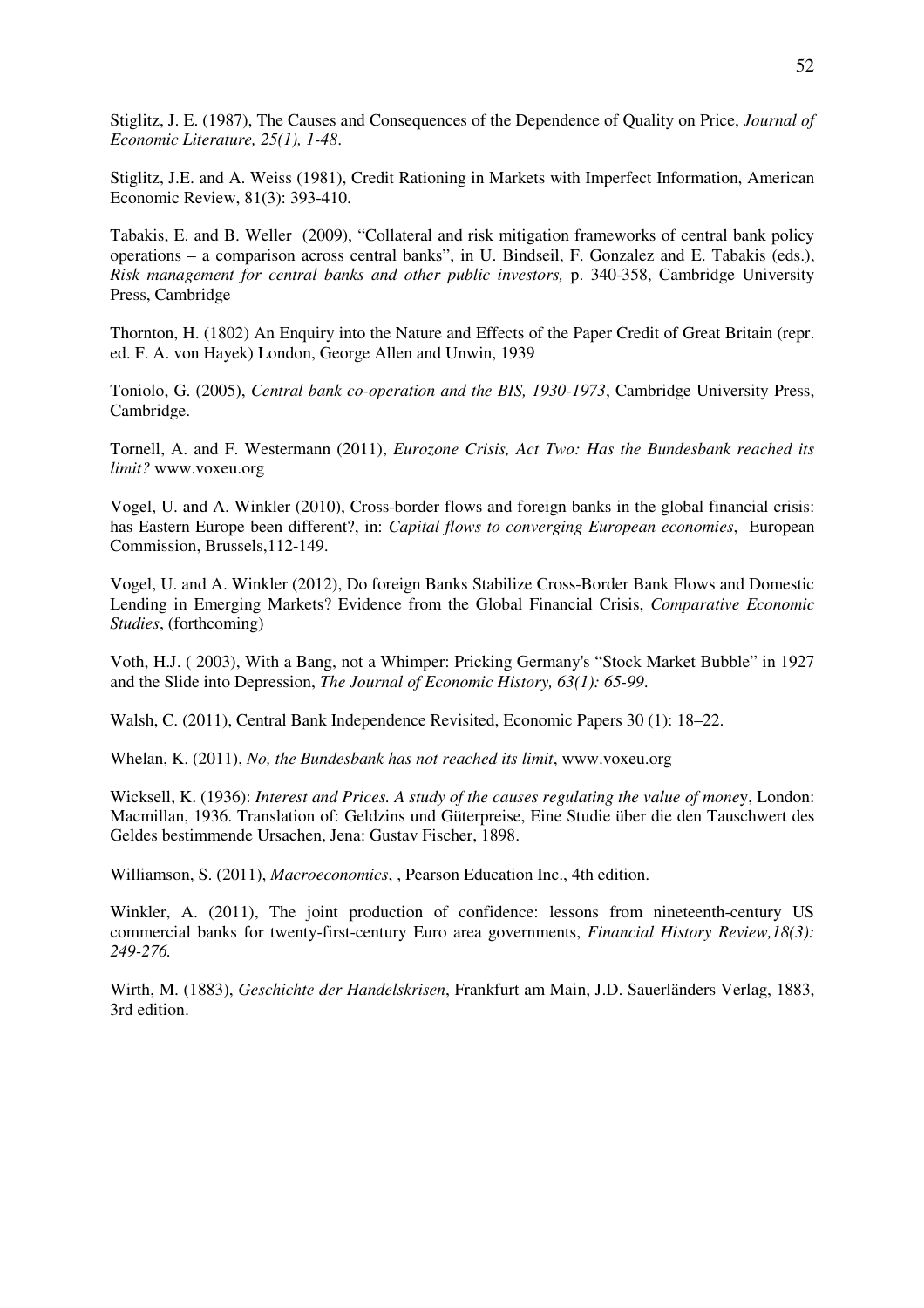# **Annex 1: Comparing the stylized system of financial accounts with theactual one – the example of the euro area**

We focus on three types of actual statistical accounts.

### **A1.1 Euro area integrated economic and financial accounts**

**First**, the "Integrated economic and financial accounts" of the euro area, as presented in section 3 of the ECB Monthly Bulletin (section 3.1, pages in particular page S28 in the December 2011 Monthly Bulletin). The methodology underlying these accounts has been explained in depth in a methodological document ("ECB Monthly Bulletin – Euro Area Statistics methodological notes, Chapter 3: Euro area accounts" 28 October 2010"). This is a comprehensive and consistent system of euro area financial accounts distinguishing the key institutional sectors similarly to our stylized system of financial accounts. (This and the subsequent balance sheet are in trillions of euro).

| Table A1.1: Euro area integrated economic and financial accounts |                  |               |             |           |         |                |  |  |  |  |  |
|------------------------------------------------------------------|------------------|---------------|-------------|-----------|---------|----------------|--|--|--|--|--|
| End Q2 2011. Source: ECB Monthly bulletin, pages S28-S29         |                  |               |             |           |         |                |  |  |  |  |  |
|                                                                  |                  |               |             |           |         |                |  |  |  |  |  |
|                                                                  | Households       | Non-financial | <b>MFIs</b> | Other     | Govern- | Rest of        |  |  |  |  |  |
|                                                                  |                  | corporations  | (banks)     | financial | ment    | World          |  |  |  |  |  |
|                                                                  |                  |               |             | institut. |         |                |  |  |  |  |  |
| <b>Financial assets</b>                                          | 18,9             | 16,9          | 32,2        | 22,2      | 3,8     | 16,8           |  |  |  |  |  |
| Currency and deposits                                            | 6,7              | 1,9           | 9,1         | 3,2       | 0,8     | 3,6            |  |  |  |  |  |
| Debt securities                                                  | 1,4              | 0,3           | 6,5         | 5,4       | 0,5     | 4,6            |  |  |  |  |  |
| Loans                                                            | $\boldsymbol{0}$ | 3,2           | 13,4        | 4,1       | 0,5     | 1,9            |  |  |  |  |  |
| Shares and other equity                                          | 4,4              | 7,9           | 1,9         | 8,8       | 1,3     | 6,0            |  |  |  |  |  |
| Other financial assets                                           | 6,4              | 3,6           | 1,3         | 0,7       | 0,7     | 0,7            |  |  |  |  |  |
| <b>Liabilities</b>                                               | 18,9             | 16,9          | 32,2        | 22,2      | 3,8     | 16,8           |  |  |  |  |  |
| Currency and deposits                                            |                  |               | 22,3        |           | 0,3     | 2,6            |  |  |  |  |  |
| Debt securities                                                  |                  | 0,9           | 5,2         | 6,4       | 6,7     | 5,9            |  |  |  |  |  |
| Loans                                                            | 6,1              | 8,6           |             | 1,9       | 1,4     | 5,6            |  |  |  |  |  |
| Shares and other equity                                          |                  | 13,4          | 2,6         | 8,8       |         |                |  |  |  |  |  |
| Other liabilities                                                | 0,6              | 3,9           | 1,2         | 4,6       | 0,8     | 2,7            |  |  |  |  |  |
| Net financial worth                                              | 12,2             | $-9,9$        | 0,9         | 0,5       | $-5,4$  | $\overline{0}$ |  |  |  |  |  |

The following key observations may be made:

- **Households** have indeed a large net worth, but also have financed through loans around one third of their total financial assets. These loans are mostly mortgage loans, but also consumer loans. Their largest single asset item are deposits (and currency), while their debt securities holdings are more limited, and actually less than one half of shares and equity.
- Shares and other forms of equity are the biggest source of funding of **non-financial corporations**, followed by loans, and to a much lesser extent debt securities. In our financial accounts representation we ignore equity as the vulnerability regarding liquidity shocks comes from the the large share of funding through bank loans. Only companies financed fully through equity would be resilient against liquidity crises.
- For the **Government** the main financing source is debt issuance, as it is depicted in our financial account representation.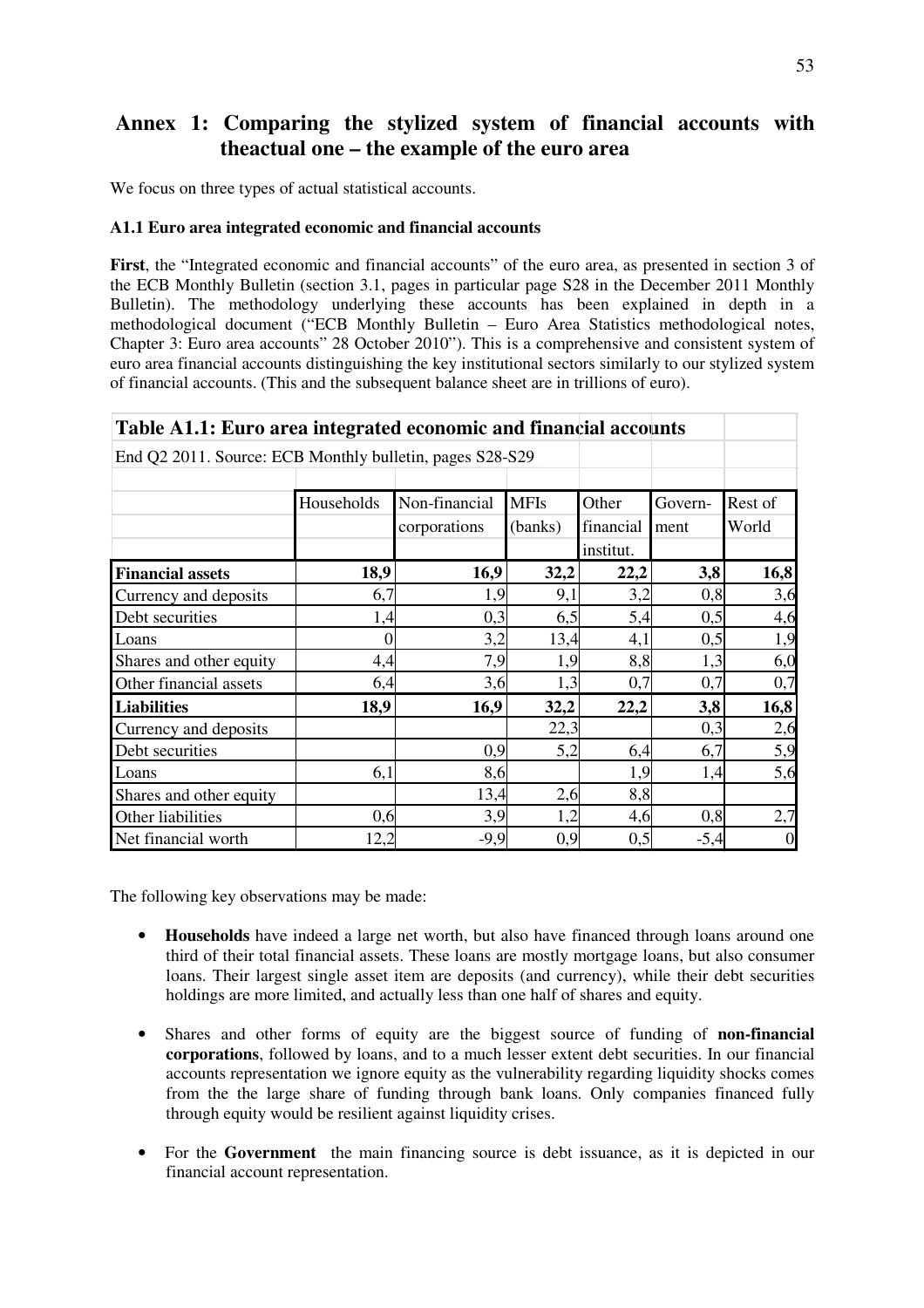- **MFIs (Banks)** fund mainly through deposit collection (as assumed in our financial accounts), but also through debt issuance. Banks largest asset type are loans, but also debt securities holdings and deposits (mainly with other banks) are relevant.
- Finally, the **rest of the world** provides large scale financer in the form of shares, debt securities and loans (in this order), and vice versa.

All sectors, including households, are structurally dependent on funding if engaging in maturity transformation and hence are vulnerable to funding crises.

## **A2.2 MFI aggregate balance sheet**

Second, we consider the aggregate balance sheet of the euro area MFI sector, as shown in section 2.1 of the Statistical annex to the ECB Monthly Bulletin (page S10 and S14 in the December 2011 Monthly Bulletin; explanatory notes can be found in http://www.ecb.europa.eu/stats/money/aggregates/bsheets/html/index.en.html).

| Table A1.2: MFI aggregated balance sheet   |     |                             |      |
|--------------------------------------------|-----|-----------------------------|------|
| End O1. Source: November MB. Page S10, S14 |     |                             |      |
| Assets                                     |     | <b>Liabiliies</b>           |      |
| Loans to euro area resident.79             |     | <b>Deposits</b>             | 16.6 |
| to Government                              | 1,2 | from Government             | 0,3  |
| to MFIs                                    | 5,5 | from MFIs                   | 5,7  |
| to other financial intermed.               | 1.2 | from others EA resid.       | 10,6 |
| to Households                              | 5.3 |                             |      |
| to Non-financial corporations4,7           |     |                             |      |
| <b>Securities</b>                          | 4.7 | <b>Securities</b>           | 4.9  |
| Governments                                | 1.5 |                             |      |
| <b>MFIs</b>                                | 1,5 | Money market funds          | 0.6  |
| <i>Others</i>                              | 1.7 |                             |      |
| <b>Shares, equity holdings</b>             | 1.3 | <b>Capital and reserves</b> | 2.2  |
| <b>External assets</b>                     |     | <b>External liabilities</b> | 4,0  |
| <b>Other assets</b>                        | 3,6 | <b>Other liabilities</b>    | 3,5  |
| <b>Total assets</b>                        |     | <b>8</b> Total liabilities  |      |

The following additional points from this more detailed aggregate MFI balance sheet may be highlighted in the context of our stylized financial accounts representation.

- **MFI loans** are widely split across the other sectors, whereby loans to other MFIs and to households are the biggest obligors.
- **Securities holdings** of banks is less than a third of loans, and are almost equally split across the other sectors.
- On the liability side, **household deposits predominate**, but interbank loans and debt instruments issued are also of systemic sufficient size to create a funding crisis.

### **A1.3 Eurosystem weekly financial statement**

Finally, we look at the Eurosystem balance sheet at the same point in time, or, to be more precise, its weekly publication as of 1 July 2011 (the Eurosystem publishes a weekly financial statement (source: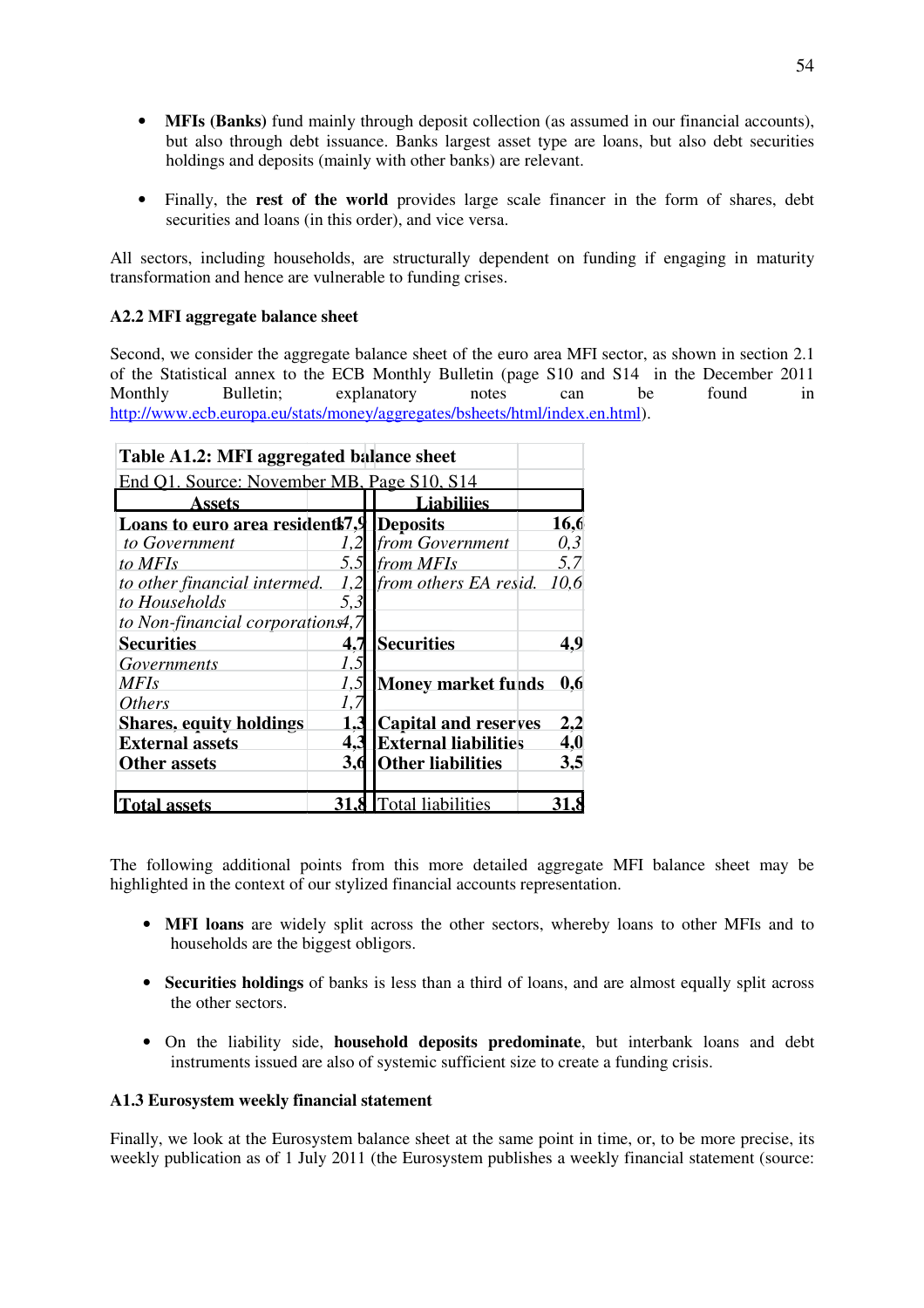| http://www.ecb.int/press/pr/wfs/2011/html/fs110706.en.html). It should be noted that this balance |  |  |  |  |
|---------------------------------------------------------------------------------------------------|--|--|--|--|
| sheet is presented in billions, while the previous two were in trillion.                          |  |  |  |  |
|                                                                                                   |  |  |  |  |

| Table A1.3: Eurosystem balance sheet |            |                                       |     |
|--------------------------------------|------------|---------------------------------------|-----|
| $\cos$ of 1 July 2011)               |            |                                       |     |
| Assets                               |            | <b>Liabilities</b>                    |     |
| Gold                                 | 363        | <b>Banknotes</b>                      | 849 |
| Net foreign currency                 | 229        | <b>Current accounts of banks</b>      | 216 |
| <b>Eurosystem credit operations</b>  | 455        | <b>Liquidity absorbing operations</b> | 98  |
| Marginal lending facility            |            | Deposit facility                      | 24  |
| Main refinancing operation           | <i>141</i> | Fixed term deposits                   | 74  |
| Longer term refinancing op           | 313        |                                       |     |
| Securities issued by EA resid.       | 485        | <b>Revaluation accounts</b>           | 316 |
| Held for monetary policy purposes134 |            | <b>Capital and reserves</b>           | 81  |
| Held for other purposes              | 350        |                                       |     |
| <b>Other assets</b>                  | 412        | <b>Other liabilities</b>              | 384 |
| <b>Total assets</b>                  | 944        | <b>Total liabilities</b>              | 944 |

The following points may be highlighted in the context of our stylized financial accounts representation:

- **Gold and foreign exchange reserves** are relatively limited, reflecting that the euro area has a flexible exchange rate regime towards the rest of the world and does not need to steer its foreign exchange rate (actually the gold position is not so limited because of the large increases of gold prices over recent years – see also the size of revaluation accounts on the liability side).
- The Eurosystem held both **monetary policy portfolios** of debt securities and for investment (= "other") purposes.
- The **total length of the balance sheet is 230% of banknotes in circulation**. It is to be recalled that in our system of financial accounts, only central bank intermediation between banks lengthened the central bank balance sheet beyond the amount of banknotes issued. However, at this point in time, the intermediation by the Eurosystem was very limited: current accounts of banks with the Eurosystem were practically equal to reserve requirements, and recourse to the Eurosystem deposit facility was below 1.5% of the balance sheet.

Since that date, the money market and deposit shocks across banks has been much stronger, and indeed currently (January 2012), the Eurosystem is heavily engaged in interbank intermediation (with cash rich banks depositing around EUR 450 billion). The figures in annex 2.3 and 2.4 show the evolution of the Eurosystem balance sheet across time.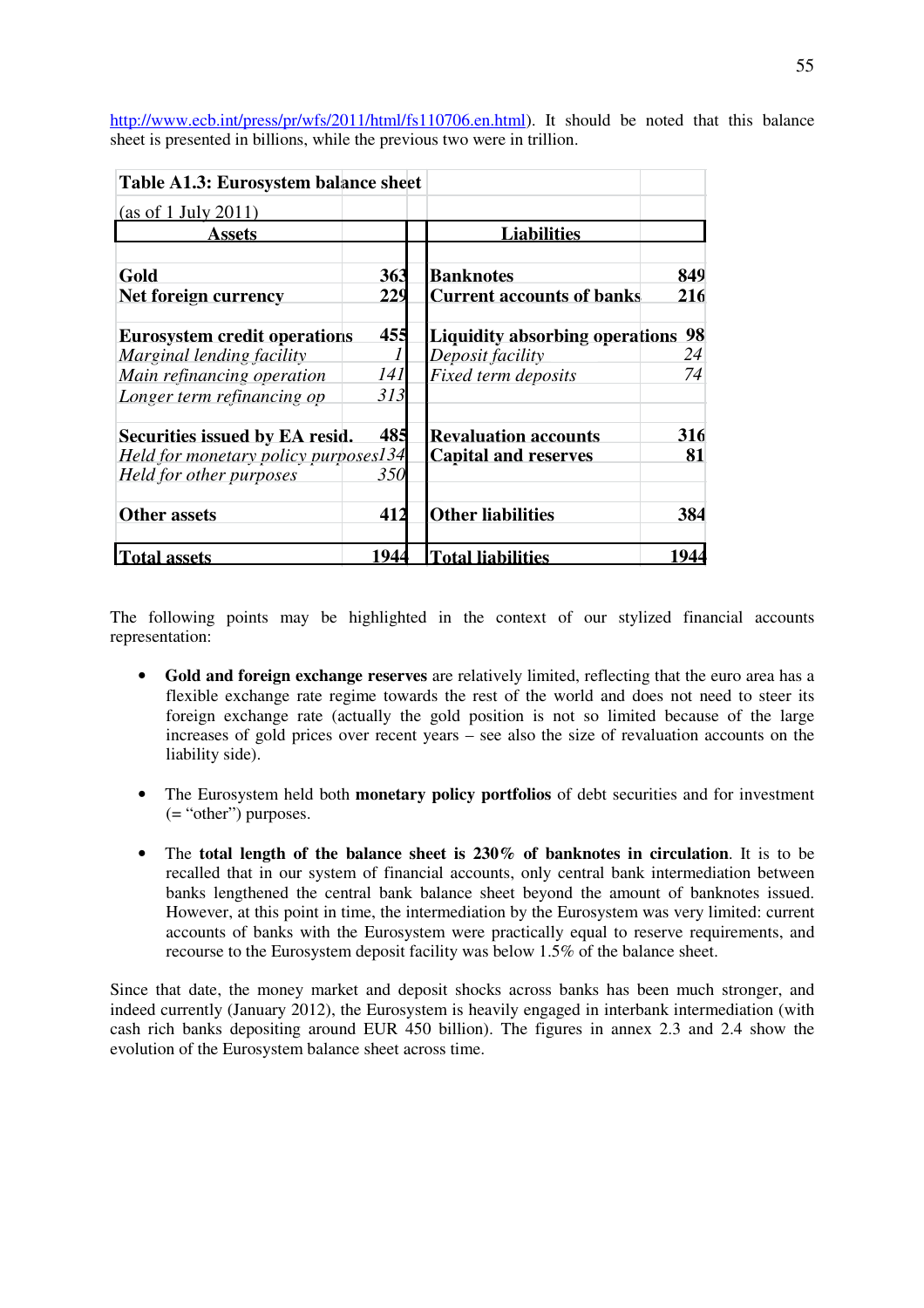# **Annex 2: The German financial crisis of 1931 – background and development**

*Run up: 1921 - 1929* 

 $\overline{a}$ 

The origin of financial instability characterizing the Weimar Republic was largely related to the reparation debt and the inability and unwillingness of Germany to deliver on it (Fleisig 1976, Ritschl 1996). The **war reparation** eventually imposed on Germany in early 1921 was 132 bn Goldmark (12 billion US dollar, or 47000 tons of Gold), i.e. an **estimated 250% of 1913 German GDP**<sup>39</sup>. The reparation bill let to an outcry and resistance in Germany, which triggered the French 1922 Ruhr occupation and hyperinflation in 1923.<sup>40</sup>

In 1924, the mark could be stabilized, and the **Dawes Plan** constituted the starting point of a number of prosperous years. The Dawes Plan foresaw "transfer protection" ("Transferschutz") as a prioritization concept regarding the use of Reichsbank reserves. The transfer of reparations would be conditional to the protection of the central bank's reserves. Therefore, in the event of a foreign exchange shortage, commercial claims would be served first to avoid a run on the Reichsbank. In this sense, private claims had preferred creditor status relative to public claims stemming from reparations. Against this background, and supported by macroeconomic stabilization, Germany recorded an inflow of private capital in the amount of 21 billion Reichsmark between 1924 and 1929.<sup>4</sup>

In 1927/28, official reparation creditors became increasingly concerned about their junior status and started to press for abandoning transfer protection. Negotiations on the Young Plan, later endorsed under the name of the Hague convention of 20 January 1930, started in February 1929 in Paris. A Plan of 12 experts was presented in June 1929, but became already known in March 1929. Six months before the Wall Street crash investors realized that transfer protection might end, i.e. private claimants would no longer have priority in terms of the recourse to the Reichsbank's gold reserves, triggering a a sudden stop of capital inflows into Germany to which the Reichsbank responded by interventions on the foreign exchange market.

1929 marked the turning point in the Weimar Republic's financial and economic development (Table 2) recording the last year without negative growth and deflation. At the same time, monetary conditions tightened as shown by the development of interest rates (Table A2.1, Chart A2.1), illustrating that under the constraints of the gold standard a country suffering a confidence crisis is unable to use the interest rate instrument geared towards internal stability.<sup>42</sup>

Table A2.1: Inflation, growth and key interest rates, Germany, 1926 - 1933

<sup>&</sup>lt;sup>39</sup> The pre 1914 Goldmark was equal in gold value to the post 1924 Reichsmark. The value of the 47000 tons of gold today would be (with a price per ounce of USD 1700) USD 25,815 Billion, i.e. 780% of German GDP today.

 $40$  The German hyperinflation was unrelated to the kind of shocks and possible liquidity provision by the Reichsbank discussed in the paper but resulted from direct financing of government expenditures supporting the striking workers in the Ruhr area. On a more general level Bordo (1986, with reference to Capie (1986)) claims that any hyperinflation in the 20th century was associated with situations of extreme social unrest or civil war, i.e. not financial crises.

<sup>&</sup>lt;sup>41</sup> Ritschl (1996, 14) refers to a moral hazard issue: The more Germany would take in as commercial credit, the less reparations would probably have to be paid in the end. Private creditors felt confident to invest in Germany as long as transfer protection prevailed.

 $42$  Indeed, interest rate tightening by the Reichsbank (being a decoupling from rates set by the other major central banks) had started already in 1927. However, at this stage it was not the reflection of a confidence crisis, but more a standard tightening measure in the context of a still positive economic sentiment (Voth 2003).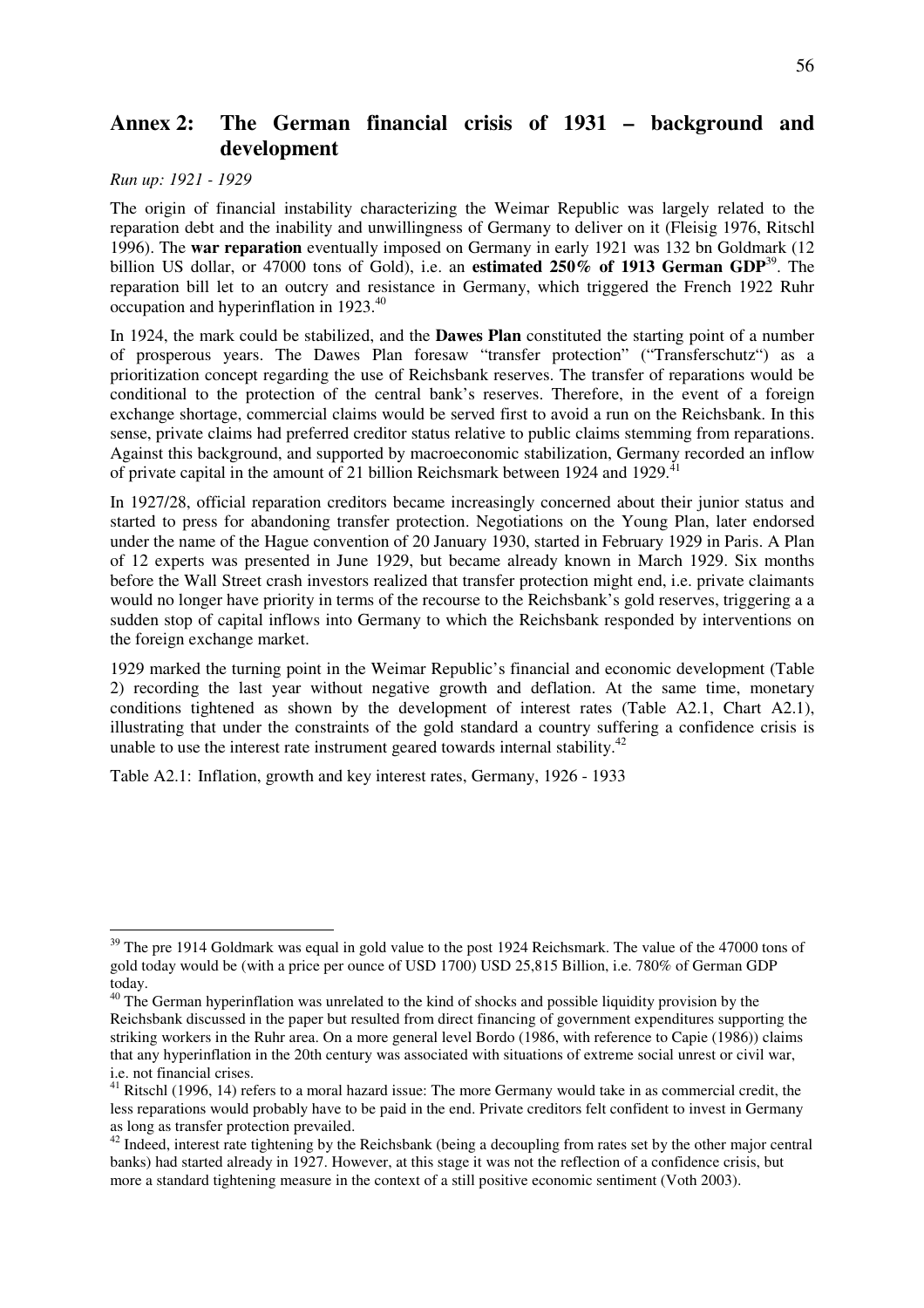|      | Inflation | <b>Real GNP</b><br>growth | Discount<br>rate | Lombard<br>rate |
|------|-----------|---------------------------|------------------|-----------------|
| 1926 |           |                           | 6.74%            | 7.90%           |
| 1927 | $0.9\%$   | $9.8\%$                   | 5.83%            | 7.24%           |
| 1928 | 2.7%      | 4.5%                      | 7.00%            | 8.00%           |
| 1929 | 0.0%      | $0.0\%$                   | 7.11%            | 8.11%           |
| 1930 | $-5.5\%$  | $-1.4%$                   | 4.93%            | 5.93%           |
| 1931 | $-9.3%$   | $-7.2%$                   | 6.91%            | 8.58%           |
| 1932 | $-10.4%$  | $-7.8%$                   | 5.21%            | 6.21%           |
| 1933 | $-4.7%$   | 6.8%                      | 4.00%            | 5.00%           |

*Source: Deutsche Bundesbank (1976)* 

Chart A2.1: Short-term money rates in the UK, Germany, France and the US, 1925 - 1932



UK: Bankers' acceptances 3 months, Germany: Private discount rate, France: Private discount rate, US: Prime bankers' acceptances, 90 days Source: Federal Reserve (1943)

### *The situation in 1930*

**Germany's total foreign indebtedness in 1930**, excluding reparations, was 20-25 billion Reichsmark, or 35-40% of GNP (Toniolo 2005, 100). At a 3% discount rate the net present value of the Young Plan, which foresaw cash flows totaling approximately 110 billion Reichsmark amounted to 54 billion Reichsmark in 1930, i.e. around 80% of GNP. Thus, total foreign debt in 1930 stood around 115-120%. The real debt burden grew substantially in the following three years as nominal GNP shrank by 30% in 1930-32. Therefore, in 1932, the debt/GNP ratio reached an order of magnitude of 150% of GNP. According to Bundesbank (1976), around one half of the 20 billion Reichsmark of private foreign debt was short term, mainly issued by banks. In 1930, however, German banks were in a relatively weak solvency situation, and partially highly dependent on short term foreign loans. Moreover, the Reichsbank's gold reserves were not comfortably exceeding the 40% coverage of banknotes by gold reserves (the threshold imposed by the Dawes and Young Plans).

The **Brüning Government**, which was never able to rely on a solid parliamentary majority, was established in March 1930. It would stay in power until May 1932. An extraordinary Reichstag election on 14 September 1930 sees extremist parties gain, the NSDAP becoming the second largest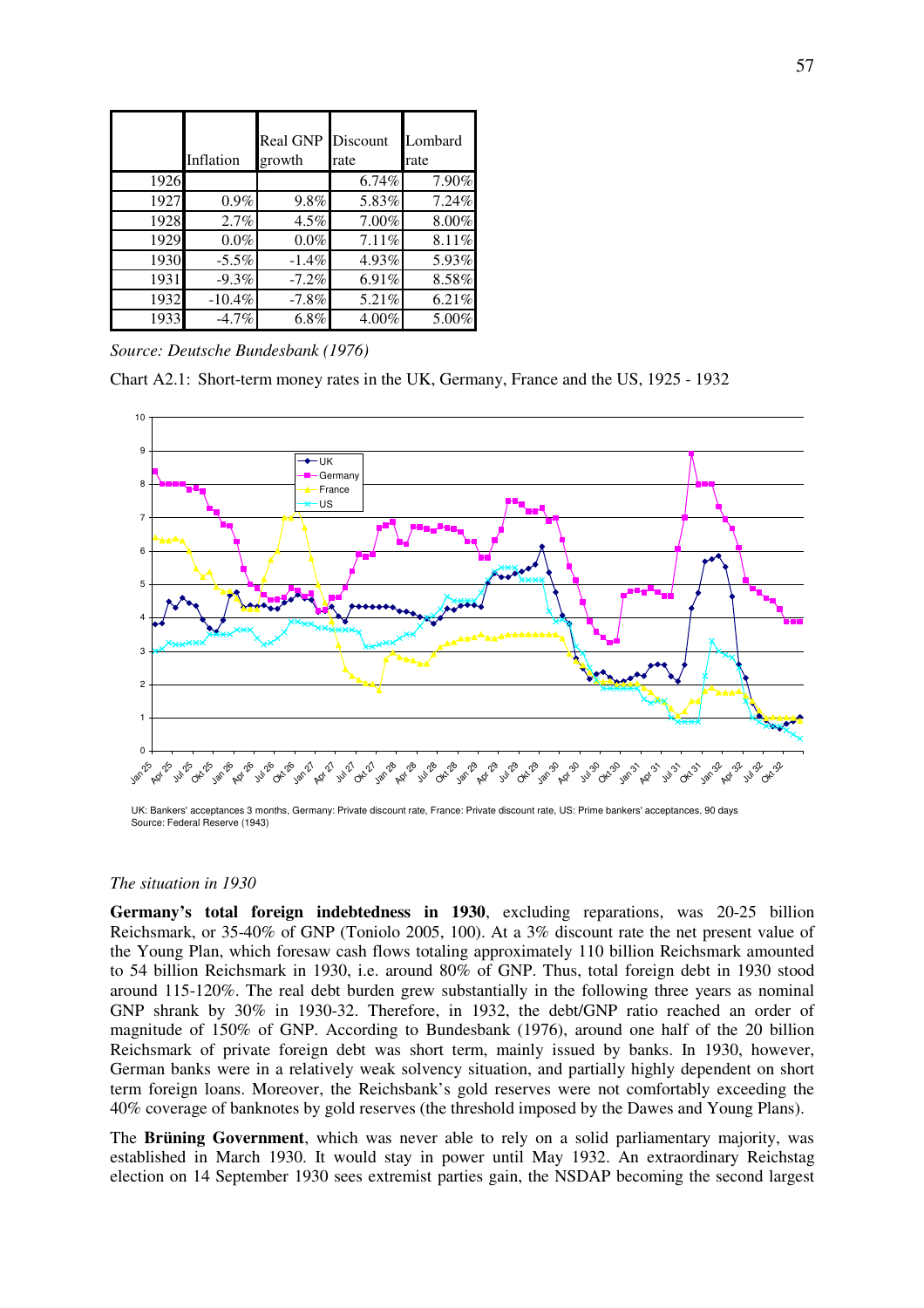party, contributing further to a sense of political destabilization and further capital outflows. In the absence of a parliamentarian majority, the Brüning Cabinet would impose in total 62 emergency decree laws of which four are famous in terms of imposing draconian austerity. Until today, Brüning is commonly accused of having deflated the economy out of misconceived classical business cycle doctrines, or out of the desire to get rid of reparations (e.g. Ferguson and Temin 2001). However doing justice to Brüning requires to recognize that (i) Germany had largely lost capital market access in 1929 (see e.g. Bachmann, 1996), that (ii) at least the unconditional part of the reparation annuities had to be paid, (iii) that monetary financing of Government deficits was excluded by the restrictions imposed by the Dawes and Young Plans, and that (iv) dismissing the gold standard was not an option either, as it would also have been in contradiction with the Young plan and would possibly have created a panic in view of the fresh memories on hyperinflation. Therefore, extreme fiscal austerity and deflationary policies were probably unavoidable, if compliance with the Young plan was to be achieved for as long as possible.

#### *The credit crisis of 1931*

 $\overline{a}$ 

In March 1931, the **German – Austrian free trade agreement** was signed, which was seen by some (France in particular) as a political provocation (Ferguson and Temin 2001). It would reduce the willingness of France to agree to the Hoover moratorium and to central bank credits to the Reichsbank. In Mai 1931, problems of the **Österreichische Kreditanstalt** became known (namely an annual loss equal to the banks' total capital, see e.g. Schubert, 2006). Contagion to Germany spread in the form of an interbank run, which was followed by foreign and domestic withdrawals from bank deposits and finally a retail bank run (Schnabel 2004). On 9 Juni 1931, Brüning announced his second emergency decree law, "Notverordnung zur Sicherung von Wirtschaft und Finanzen", which however fails to restore confidence. From 1 to 17 June the Reichsbank lost 1.4 billion RM, more than one half of its gold reserves, and comes close to its minimum 40% coverage ratio prescribed by the Young plan. The decline is in particular driven by banks' need to refund foreign sources of funding. On 13 June, the Reichsbank raises the discount rate from 5% to 7% (in a deflationary context) to stop the capital flight. On 16 June 1931, **Nordwolle**, a large textile company, announces high losses making insolvency likely, leading to a destabilization of Danat bank, which was known to be highly exposed to Nordwolle.

The **Hoover Moratorium of July 1931** was a late attempt to stop the confidence crisis by opening a perspective on restoring debt sustainability, and by relieving the Reichsbank of immediate payments that would have gone further at the expense of its gold reserves. On 20 June 1931, Hoover´s plan was publicly announced. The US would forgo \$ 245 million of war debt payable soon by Britain, France, and Italy, provided that the Allies themselves suspend \$ 385 million in reparations due from Germany. Markets reacted positive about the news and the German stock market jumped 25% on the following Monday. However, Hoover had not involved Germany's largest creditor, France, and unsurprisingly the French Government reacted negatively. On 5 July 1931, Luther writes in a letter to the BIS that the Reichsbank reserve ratio had fallen below 40% and that Germany could not meet the Young payments due on 15 July. An accord with France on the Hoover Moratorium was reached on 7 July 1931.<sup>43</sup> However, it was too late in the sense that the negative momentum could no longer be reversed. The Danat bank crisis was in full swing. Within one month, the bank had lost 40% of its deposits (Dresdner 11%, Deutsche 8%) (Toniolo, 2005, 101).

In this context, the Reichsbank announced **central bank borrowing limits for banks ("credit restrictions")** with effect on 22 June: **the discount borrowing potential was fixed to the levels of discount borrowing as of 19 June 1931**. In addition the instruction was given that "for any central bank credit provision it is to be ensured that it is not used by the banks to finance the purchase of foreign exchange, who have no real economic foundations. In other words, beyond the strict quantitative restriction, constraints on capital mobility were imposed on banks." (James, 1998, 61).

<sup>&</sup>lt;sup>43</sup> According to the Hoover Moratorium, Germany would pay only the unconditional part of the Young Loan which would then be immediately re-loaned to the German Railways.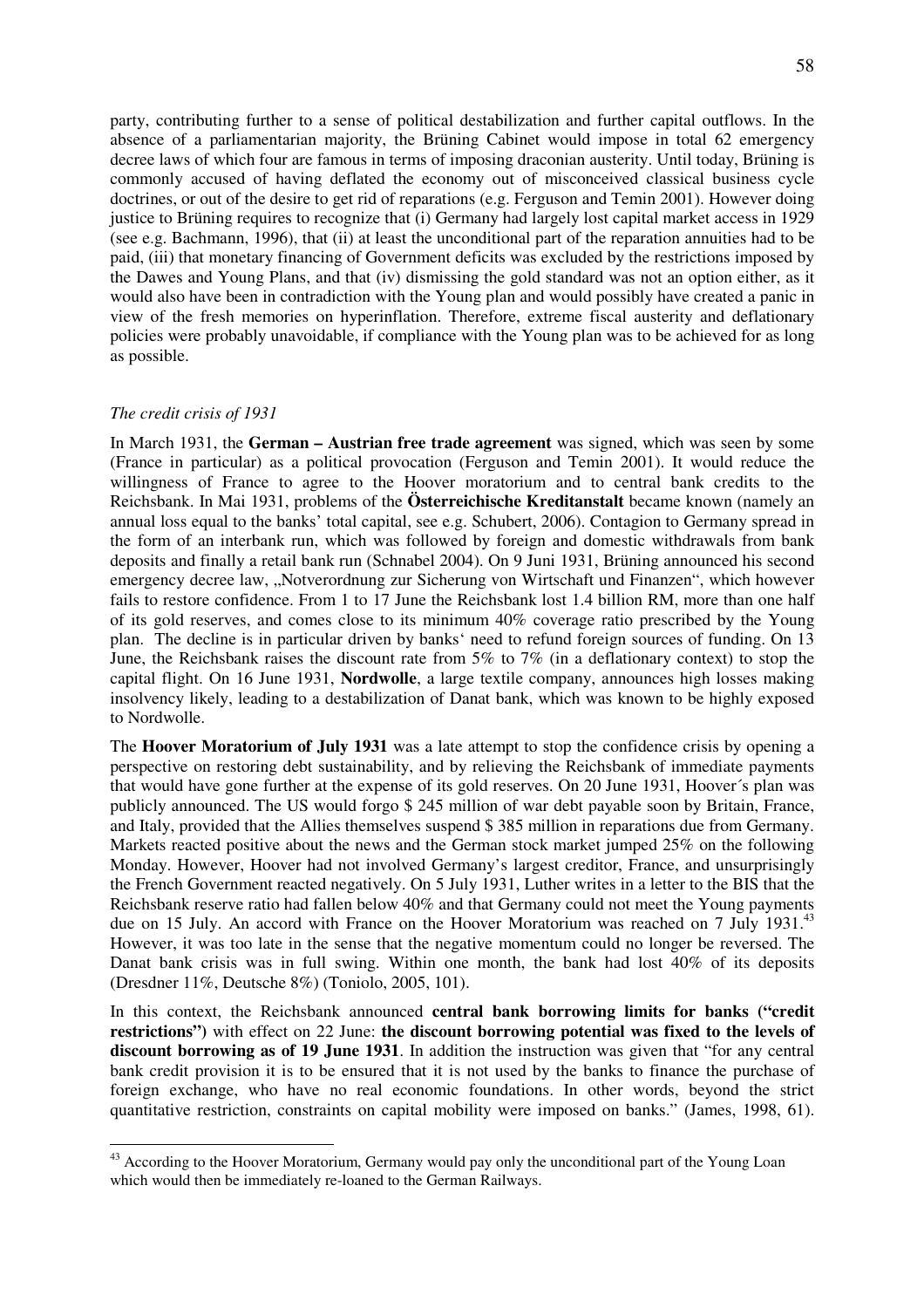Imposing general central bank limits froze interbank and capital markets even more, as every bank became extremely concerned about its own funding. Thus, even banks with some liquidity buffer were no longer ready to provide funds out of fears of being the next ones to be illiquid.

On 22 June, Reichsbank President Luther approaches Bank of England Governor Norman for a short term loan of USD 100 million. "The Bank of England, itself walking on thing ice and concerned about possible domino effects of the crisis, gave a positive response. Its only condition was the participation of the Federal Reserve Bank of New York, which in turn required that France be involved." (Toniolo 2005, p. 101) Also the BIS joined the loan consortium, and all four lenders put in an equal share. The credit agreement was signed on 24 June 1931. The difficulties in reaching the agreement are reflected by the fact that it took two days in coordinating the press communiqué to be issued by each participating central bank, eventually published on 26 June 1931 (Toniolo 2005, 102). Moreover, conditionality was imposed on the Reichsbank to take measures to stop capital flight (James 1998). On 8 and 9 July, Luther flies to European capitals to ensure another larger central bank credit. However, "after a number of consultations, the US authorities took the position that '**Germany should first undertake credit restrictions**' and 'present a concrete proposal to the heads of the various central banks assembled in Basel'." (Toniolo, 2005, 105).

This is confirmed by **the most detailed contemporaneous historical account of the episode, Priester (1932)** who describes the dramatic days in mid July 1931. On Saturday, 11 July 1931, the failure to find a solution becomes evident. We recollect these decisive days with some excerpt of Priester (58-62), as it illustrates the various constraints, in particular the collateral and gold constraint, and the unwillingness of foreign central banks to help explored in the main text.

*"To understand the future events, it is to be noted that the economic assessment of the ministerial bureaucracy [immediately preceding 11 July 1931] was in principle correct, but that it was unable to make their points towards the Chancelor and the Reichsbank. (p. 56)."* 

*"The senior ministry officials considered the issue as being one of a liquidity crisis. A crisis of which the reasons needed to be removed quickly. This was only possible in their view if the Reichsbnak would give up its restrictive policies and would declare itself again to be ready to accept any trade bill for discounting that the banks would submit…. They were aware that the available stock of eligible discount bills was largely exhausted due to the already much increased recourse to the Reichsbank. So even if the Reichsbank would declare again to discount all eligible bills, the banks would not be able to rely on this since no eligible bills were left in their portfolios. Ergo, so the senior ministry officials, one would have to find ways to create immediately new eligible trade bills. The idea of a guarantee by the Reich came up to achieve this….* 

*Only after the autopsy, one would be able to see what the eventual exposure – the financial risk of the Reichsbank – would be. That is why no special solution for a single bank should be thought, but instead a general guarantee in the above-mentioned form. There was consensus that one could not afford to let any major bank fail.* 

*This plan, which was similar to the eventual solution adopted later on, did not encounter support of the ministers. One was still believing into the breakthrough of the Luther trip [to secure loans from foreign central banks]. Also the Reichsbank strongly opposed the plan. She was not ready to give up its restrictive lending policy under any circumstances. At the contrary, she was committed, with a view of expectations abroad, to become even more restrictive with regard to the provision of discount loans. According to the reports that were available to Luther, the foreign capitals were still regarding the currency flows as German capital flight, which could be stopped immediately by restricting credit (p. 57-58)."* 

Priester summarizes the events of 11 July 1931 as follows:

*"On 11 July 1931, the Government quarter, which is normally very quite on a Saturday evening, had a very unusual appearance. Cars rushed permanently towards the Chancellery. The big conference room was full of people. Not only the leaders of the big banks, not only the members of the Government, but also anyone who had any relation with the Government or the banks felt entitled to participate to this decisive meeting. …*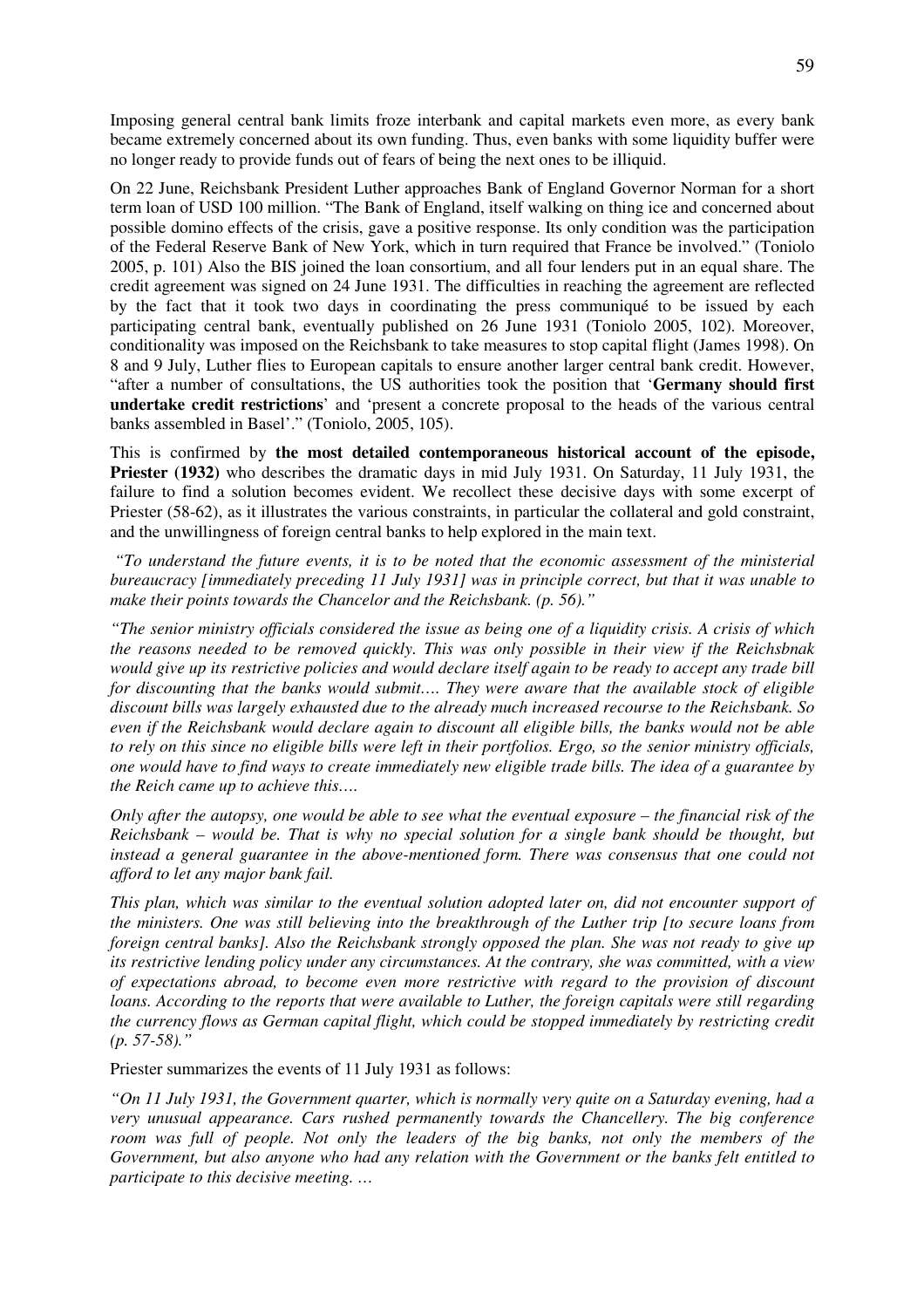*After a short welcome by Chancelor Brüning, state secretary Trendelenburg summarized the situation. There would be two ways to save Danat bank: a merger or supportive solidarity by all other banks. Otherwise, only a closure of Danat bank would remain. A discussion followed. The banks unanimously rejected the idea of solidarity as the situation of Danat bank was completely non-transparent…. Eventually, the banks were ready to help Danat bank with 250 million Reichsmark, but only if the funding would come from the Reichsbank and in any case the Reichsbank would have to give up its restrictive policies.* 

*The President of the Reichsbank Dr. Luther completely rejected this proposal, and announced to the contrary that the restrictive policies would be sharpened even further in the future. Neither him nor Brüning mentioned, that the political negotiations with France [regarding inter-central bank loans] played an important role to explain his position.* 

*Harsh words were exchanged, including by Dr. Luther. He refused to tolerate that all of the burden was dumped on the Reichsbank, who would not be the drudge the banks seemed to perceive in it. She would not be ready to let itself be misused, as the first condition for maintaining the German economy would be that the central bank would remain faultless. If he would provide further discount loans, he would not be able to maintain the 40% gold cover ratio. … The banks should think about the signal an under-fulfillment of the gold cover ratio would imply. Unrest would be created, which could easily be the starting point of a domestic bank run…. Also for political reasons, the Reichsbank would not be in a position to engage in such support measures before the central bank meeting in Basel next Monday….* 

*Luther had spoken himself into a state of strong excitement. He stood there wildly gesticulating, in his hand his bible, the Reichsbank law. The representatives of the banks and the ministries were perplex, as they did not know enough about the political issues who had brought Luther towards such conclusions. … Geheimrat Bücher of the AEG asked Luther ironically, what was the benefit of an faultless Reichsbank if the rest of the economy had broken down. He added that one should not only insist on legal articles, as unusual times also require unusual measures. The Reichsbank would be the institution that was responsible for the functioning of the German credit system. She would had the duty to do whatever was possible, to avoid the collapse of the German credit building. But Dr. Luther constantly insisted that the Reichsbank would not contribute funding in any sense to the rescue of Danat bank. (pages 60-62)"* 

Hopes that eventually other major central banks, most importantly the gold rich Banque de France (Eichengreen 1986), would provide emergency loans, i.e. act as an international lender of last resort did not materialize. In July 1931 Luther failed to obtain additional central bank loans when *"the run on [German] banks intensified from the first week in July onwards, while capital flight continued. … The Reichsbank currency / reserve ratio dropped below the 40% statutory threshold…. It is against this background that Luther undertook his well-known and well-dramatised tour of the European capitals to rally support from central banks and obtain new credit lines... Norman [the Bank of England Governor] was convinced that only negotiations between the governments could restore market confidence – leaving the impression that, as a central banker, he now felt powerless….. The French were adamant with their guest that only an improvement of the relations between the two countries could open the door to the granting of new credit lines …. US authorities took the position 'that Germany should first undertake credit restrictions' and 'present a concrete proposal to the heads of the various central banks assembled in Basle…. " (Toniolo 2005, 104-105)* 

On Saturday 11 July, France had one more time specified its conditions, which *"concentrated on three points: dismantling of the customs union with Austria; renouncing to the construction of the armored cruiser "type B", and economic commitments relating to a tightening of credit restrictions and measures to stop the capital flight out of Germany" (Priester, 1932, 64). The role of political* conditionality is obviously remarkable from today's perspective. However, despite the efforts of the Americans to broker a deal, eventually no new credits were granted.

On Monday 13 July 1931, at a BIS meeting in Basel, "Luther made a poor showing" (Toniolo, 2005, 105), and *"his fellow central bankers were, in any case, in a gloomy mood themselves". "Norman felt that Germany needed 'a credit but that the situation [was] so much political that he [questioned] how*